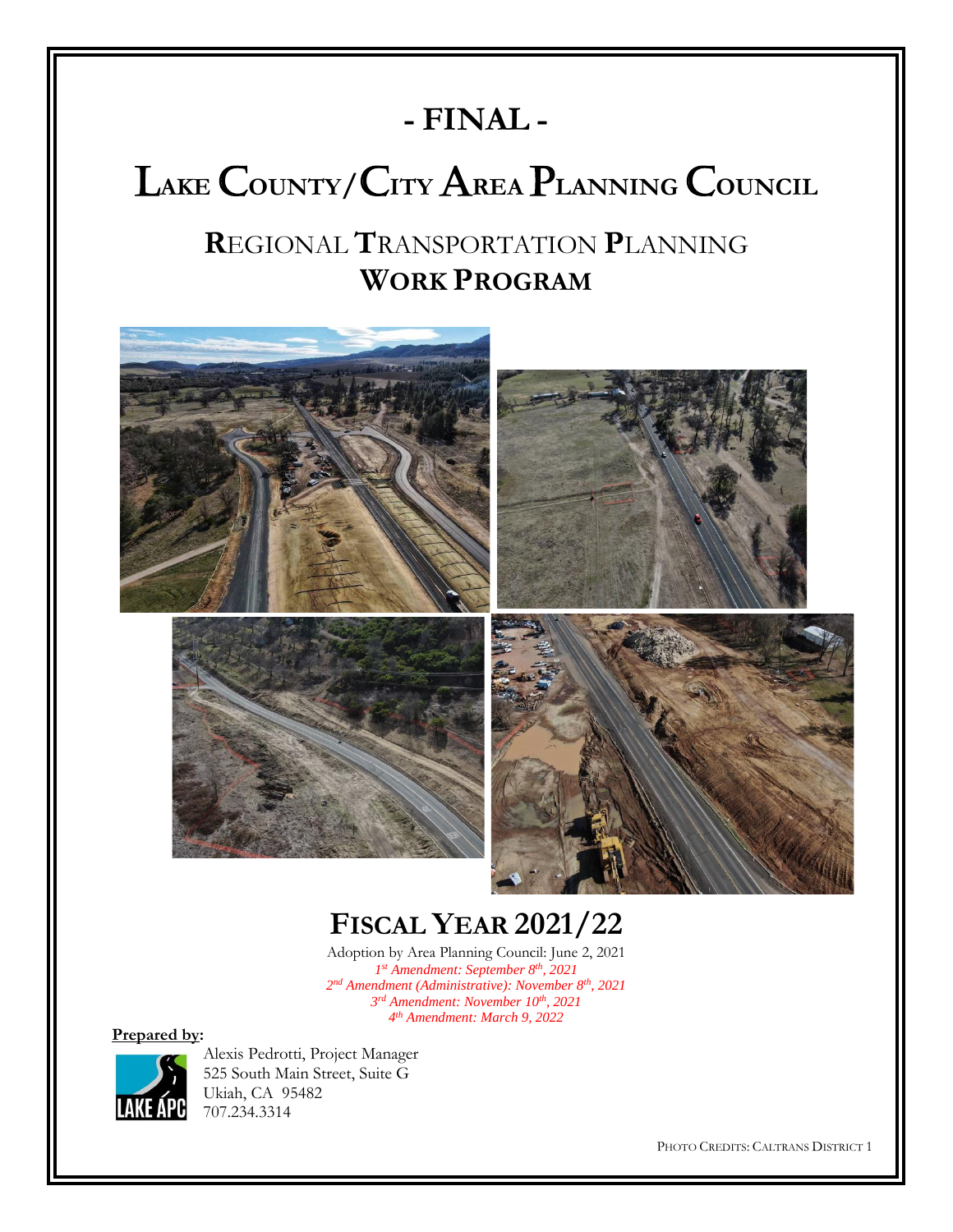# **TABLE OF CONTENTS**

| <b>TOPIC</b> | Page |
|--------------|------|
|              |      |
|              |      |
|              |      |
|              |      |
|              |      |
|              |      |
|              |      |
|              |      |
|              |      |
|              |      |

#### **SUMMARY OF WORK ELEMENTS:**

|  | Work Element 600: Regional Planning & Intergovernmental Coordination  18          |  |
|--|-----------------------------------------------------------------------------------|--|
|  |                                                                                   |  |
|  |                                                                                   |  |
|  | Work Element 603: Lake Co. Priority Interregional Facilities Study (NEW)  25      |  |
|  |                                                                                   |  |
|  | Work Element 605: Federal & State Grant Preparation & Monitoring Program 28       |  |
|  |                                                                                   |  |
|  |                                                                                   |  |
|  |                                                                                   |  |
|  |                                                                                   |  |
|  |                                                                                   |  |
|  |                                                                                   |  |
|  |                                                                                   |  |
|  |                                                                                   |  |
|  | Work Element 614: Regional and Active Transportation Plans Update (Carryover)  42 |  |
|  |                                                                                   |  |
|  |                                                                                   |  |
|  | Work Element 617: State Route 53 Corridor Local Circulation Study (Carryover)  47 |  |
|  |                                                                                   |  |
|  |                                                                                   |  |
|  |                                                                                   |  |
|  |                                                                                   |  |
|  | Appendix $A$ – Project Status of 2020/21 Work Program                             |  |
|  | Appendix B - Overall Work Program and Budget Revenue Summary FY 2021/22           |  |
|  | $\Lambda$ i $\Gamma$ $\Gamma$ $\Lambda$ i $\Gamma$ i $\Gamma$ ii $\Gamma$         |  |

- Appendix  $C$  Memorandum of Understanding
- **•** Appendix D Fiscal Year 2021/22 Federal Planning Factors

*<sup>2</sup> nd Amendment (Administrative): November 8 th, 2021* 

*<sup>3</sup> rd Amendment: November 10th, 2021 4 th Amendment: March 9, 2022*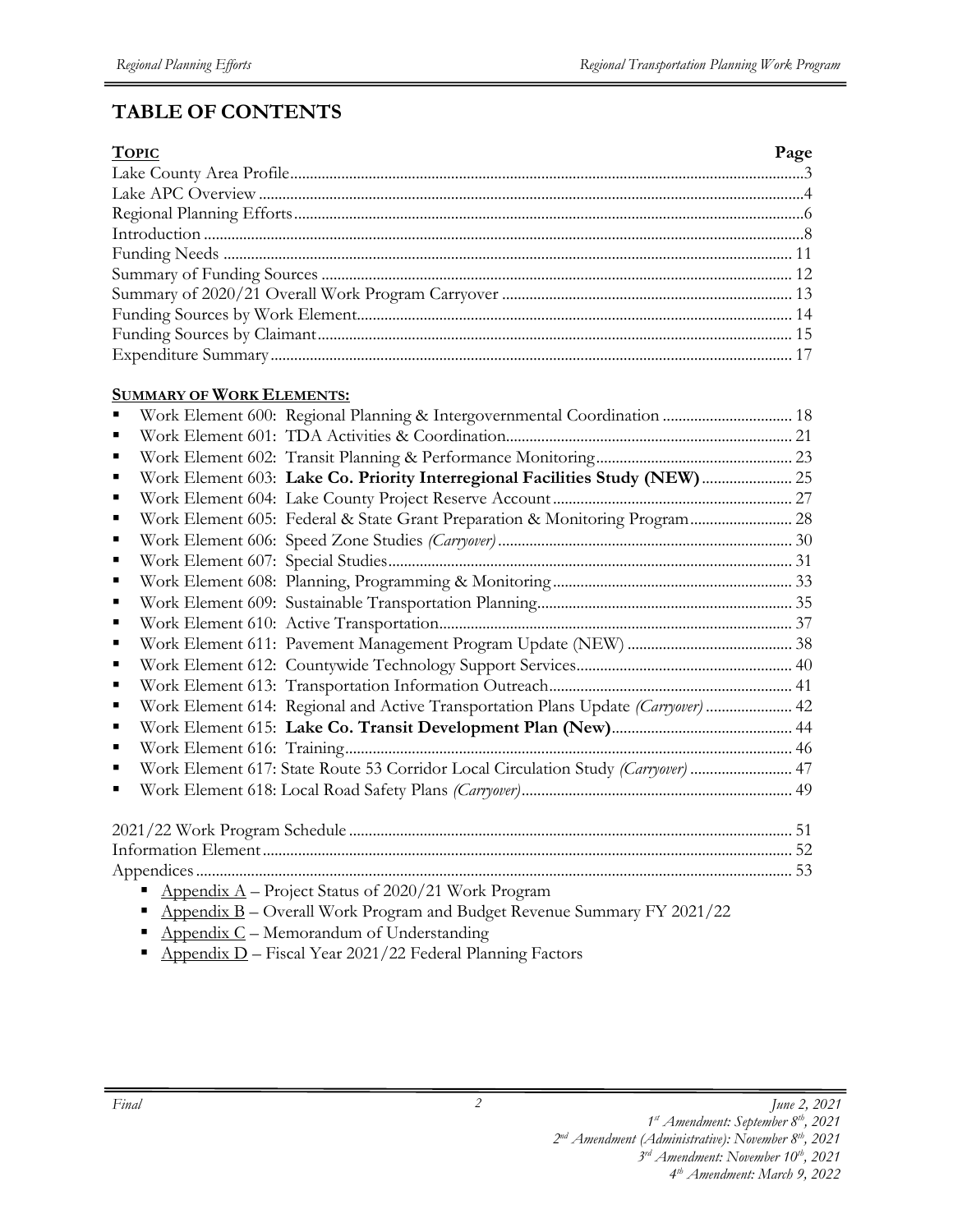# **LAKE COUNTY AREA PROFILE**

Lake County lies within the coastal range of mountains approximately 100 miles north of San Francisco and 35 miles east of the Pacific Ocean. It is surrounded by Mendocino County on the west, Sonoma and Napa Counties to the south, and Yolo, Colusa and Glenn Counties on the east. State Highway 20 connects the area with both U.S. 101 and Interstate 5. The northern third of the county is largely unoccupied, much of it lying within the Mendocino National Forest.

According to the estimates from the California Department of Finance, the total population in Lake County was 65,071 in 2019. This included the unincorporated population of 45,437 and the incorporated population of 19,634. Clearlake is the larger of the two incorporated cities, with a population of 14,828. Lakeport has a population of 4,806. The majority of the population of the county resides along the shores of Clear Lake, the most prominent geographical feature of Lake County.

Lake County, although rural in nature, has a number of transportation problems. The ground transportation network is impacted by topography, an aging population, declining financial resources and high nonresident recreational traffic use. Many of these and other important issues are identified in the 2017 Regional Transportation Plan, adopted February 14, 2018**.** 

The largest income producing industries are agriculture, located in the lowlands to the west and southwest of Clear Lake, tourism, and geothermal development, located in the mountainous terrain in the southwestern portion of the County. In recent years, employment associated with tribal economic development has also become a significant factor.

Finally, another important factor facing the region is the steady increase of commuting traffic. To look at this issue more closely, a four-county Inter-Regional Partnership (IRP) Report was completed in June 2004 concerning jobs-housing imbalances in Mendocino, Lake, Napa, and Sonoma Counties. The report presented the case that, even though a jobs-housing imbalance crisis may not be apparent yet, indications are that if nothing is done this will be a serious issue in the near future.

A County-Wide Micro Simulation Model was completed in FY 2012/13 to analyze projected traffic growth and prioritize transportation projects on the State Highways in Lake County. The Middletown Community Action Plan and Engineered Feasibility Study were also completed in FY 2013/14 to enhance interregional and regional travel while balancing the community of Middletown's needs.

*3 rd Amendment: November 10th, 2021 4 th Amendment: March 9, 2022* 

*<sup>1</sup> st Amendment: September 8th, 2021*

*<sup>2</sup> nd Amendment (Administrative): November 8 th, 2021*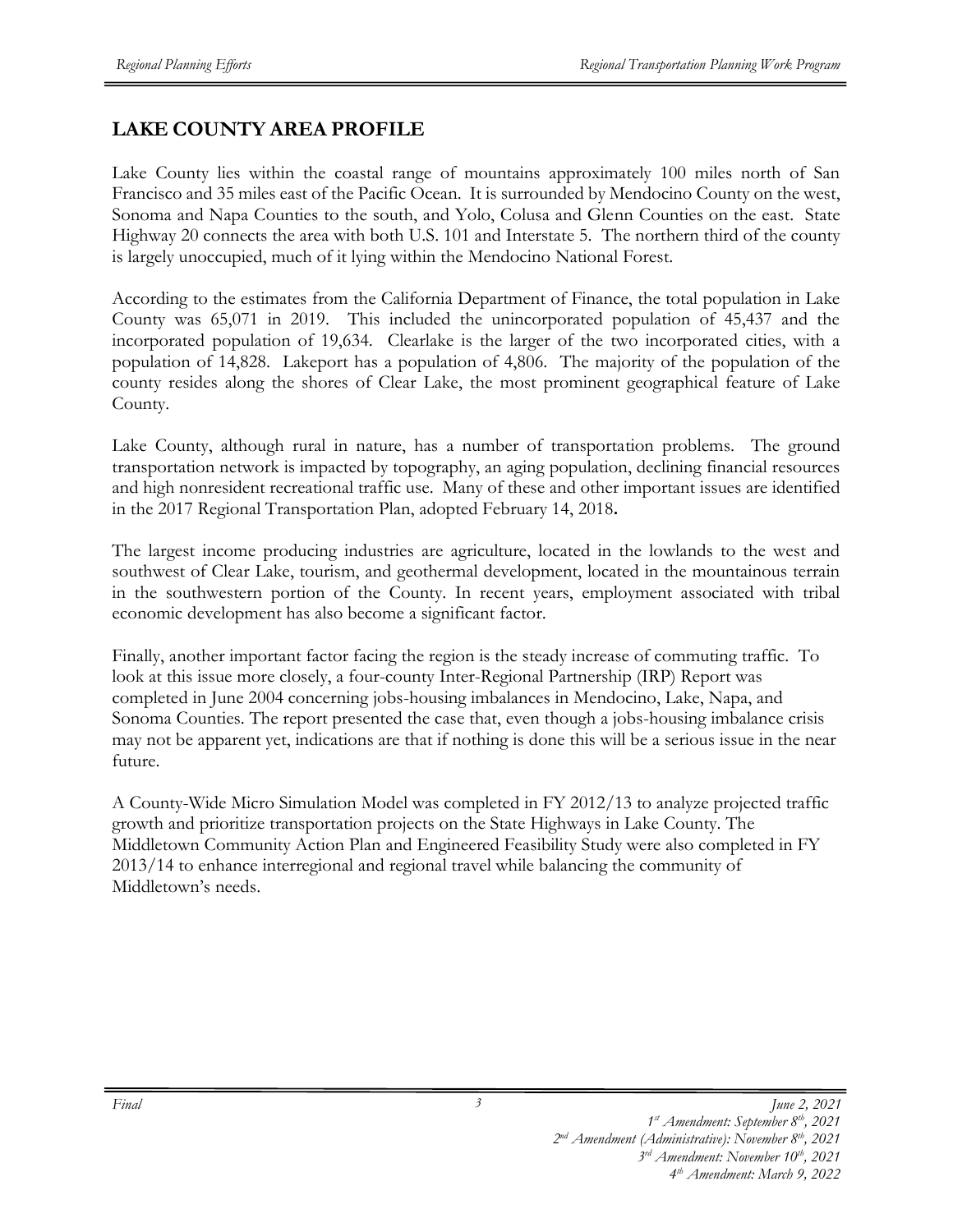# **LAKE APC OVERVIEW**

The Lake County/City Area Planning Council (APC) was established in June 1972 by a Joint Powers Agreement. Subsequently, it was designated by the Secretary of Transportation as the Regional Transportation Planning Agency for Lake County. The cooperative relationship between Caltrans and Area Planning Council was formalized by a Memorandum of Understanding.

A 1986 amendment to the Joint Powers Agreement revised the membership of the Area Planning Council to its current composition of eight (8) members. This includes two (2) members of the Lake County Board of Supervisors, two (2) city council members from the City of Lakeport, two (2) city council members from the City of Clearlake, and two (2) citizen members selected at large by the Board of Supervisors.

Three standing committees aid the Area Planning Council in performing its transportation planning functions.

Executive Committee: The Council may appoint an Executive Committee consisting of the Chair, the Vice Chair and a third council member from a city, the County, or Member-at-Large. The Executive Committee may carry on the administrative and executive functions of the Council between regular meetings of the Council. The Executive Committee may also be used to oversee the personnel budget and policy issues and make recommendations to the full Council. The Council shall attempt to appoint members to the Executive Committee that reflect a balance between city and County representation.

The Executive Committee reserves the right to hold executive sessions at any time to consider the employment of, or dismissal of, any public officer, independent contractor, or employee of the Council. Such executive sessions, if held, shall comply with all provisions of the Brown Act as set forth in the Government Code of the State of California.

Policy Advisory Committee (PAC): The PAC shall consist of the eight (8) Council members and one representative of the California Department of Transportation (Caltrans). The Council's agendas shall be structured such that the Caltrans representative, as a member of the PAC, shall have a vote on all matters dealing with transportation.

Technical Advisory Committee (TAC): The TAC shall consist of the Director of Public Works of Lake County, the Community Development Directors of Lake County and the cities of Clearlake and Lakeport, the City Engineers or Public Works Directors of Clearlake and Lakeport, the Commander of the Lake County Office of the California Highway Patrol, a representative from the Lake Transit Authority, and a transportation planner from the Caltrans District 1 Office, or authorized technical representatives from any of these noted agencies, for a total of nine (9) voting members. If a vote is required, and a quorum is not present, a motion must pass with a two-thirds majority of those members present voting in the affirmative.

The Lake APC seeks the TAC's professional expertise as an independent technical committee. Lake APC recognizes that the TAC is to review material presented before it and make recommendations to the Council. Lake APC also recognizes that, although the impact of the TAC's recommendations

*<sup>4</sup>*

*Final June 2, 2021 1 st Amendment: September 8th, 2021*

*<sup>2</sup> nd Amendment (Administrative): November 8 th, 2021* 

*<sup>3</sup> rd Amendment: November 10th, 2021*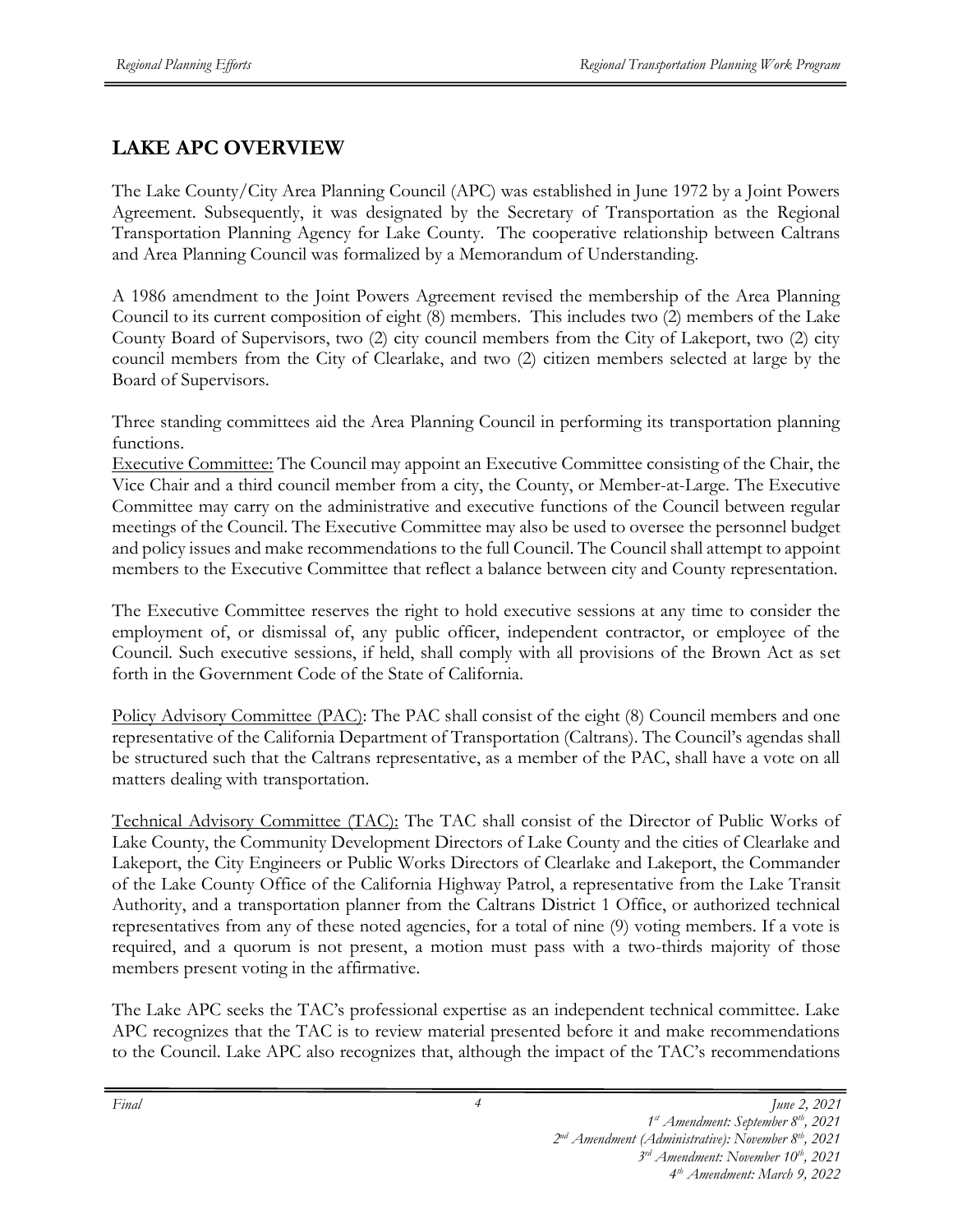on an individual constituent agency may be a factor, the decision-making process must remain a combination of technical information and individual TAC members' education, experience, and professional judgement. Recommendations to the Council shall remain focused on improvement of the transportation system based on technical considerations.

The Lake APC Executive Director or his/her authorized representative shall have the responsibility of chairing the TAC and ensuring that the TAC's recommendations are reported to the Council.

Social Services Transportation Advisory Council (SSTAC): The purpose of the SSTAC is to advise the Lake APC on matters involving the needs of the transit dependent and transit disadvantaged, including the elderly, disabled and persons of limited means. The SSTAC shall consist of a representative of potential transit users 60 years of age or older, a potential transit user who is disabled, two representatives of local service providers for seniors, two representatives of local service providers for the disabled, a representative from a local social service provider for persons of limited means and two representatives from the local Consolidated Transportation Services Agency (CTSA), for a total of nine (9) voting members.

Additional committees are formed on an as needed basis, typically to advise on a particular project or serve a specific function, such as a study advisory group.

The Lake APC relies on and values the many avenues of government-to-government coordination and consultation with local, state, and federal agencies representing transportation planning in Lake County. The Lake APC works cooperatively with the seven (7) Native American Tribal Governments represented in Lake County; including Elem Indian Colony, Habematolel Pomo of Upper Lake, Big Valley Band of Pomo Indians, Scotts Valley Band of Pomo Indians, Robinson Rancheria Pomo Indians of California, Koi Nation, and Middletown Rancheria of Pomo Indians. The Native American Tribes are invited to participate in APC monthly meetings, informed of available grant funding available to them, and invited to participate in public outreach on current and upcoming projects. The Lake APC also participates in the quarterly Caltrans Native American Planning/Status Meetings.

The Federal Land Management Agencies for the Lake County Region include Bureau Of Land Management (BLM), U.S. Forest Service, U.S. Fish and Wildlife and National Park Service.

*<sup>1</sup> st Amendment: September 8th, 2021*

*<sup>2</sup> nd Amendment (Administrative): November 8 th, 2021* 

*<sup>3</sup> rd Amendment: November 10th, 2021 4 th Amendment: March 9, 2022*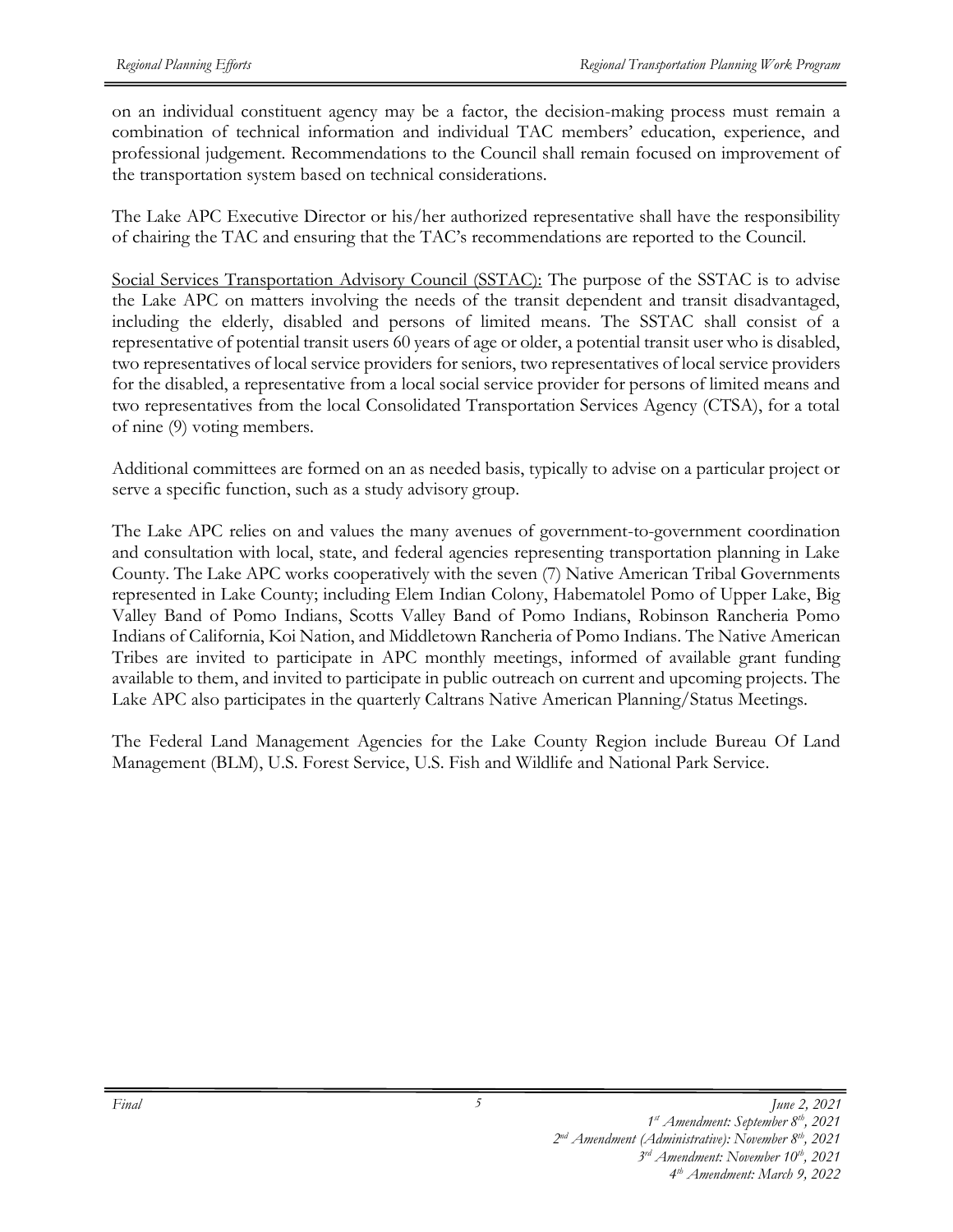# **REGIONAL PLANNING EFFORTS**

The Lake County/City Area Planning Council is committed to incorporating planning items identified in the Federal transportation bill, Fixing America's Surface Transportation (FAST) Act, while preparing and implementing planning projects throughout the region. A significant boost in this direction arrived in April 2017, with the passage of Senate Bill (SB) 1, the Road Repair and Accountability Act of 2017. SB1 is a long-term, dedicated transportation funding bill which raises approximately \$5.4 billion annually throughout the State. It allows for a variety of transportation projects including rehabilitation and maintenance for local streets, roads and highways, safety improvements, repair and replacement of bridges and culverts, and congestion reduction. It also provides for an increase in mobility options with funds available for bicycle and pedestrian facilities, as well as transit improvements. As funding flows into the region, Lake APC will continue to pursue opportunities as they become available.

A number of regional planning projects have been initiated over the past decade resulting in notable improvements in the following areas:

In 2011, the Lake APC, in coordination with the Lake Transit Authority (LTA), developed a Non-Emergency Medical Transportation (NEMT) Plan to get a better assessment of the needs in Lake County, consider program alternatives, and research potential funding options. The NEMT Plan provided direction to begin addressing NEMT needs in Lake County, including an implementing budget with a start‐up package of projects, a mobility manager/brokerage function and Lake Transit service enhancements. Based on the outcome of the NEMT Plan, a determination was made that there was a serious need for Non-Emergency Transportation Services in Lake County. In FY 2015/16 the Lake APC began allocating 5% of LTF estimated revenues to the Consolidated Transportation Services Agency to initiate a Mobility Manager position focusing on NEMT Services throughout Lake County. This position has been maintained with the assistance of grant funding since that time.

The Middletown Community Action Plan (CAP) was completed in 2014 in conjunction with the SR 29 South Corridor Engineered Feasibility Study. These documents are used to identify safety and operational improvements along the southern portion of the SR 29 corridor including potential nonmotorized improvements through the Middletown community. The CAP focuses on multimodal improvements including pedestrian, bicycle, equestrian and transit that are intended to enhance economic development and promote growth, while also continuing to accommodate regional travel over State Routes 29 and 175, which intersect in the heart of the town.

The Transit Development and Marketing Plan (TDP) was adopted in 2015 to guide the current and future development of LTA services in order to improve mobility for County residents and visitors. The TDP builds on the previously adopted 2008 version, identifying key challenges over the next fiveyear period, evaluating current transit services and detailing goals and policies which can lead to overall improvements to the transit system. Included with the TDP is a marketing plan which establishes specific strategies to improve the visibility and image of LTA and its services within the community. In addition, the Coordinated Public Transit- Human Services Transportation Plan was updated in 2014-2015, identifying mobility "needs and gaps" for transportation disadvantaged groups including stakeholder requests for improved NEMT services, increased hours and expanded bus service, fare

*Final June 2, 2021 1 st Amendment: September 8th, 2021*

*<sup>2</sup> nd Amendment (Administrative): November 8 th, 2021* 

*<sup>3</sup> rd Amendment: November 10th, 2021*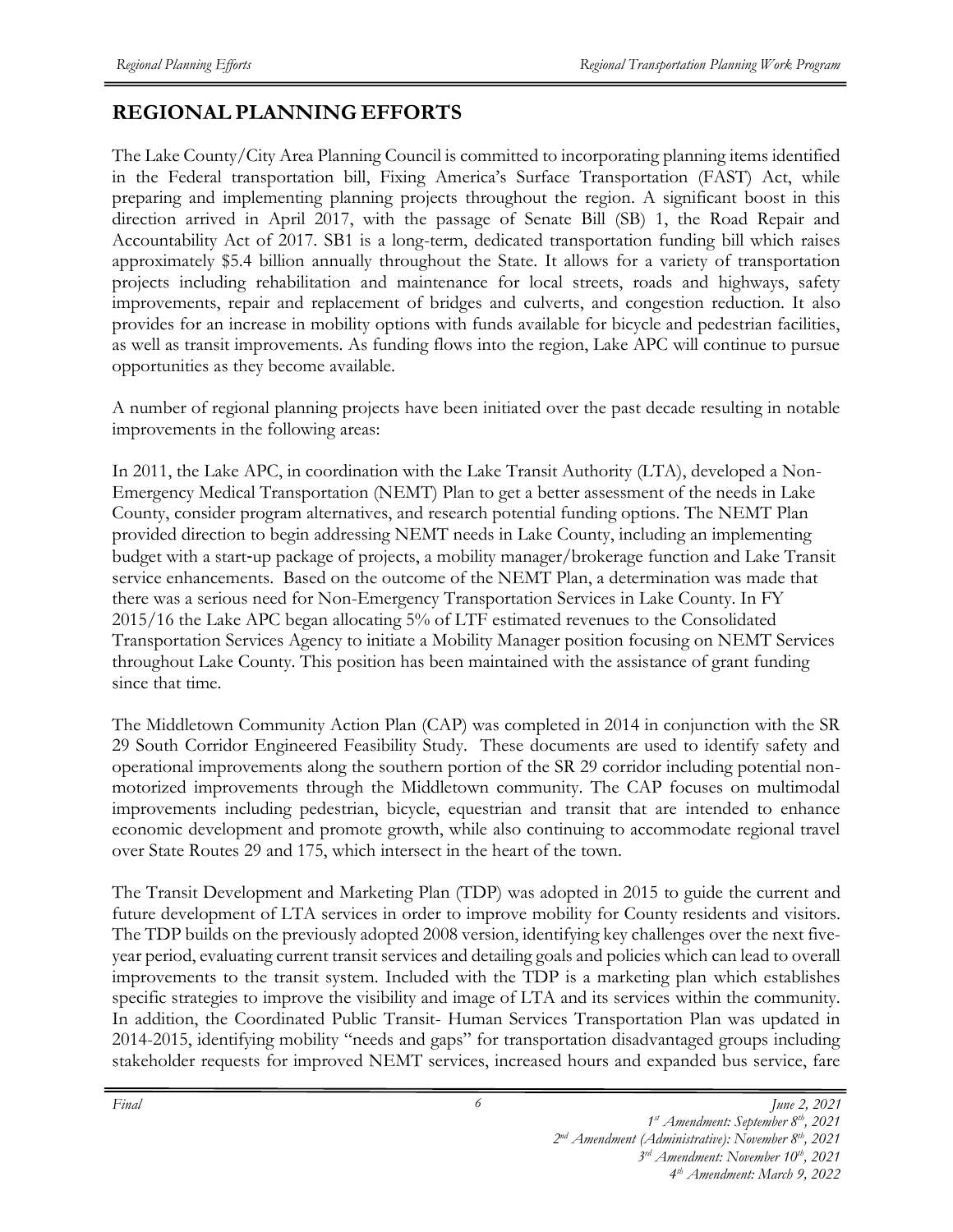affordability and easier to access transit information. Strategies were provided to address the gaps listed and to improve the overall system for elderly, disabled and disadvantaged populations.

In 2016, the Lake APC adopted the Lake County Active Transportation Program (ATP) Plan. The Plan has been used to increase the region's chances in securing future grant funds for Active Transportation projects. It will also help to identify and prioritize non-motorized and transit improvement projects in the region.

A Transit Hub Location Plan was adopted in 2017, which was used to identify a preferred location for a new transit hub in the City of Clearlake at the intersection of Dam Road Extension and South Center Drive. This project was instrumental in securing subsequent funding through the Transit and Intercity Rail Capital Program (TIRCP) in 2020 for the design and construction of the hub, deemed a critical need for the transit dependent region.

Other recent approvals of regionwide planning efforts include the adoption of the Bus Passenger Facilities Plan and the Pedestrian Facilities Needs Inventory (2019). Both were completed at the end of 2019 and will be useful in determining priorities for funding needed improvements throughout the County with respect to bus stops facilities (e.g. signs, benches, shelters, pull-outs) and pedestrian safety projects (e.g. sidewalk projects, gap closures, crossings, etc.). Additional approvals by the APC Board in 2020 were the Eleventh Street Corridor Multi-modal Engineered Feasibility Study and the Highway 20 Northshore Communities Traffic Calming Study. These studies provide lists of priority projects intended to improve safety and multi-modal use of a key Lakeport access corridor (Eleventh Street) as well as several small communities relying on Highway 20 as their Main Street (Nice, Lucerne, Glenhaven and Clearlake Oaks).

*Final June 2, 2021 1 st Amendment: September 8th, 2021*

*<sup>3</sup> rd Amendment: November 10th, 2021*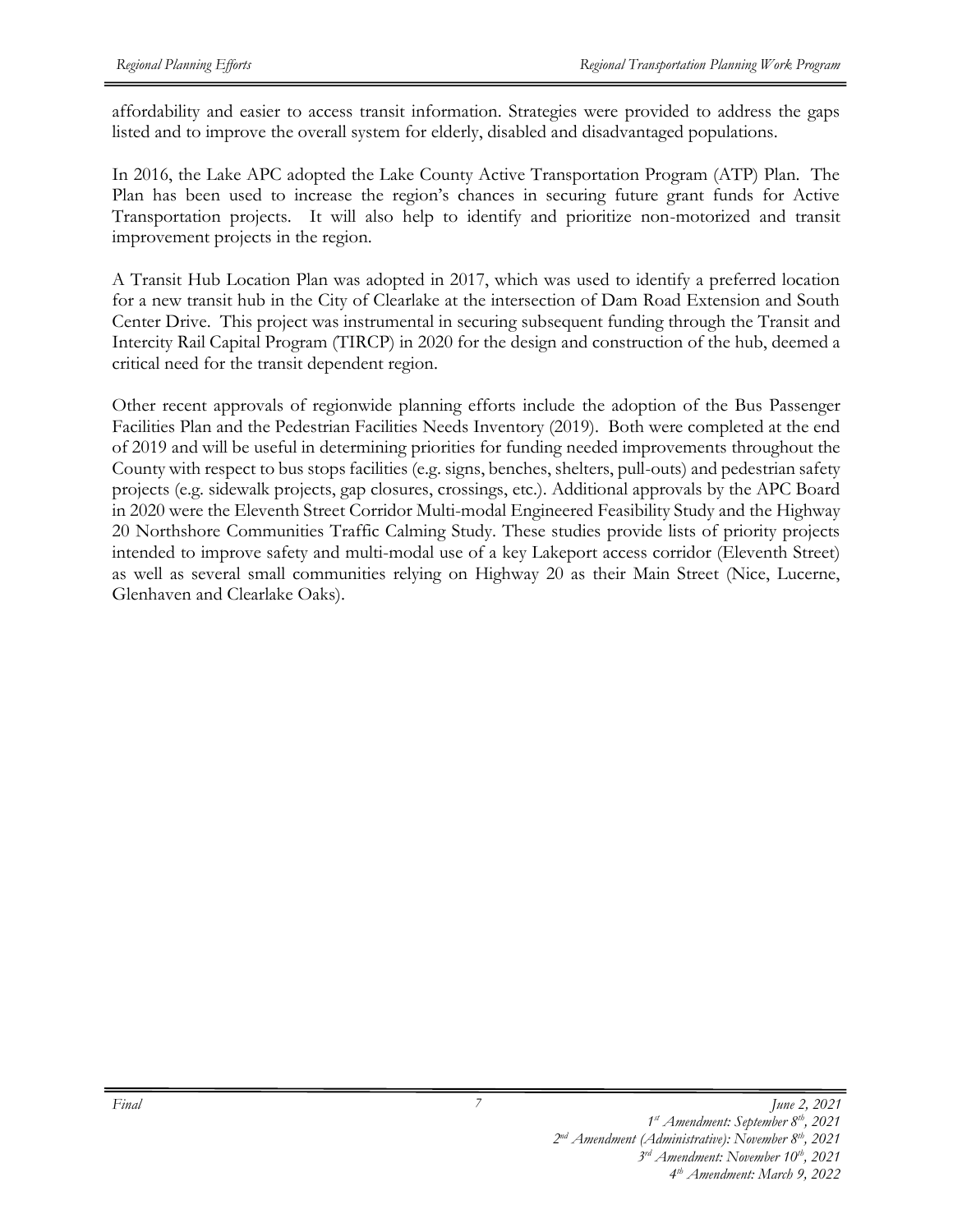# **INTRODUCTION**

The Area Planning Council's Transportation Planning Work Program is prepared annually to identify and focus the next year's transportation planning tasks. These tasks are envisioned and are to be fulfilled in accordance with the goals and policies of the Lake County Regional Transportation Plan (RTP) and other planning documents prepared by the Lake APC. The primary goal is to develop a safe, balanced, practical and efficient regional transportation system. This entails timely maintenance as well as capital improvements to the transportation network, which includes the streets and highways.

Since the Fiscal Year 1986/87, the Lake County/City Area Planning Council (APC) has contracted with a consultant to do most of the technical planning efforts in the Work Programs. Dow & Associates entered into a contract with the Lake APC (effective October 1, 2006) to continue to perform planning duties. In December 2008 and again in April 2012, the APC Board acted to renew its contract with Dow & Associates for an additional three years.

In June 2014, the Lake APC advertised for an Administration/Fiscal Contractor, as well as the Planning duties to be conducted under the Overall Work Program. Dow and Associates was awarded the Planning contract for a five-year period (effective October 1, 2014), with one-year optional contract extensions for an additional five-year period. Grant funded work elements will likely be completed by consultants hired under this contract and administered through Dow & Associates.

# **PUBLIC PARTICIPATION**

The Lake Area Planning Council (APC) encourages public participation in the planning and decisionmaking process and holds public hearings whenever an important decision concerning transportation is imminent. In addition to these public hearings which are announced in local newspapers, parties known to be interested in specific issues are invited to both the Technical Advisory Committee and the APC meetings, when appropriate.

As required by SAFETEA-LU, the APC developed a Public Participation Plan in Fiscal Year 2008/09 to enhance its public outreach efforts. The development of this Plan included strategies to engage and notify the public when conducting planning activities. The plan provides a clear directive for public participation activities of the APC, particularly when they pertain to the development and implementation of the Regional Transportation Plan (RTP), Regional Transportation Improvement Program (RTIP), Overall Work Program (OWP), administration of the Transit Development Act (TDA), Federal and state grant programs, Coordinated Human Transportation Plan, transit studies, area transportation plans, blueprint planning, and other special projects. The Public Participation Plan was updated and approved at a public hearing in February 2021 and can be found on the Lake APC Website at www.lakeapc.org/library/plans.

In Mach 2020, the COVID-19 Pandemic launched new opportunities and visions of alternative ways to reaching and connecting with the public. The Lake APC will utilize online technology platforms to host Public Outreach Workshops, surveys, and offer commentary outlets, as needed. Some examples of these platforms include Social Pinpoint, Zoom, and ArcGIS Interactive Mapping. The online public outreach platforms offer the public an opportunity to participate that otherwise may not have been previously available due to travel restrictions and/or time constraints.

*3 rd Amendment: November 10th, 2021 4 th Amendment: March 9, 2022* 

*<sup>1</sup> st Amendment: September 8th, 2021*

*<sup>2</sup> nd Amendment (Administrative): November 8 th, 2021*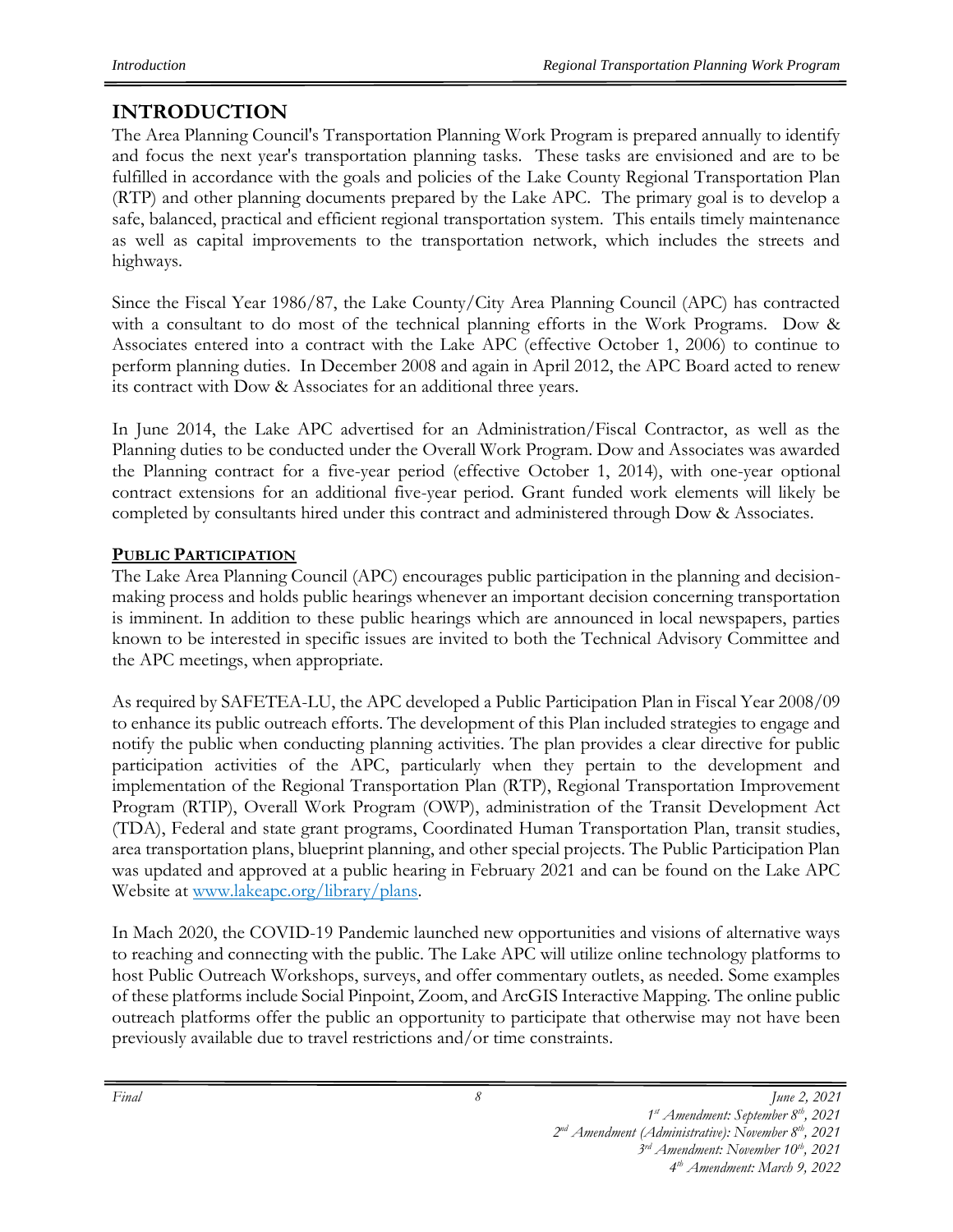Included in this FY 2021/22 Overall Work Program are some examples of projects that will require public outreach to be successful documents. The APC last completed the update of the Lake County Regional Transportation Plan in Fiscal Year 2017/18. The latest update to the RTP began in FY 2020/21 and will conclude December 2021. The RTP Update includes extensive public outreach efforts which are scheduled to occur in the Spring and Summer of 2021.

The Local Road Safety Plans for the City of Lakeport and Clearlake are another example of plans that will include a variety of public outreach measures. The consultant has designed an online platform to allow for public comment through an interactive map, as well as access to the convenient online survey.

#### **COMPLETED PRODUCTS IN PRIOR WORK PROGRAM**

Appendix A includes a brief synopsis of products that were completed in the 2020/21 Work Program.

#### **2021/22 WORK ELEMENTS**

The Lake County/City Area Planning Council is dedicated to working cooperatively with all agencies to provide comprehensive planning in the region. There is only **three** new work element included in the 2021/22 work program. The remainder of the elements are either ongoing work elements that appear repetitively in Work Programs or carryover projects that will be completed in this Overall Work Program. Several projects below support planning efforts on a regional level.

The following work elements are included in the 2021/22 Work Program, and are briefly described below:

- Work Element 600 This work element includes funding for general planning activities to be completed by the regional transportation planning agency (Lake APC), the transit agency (Lake Transit Authority), County and two cities.
- $\checkmark$  Work Element 601 This element was added to the 2017/18 OWP in order to conduct Transportation Development Act activities that are not eligible for Rural Planning Assistance funding. This element was found very valuable and remains crucial to include in this upcoming fiscal year.
- $\checkmark$  Work Element 602 This work element will help determine the need for public transportation in Lake County and strive to provide a reliable source of mobility for all citizens. Also providing transit service performance monitoring on an ongoing basis for the Lake Transit Agency.
- Work Element 603 To study the potential transportation impacts that implementing multi-modal improvements on Highway 20 would have on Lake County's priority interregional facilities.
- ✓ Work Element 604 This element has been designated as a *reserve account for* planning projects to be completed by. Lake County, City of Lakeport and City of Clearlake that are often not funded due to a lack of funding from year-to-year in the Overall Work Program.
- $\checkmark$  Work Element 605 This work element continues to provide funding to assist agencies in the preparation of applications and monitoring of Federal and State grants to improve the transportation system in Lake County.
- $\checkmark$  Work Element 606 This work element was established as an ongoing to gather and interpret roadway, traffic, and accident data for Lake County in order to establish and enforce appropriate traffic speed limits in the community.

*<sup>1</sup> st Amendment: September 8th, 2021 2 nd Amendment (Administrative): November 8 th, 2021* 

*<sup>3</sup> rd Amendment: November 10th, 2021*

*<sup>4</sup> th Amendment: March 9, 2022*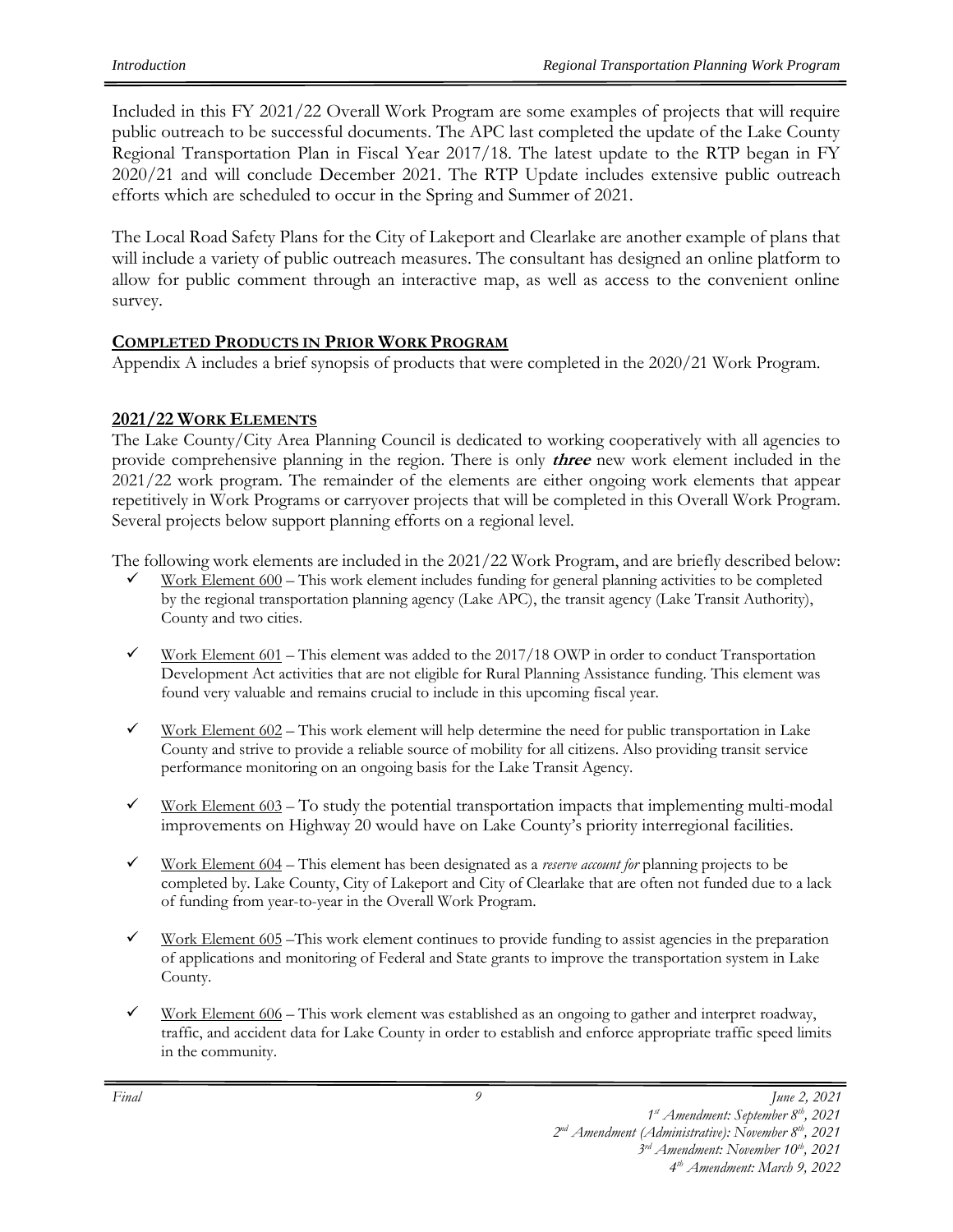- Work Element 607 Special Studies has been included in the past several work programs and will be used to perform studies, collect data, update the transportation data base, respond to local issues, and aid in implementation of the Regional Transportation Plan, and other projects as needed.
- $\checkmark$  Work Element 608 Planning, Programming & Monitoring is an ongoing work element to provide assistance associated with project development for Regional Improvement Program projects and other planning activities
- Work Element 609 This is a newly added work element to support the goals of SB 375 and AB 32 to reduce greenhouse gas emission and respond and conduct sustainable transportation planning.
- $\checkmark$  Work Element 610 To encourage growth to bicycle and pedestrian travel to the region by integrating and promoting bicycle and pedestrian facilities and services with roadway and transit planning operations.
- Work Element 611 –Pavement Management Program Update, an ongoing project to provide a systematic method for determining roadway pavement maintenance, rehabilitation, and reconstruction needs. Triennial updates are conducted to provide an updated streets/roads inventory.
- $\checkmark$  Work Element 612 Technology Support Services has been an ongoing project to provide GIS support services to agencies within Lake County involved with the roadway transportation system, aviation, bike/pedestrian, and transit planning. The name has been changed to incorporate additional technology needs in the county.
- Work Element 613 Transportation Information Outreach is a work element that informs and educates residents of Lake County on transportation related activities. This work element also maintains the agency's website.
- Work Element 614 The Regional Transportation Plan is a long-range planning document that provides a clear vision of the regional transportation goals, policies, objectives and strategies for an effective transportation system for Lake County. The plan guides decisions about all types of transportation and the related facilities needed for an effective transportation system.
- $\checkmark$  Work Element 615 This project involves an update to the County's 2015 Transit Development Plan (TDP) for use by Lake Transit Authority (LTA) and other local service providers.
- $\checkmark$  Work Element 616 This work element will provide training to staff of upcoming requirements for grant programs, changes in technologies relating to transportation planning, and other useful educational opportunities as needed.
- $\checkmark$  Work Element 617 This carryover project study will analyze current and expected traffic patterns within key portions of the corridor and their immediate surrounding areas. By examining existing conditions and near-term development proposals, it will further interregional and local circulation goals of the State, the regional planning agency and the City.
- Work Element 618 To develop individual Local Road Safety Plans (LRSP) for the Cities of Clearlake and Lakeport. An LRSP creates a framework to systematically identify, analyze, prioritize, and recommend roadway safety improvements on local roads. Beginning with Cycle 11 of the Highway Safety Improvement Program (HSIP), an LSRP will be required for an agency to apply for HSIP grant funds.

*<sup>1</sup> st Amendment: September 8th, 2021*

*<sup>2</sup> nd Amendment (Administrative): November 8 th, 2021* 

*<sup>3</sup> rd Amendment: November 10th, 2021*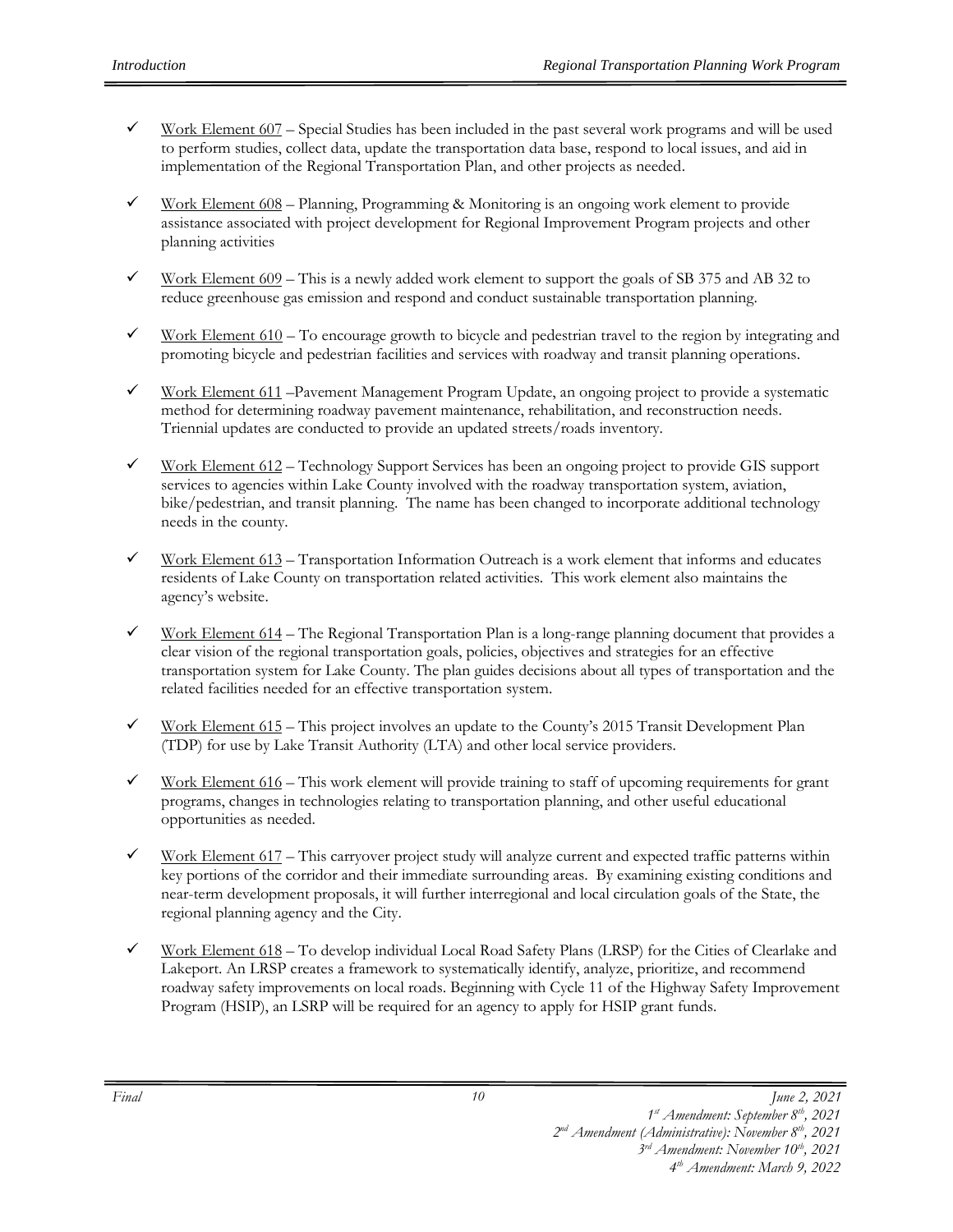# **FUNDING NEEDS**

The **Amended** 2021/22 Transportation Planning Work Program requires total funding of **\$1,042,767** and will be funded from a combination of Rural Planning Assistance (RPA) funds, Local Transportation Funds (LTF), Planning, Programming & Monitoring (PPM) funds and Federal Transit Assistance Grant Funding.

#### **FEDERAL**

Lake APC was successful in receiving a grant award for Federal Highway Administration State Planning and Research Part I – Strategic Partnership funding to complete the State Route 53 Corridor Local Circulation Study totaling \$139,000. This project was initiated in the FY 2019/20 OWP and is expected to be carried for completion in the FY 2021/22 OWP. The total amount of carryover is **\$97,800.**

Additionally, the Lake APC was recently awarded a Federal Transit Administration, Sustainable Communities Grant totaling **\$103,580** to complete the Lake County Transit Development Plan Update. This project has been included under Work Element 615 of the Amended OWP.

#### **STATE**

Rural Planning Assistance (RPA) funds in the amount of **\$294,000** are expected for FY 2021/22. These funds are only available after the passage of the State Budget and on a reimbursement basis. It is permissible to carry over up to 25% of RPA funding from the prior year's Work Program. Actual carryover RPA Funds from the 2020/21 Work Program total **\$59,085.** Work Program products funded by RPA funds must be received by Caltrans District 1 staff prior to requesting full reimbursement of funds. Totals RPA Funds committed to the 2021/22 Work Program total **\$353,085.**

Planning, Programming & Monitoring Funds in the amount of **\$56,000** were allocated for FY 2021/22. PPM Funds carried over from the 2020/21 Work Program in the amount of **\$43,440** are being carried over in the 2021/22 Work Program. Total PPM Funds committed to the 2021/22 Work Program total **\$99,440.**

#### **LOCAL**

The total new Local Transportation Funds (LTF) commitment will be **\$242,096** in the 2021/22 Work Program. LTF Funds carried over from the 2020/21 Work Program in the amount of **\$62,449** are being carried over to be used under several work elements in the 2021/21 Work Program. Total LTF Funds committed to the 2021/22 Work Program total **\$304,545.**

Additionally, Lake APC in coordination with the local agencies (Cities of Clearlake and Lakeport) collaborated to include a new Work Element 618 into the FY 2020/21 OWP. This element is expected to be carried over and completed in the FY 2021/22. The Local Roads Safety Plans (LRSP) will continue to be a reimbursable element through funding the local agencies receive from the state. Lake APC will coordinate and manage the project and request reimbursement from the individual agency. The local agency carryover funding totals **\$84,317.**

The total commitment from **local funding** sources totals **\$304,545 (23%)** to be included in the 2021/22 OWP.

*2 nd Amendment (Administrative): November 8 th, 2021* 

*<sup>1</sup> st Amendment: September 8th, 2021*

*<sup>3</sup> rd Amendment: November 10th, 2021*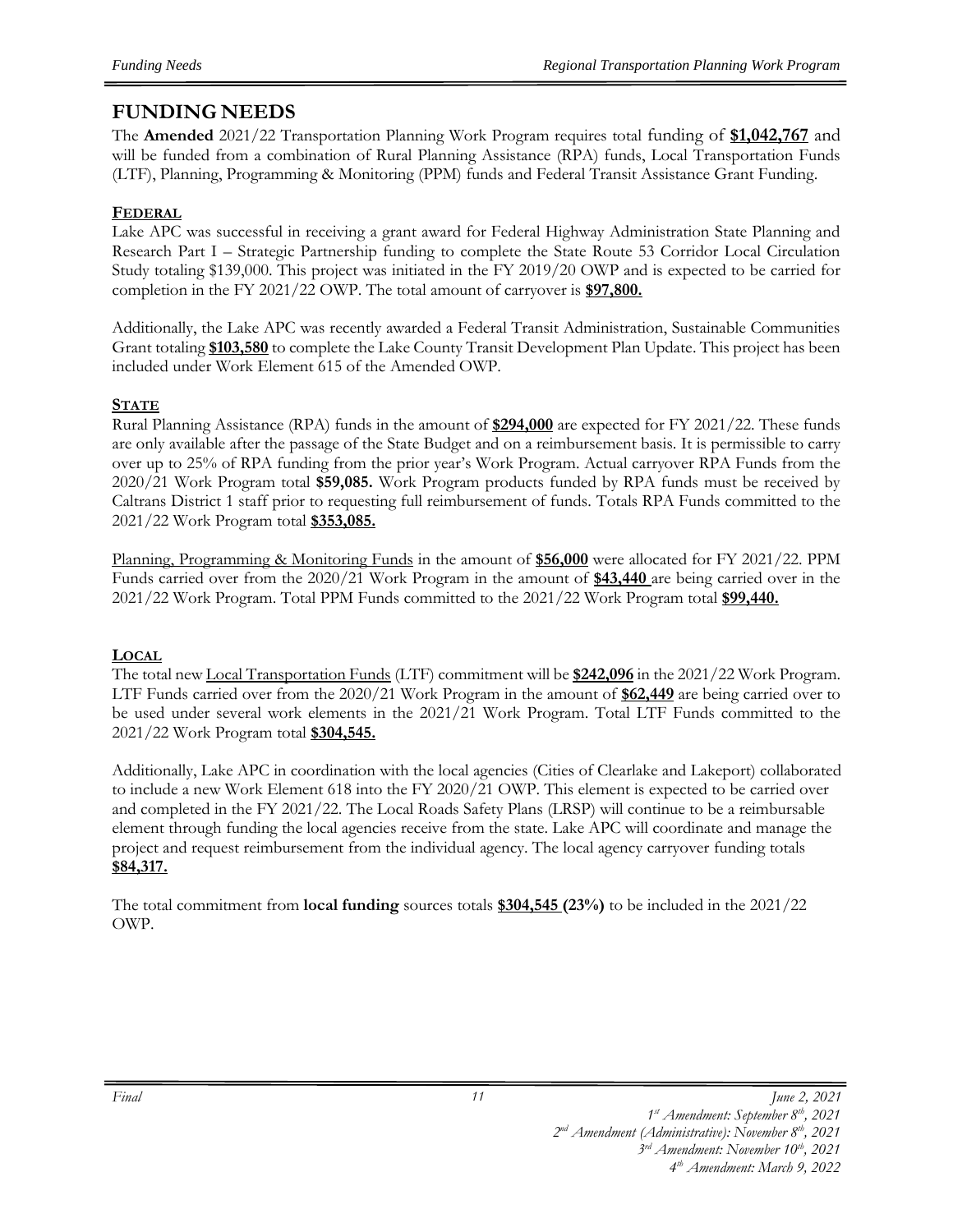# **LAKE COUNTY WORK PROGRAM SUMMARY OF FUNDING SOURCES**

Fiscal Year 2021/22

| <b>FUNDING SOURCE</b>                                                                     | <b>AMOUNT</b> | <b>FUNDING</b> % |
|-------------------------------------------------------------------------------------------|---------------|------------------|
| <b>Federal Funding Sources</b>                                                            |               |                  |
| FHWA-SPR Strategic Partnership Grant - SR 53 Corridor Study- 20/21 Carryover              | \$97,800      | 9%               |
|                                                                                           |               |                  |
| FTA - Sustainable Communities Grant - Transit Develop. Plan - 21/22 (NEW)                 | \$103,580     | 10%              |
| <b>Total Federal Funds:</b>                                                               | \$201,380     | 10%              |
| <b>State Funding Sources</b>                                                              |               |                  |
| Rural Planning Assistance - 2021/22                                                       | \$294,000     | 28%              |
| Rural Planning Assistance - (2020/21 Carryover)                                           | \$59,085      | $6\%$            |
| Planning, Programming & Monitoring (PPM) - 2021/22                                        | \$56,000      | $5\%$            |
| Planning, Programming & Monitoring - (Carryover-See Page 14 for Breakdown by Fiscal Year) | \$43,440      | $4\%$            |
| <b>Total State Funds:</b>                                                                 | \$452,525     | 43%              |
| <b>Federal and State Funding:</b>                                                         | \$653,905     | 63%              |
| <b>Local Funding Sources</b>                                                              |               |                  |
| Local Transportation Funds - 2021/22                                                      | \$242,096     | 23%              |
| Local Transportation Funds - (Carryover-See Page 14 for Breakdown by Fiscal Year)         | \$62,449      | $6\%$            |
| <b>Total Local Funding:</b>                                                               | \$304,545     | 29%              |
| <b>Other Funding Sources:</b>                                                             |               |                  |
| Local Agency Reimbursable (Local Roads Safety Program) - WE 618 Carryover 20/21           | \$84,317      | $8\%$            |
|                                                                                           |               |                  |
| TOTAL PROGRAM FUNDING REVENUES                                                            | \$1,042,767   | 100%             |

*<sup>1</sup> st Amendment: September 8th, 2021*

*<sup>2</sup> nd Amendment (Administrative): November 8 th, 2021* 

*<sup>3</sup> rd Amendment: November 10th, 2021*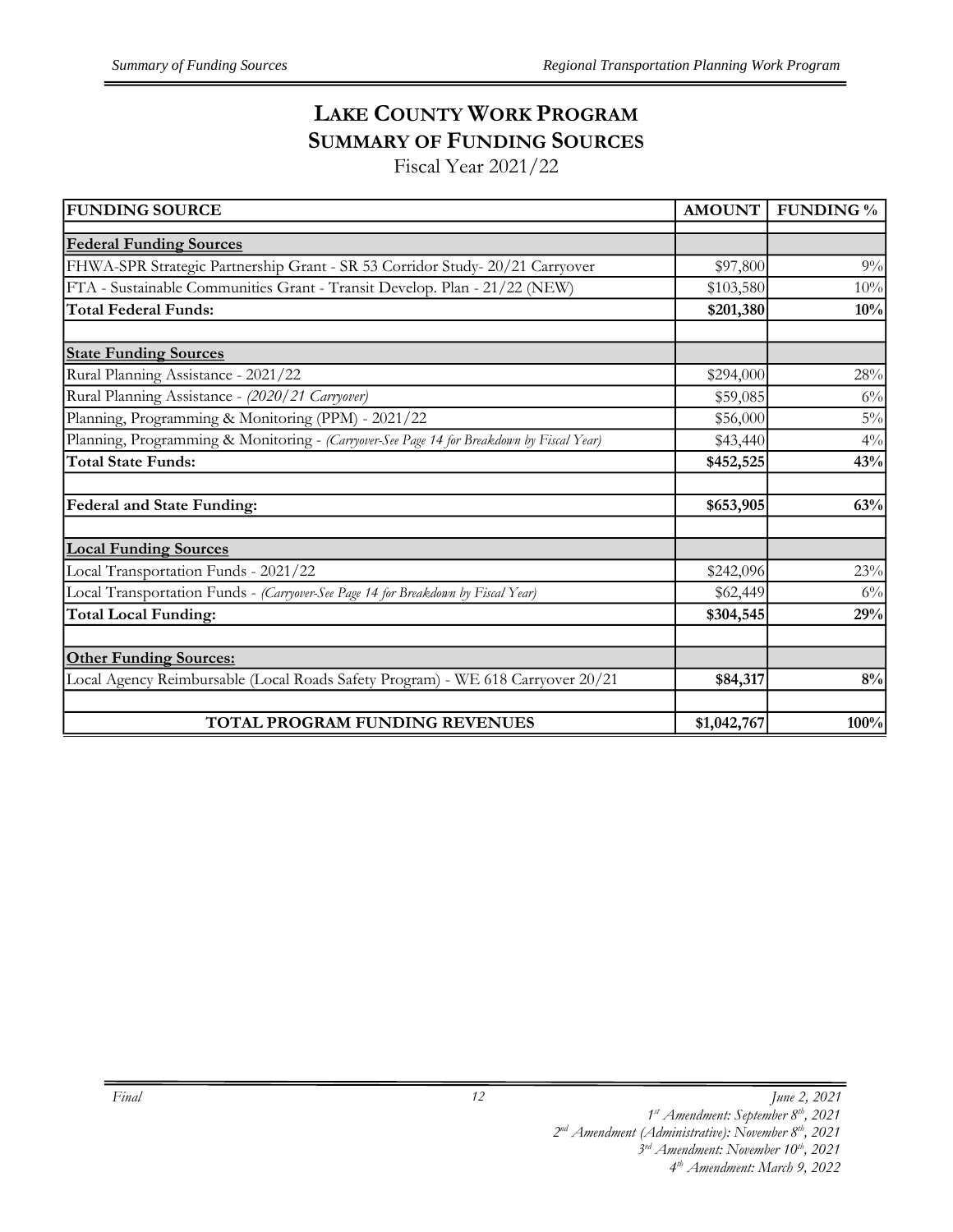# **LAKE COUNTY WORK PROGRAM SUMMARY OF 2020/21 CARRYOVER**

# **BY FUNDING SOURCE**

| <b>WE</b> | Title                                                | <b>RPA</b>                | <b>PPM</b>           | <b>LTF</b>           | Other        | <b>Total Costs</b>                 | <b>Notes</b>                                                               |
|-----------|------------------------------------------------------|---------------------------|----------------------|----------------------|--------------|------------------------------------|----------------------------------------------------------------------------|
|           |                                                      | \$19,416                  | $\mathbb S$          | \$                   | \$           |                                    |                                                                            |
| 600       | Regional Planning & Intergovernmental Coordination   |                           |                      |                      |              | \$<br>19,416                       | 20/21 RPA Carryover for APC Staff.                                         |
| 601       | TDA Activities & Coordination                        | $\mathbbmss{S}$           | \$                   | $\mathbb S$<br>8,823 | \$           | 8,823<br>\$                        | $20/21$ LTF $c/o$ Local Agencies + Direct<br>Costs                         |
|           |                                                      | \$<br>2,889               | \$                   | \$                   | \$           |                                    |                                                                            |
| 602       | Transit Planning & Performance Monitoring            |                           |                      |                      |              | 2,889<br>\$                        | 20/21 RPA Carryover for APC Staff.                                         |
|           |                                                      | \$                        | \$                   | 3,172<br>$^{\circ}$  | - \$         |                                    | Actual Carryover from VMT Closed                                           |
| 604       | Lake County Project Reserve Funds                    |                           |                      |                      |              | 3,172<br>\$                        | Project.                                                                   |
| 605       | Federal & State Grant Prep., Monitoring & Assistance | \$                        | $\mathbb S$          | 3,027<br>\$          | $\mathbb{S}$ | ${\mathbb S}$<br>3,027             | 20/21 LTF Carryover for Lakeport.                                          |
|           | Speed Zone Studies                                   | $\frac{12,500}{2}$        | $\mathbb{S}$         | $\mathbb{S}$         | $\mathbb{S}$ | 12,500                             | 20/21 RPA Carryover for APC Staff.                                         |
| 606       |                                                      |                           |                      |                      |              | \$                                 |                                                                            |
| 607       | Special Studies                                      | \$10,079                  | $\mathbb S$          | \$13,326             | $\mathbb{S}$ | \$<br>23,405                       | 20/21 RPA & LTF Carryover for APC<br>Staff, Clearlake and Lakeport.        |
|           |                                                      | \$                        | $\frac{1}{2}$ 15,000 | $\mathbb{S}$         | \$           |                                    |                                                                            |
| 608       | Planning, Programming & Monitoring                   |                           |                      |                      |              | \$<br>15,000                       | 20/21 PPM Re-allocated from WE 604.                                        |
|           |                                                      | 3,086<br>\$               | \$                   | \$                   | \$           |                                    |                                                                            |
| 610       | Active Transportation                                |                           |                      |                      |              | \$<br>3,086                        | 20/21 RPA Carryover for APC Staff.                                         |
| 611       | Pavement Management Program Update (New)             | \$                        | \$28,440             | \$                   | \$           | \$<br>28,440                       | $19/20$ PPM (\$9,440) + 20/21 PPM<br>(\$19,000) Re-allocated from Reserve. |
|           |                                                      | $-\$<br>$-6,036$          | \$                   | \$                   | $\mathbb{S}$ |                                    | 20/21 RPA Carryover for Lakeport and                                       |
| 1612      | <b>Technology Support Services</b>                   |                           |                      |                      |              | 6,036<br>\$                        | Consultant.                                                                |
|           |                                                      | 1,500<br>\$               |                      |                      |              | \$<br>1,500                        |                                                                            |
|           |                                                      | $-5,079$<br>$\frac{1}{2}$ | $\mathbb S$          | \$                   | $\mathbb{S}$ |                                    |                                                                            |
| 614       | Regional and Active Transportation Plans Update      |                           |                      |                      |              | 5,079<br>\$                        | 20/21 RPA Carryover for APC Staff.                                         |
|           |                                                      | 9,615<br>\$               |                      |                      |              | \$<br>9,615                        |                                                                            |
|           |                                                      | \$                        | \$                   | \$9,651              | $\mathbb{S}$ |                                    | 20/21 LTF Carryover for APC Staff &                                        |
| 616       | Training                                             |                           |                      |                      |              | $\mathbb S$<br>9,651               | Direct Costs.                                                              |
|           |                                                      | $\mathbbmss{S}$           | \$                   | \$24,450             | \$97,800     |                                    |                                                                            |
| 617       | State Route 53 Corridor Local Circulation Study      |                           |                      |                      |              | 122,250<br>\$                      | Consultant Project Carryover actuals.                                      |
| 618       | Local Road Safety Plans                              | $\mathbb S$               | $\mathbb S$          | \$                   |              | 84,317                             |                                                                            |
|           | Totals                                               | $$ -59,085$               | \$43,440             | \$62,449             | \$182,117    | 347,091<br>$\overline{\mathbf{3}}$ |                                                                            |
|           |                                                      | \$59,085                  |                      |                      |              | 347,091<br>\$                      |                                                                            |

*Final June 2, 2021*

*1 st Amendment: September 8th, 2021*

*2 nd Amendment (Administrative): November 8th, 2021* 

*3 rd Amendment: November 10th, 2021*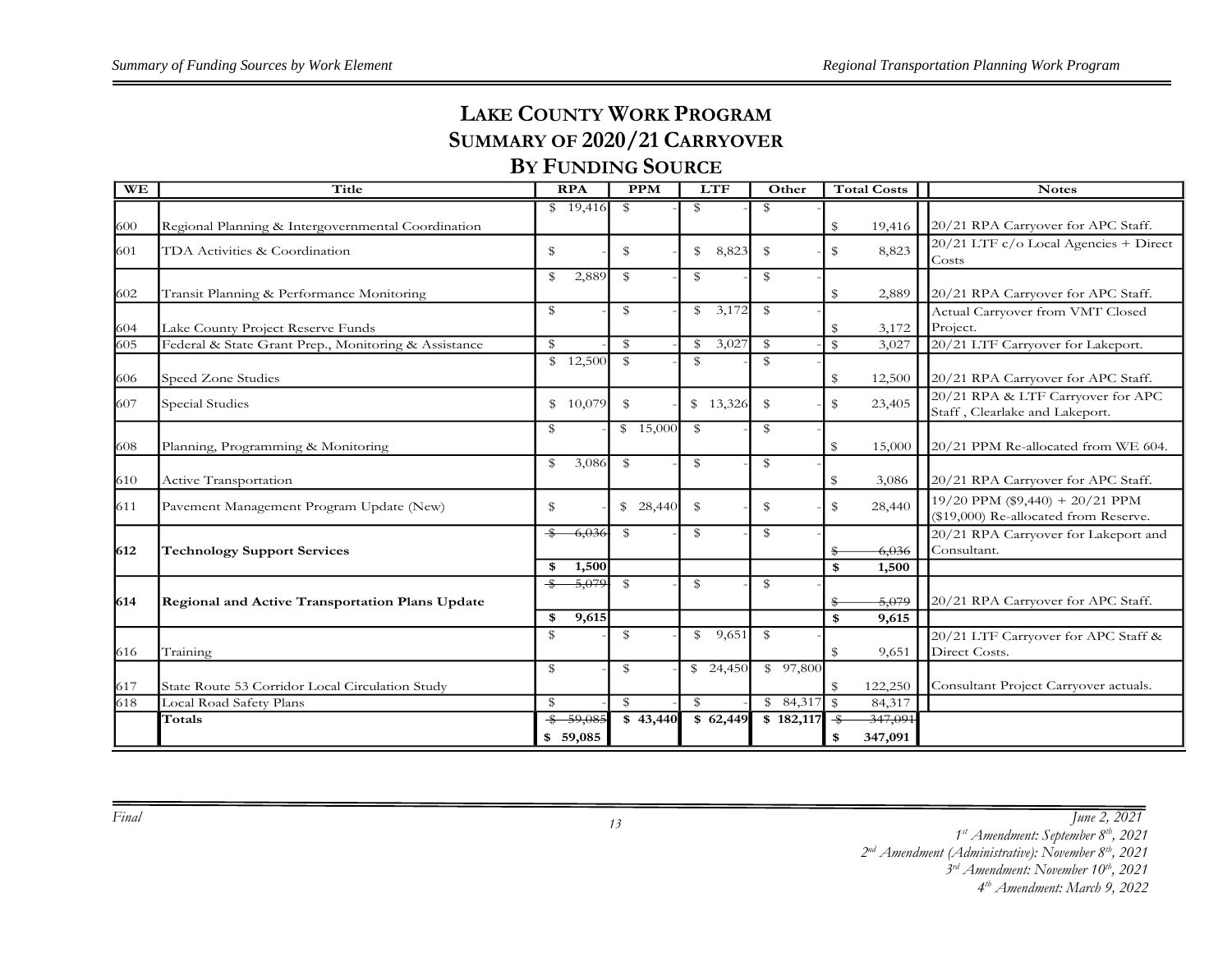# **LAKE COUNTY WORK PROGRAM SUMMARY OF FUNDING SOURCES BY WORK ELEMENT**

| WE  | Title                                                       |              | <b>State RPA</b> |               | <b>State RPA</b><br>C/O |               | <b>State PPM</b> |                        | <b>Local LTF</b> | Federal FHWA /<br><b>SPR</b> |               | <b>Federal FTA</b><br>5304 |                        | Other     |               | <b>Total Costs</b> |
|-----|-------------------------------------------------------------|--------------|------------------|---------------|-------------------------|---------------|------------------|------------------------|------------------|------------------------------|---------------|----------------------------|------------------------|-----------|---------------|--------------------|
| 600 | Regional Planning & Intergovernmental Coordination          |              | 139,500          | S             | 19,416                  | - \$          |                  |                        |                  |                              |               |                            |                        |           | $\mathbb{S}$  | 158,916            |
| 601 | TDA Activities & Coordination                               |              |                  | S             |                         | $\mathbb{S}$  |                  |                        | 53,859           | S                            | \$            |                            | S                      |           | ፍ             | 53,859             |
| 602 | Transit Planning & Performance Monitoring                   | \$           | 45,000           | $\mathcal{S}$ | 2,889                   | - \$          |                  | S                      |                  |                              | \$            |                            | S                      |           |               | 17,889             |
|     |                                                             |              | 10,000           | - \$          |                         | $\mathcal{F}$ |                  |                        |                  |                              | $\mathbb S$   |                            | $\mathbf{\mathcal{S}}$ |           | \$            | 12,889             |
| 603 | Lake Co. Principal Arterial Corridor VMT Study (NEW)        | \$           |                  | \$            |                         | $\mathbb{S}$  |                  |                        | 100,000          | \$                           | \$            |                            | S                      |           | $\mathbb{S}$  | 100,000            |
| 604 | Lake County Project Reserve Funds                           | S            |                  | \$            |                         | S             |                  | -S                     | 7,752            | S                            | \$            |                            | S                      |           | \$            | 7,752              |
| 605 | Federal & State Grant Prep., Monitoring & Assistance        | \$           |                  | $\mathbb{S}$  |                         | $\mathbf{\$}$ | 25,000           |                        | 22,027           | S                            | \$            |                            | $\mathbb{S}$           |           | $\mathcal{F}$ | 47,027             |
| 606 | Speed Zone Studies                                          | $\mathbf S$  |                  | $\mathcal{S}$ | 12,500                  | - \$          |                  | ፍ                      |                  |                              | \$            |                            | $\mathbb{S}$           |           | \$            | 12,500             |
| 607 | <b>Special Studies</b>                                      |              |                  | $\mathcal{F}$ | 10,079                  | - \$          | 21,000           |                        | 29,826           | S                            | ${\mathbb S}$ |                            | \$                     |           |               | 60,905             |
|     |                                                             |              | 7,500            | $\mathbb S$   |                         | $\mathbb S$   |                  | ፍ                      |                  | $\mathbf S$                  | \$            |                            | S                      |           | \$            | 68,405             |
| 608 | Planning, Programming, & Monitoring                         | \$           |                  |               |                         | $\mathcal{S}$ | 25,000           |                        | 15,000           | $\mathbf S$                  | $\mathbb S$   |                            | $\mathbb{S}$           |           | $\mathcal{F}$ | 40,000             |
| 609 | Sustainable Transportation Planning                         | S            | 7,500            | \$            |                         | $\mathbb{S}$  |                  |                        |                  |                              | \$            |                            | S                      |           | $\mathcal{L}$ | 7,500              |
| 610 | Active Transportation                                       | \$           | 10,000           | $\mathcal{F}$ | 3,086                   | $\mathbb S$   |                  | S                      |                  | $\mathbf S$                  | \$            |                            | $\mathbb{S}$           |           | ፍ             | 13,086             |
| 611 | Pavement Management Program Update (New)                    |              | 71,000           | $\mathcal{S}$ |                         | $\mathcal{S}$ | 28,440           | $\mathbf{\mathcal{S}}$ | 9,060            | S                            | $\mathbb S$   |                            | $\mathbf{\mathcal{S}}$ |           |               | <del>108,500</del> |
|     |                                                             |              | 76,000           | - \$          |                         | S             |                  | \$                     |                  | $\mathbf S$                  | \$            |                            | S                      |           | \$            | 113,500            |
| 612 | <b>Technology Support Services</b>                          |              |                  | -\$           | 6,036                   | $\mathbb{S}$  |                  |                        | 15,000           | S                            | \$            |                            | S                      |           |               | $-21,036$          |
|     |                                                             |              |                  | \$            | 1,500                   | $\mathbb{S}$  |                  | S                      |                  | ፍ                            | ${\mathbb S}$ |                            | $\mathbb{S}$           |           | \$            | 16,500             |
| 613 | Transportation Information Outreach                         | \$           |                  |               |                         | ፍ             |                  | ፍ                      | 2,000            | $\mathbf S$                  | \$            |                            | $\mathbb{S}$           |           |               | 2,000              |
| 614 | Regional and Active Transportation Plans Update (Carryover) | -S           | 41,000           | $\frac{1}{2}$ | 5,079                   | $\mathcal{S}$ |                  | S                      |                  |                              | \$            |                            | $\mathbb{S}$           |           |               | 46,079             |
|     |                                                             | £.           | 33,500           | \$            | 9,615                   | - \$          |                  | S                      |                  | $\mathcal{L}$                | \$            |                            | $\mathbf{\mathcal{S}}$ |           |               | 43,115             |
| 615 | Lake Co. Transit Development Plan (NEW)                     | S            |                  | \$            |                         | S             |                  |                        | 13,420           | S                            | $\mathcal{S}$ | 103,580                    | S                      |           | $\mathbb S$   | 117,000            |
| 616 | Training                                                    | \$           |                  | \$            |                         | $\mathbb S$   |                  |                        | 12,151           | S                            | \$            |                            | S                      |           | $\mathcal{F}$ | 12,151             |
| 617 | State Route 53 Corridor Local Circulation Study (Carryover) | $\mathbb{S}$ |                  | $\mathbb{S}$  |                         | $\mathcal{S}$ |                  |                        | 24,450           | $\mathbf{\$}$<br>97,800      | $\mathbb S$   |                            | $\mathbb{S}$           |           |               | 122,250            |
| 618 | Local Road Safety Plans (Carryover)                         | $\mathbf S$  | 10,000           | \$            |                         | \$            |                  |                        |                  | $\mathbf S$                  | $\mathbb S$   |                            | $\mathbb S$            | 84,317 \$ |               | 94,317             |
|     | Totals                                                      |              | 294,000          |               | 59,085                  | \$            | 99,440           | \$                     | 304,545          | 97,800<br>-\$                | \$            | 103,580                    | -\$                    | 84,317    |               | 1,042,767          |
|     |                                                             | \$.          | 294,000          | - \$          | 59,085                  |               |                  |                        |                  |                              |               |                            |                        |           | \$            | 1,042,767          |

*Final June 2, 2021*

*st Amendment: September 8th, 2021*

*nd Amendment (Administrative): November 8th, 2021* 

*rd Amendment: November 10th, 2021*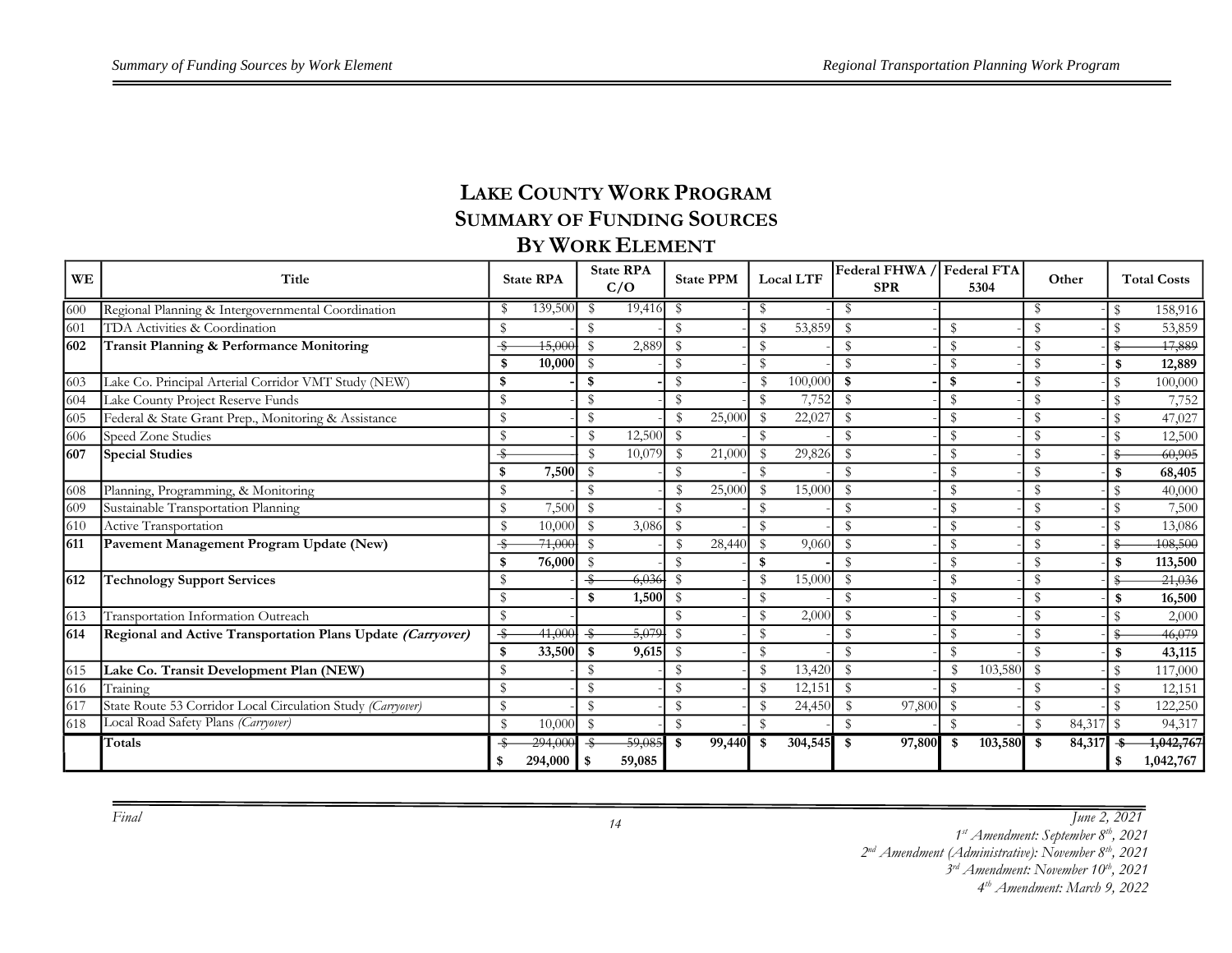# **LAKE COUNTY WORK PROGRAM SUMMARY OF FUNDING SOURCES BY CLAIMANT**

|           | Local Transportation Fund (LTF)                             |                    |      |          |              |           |                                |             |           |  |         |
|-----------|-------------------------------------------------------------|--------------------|------|----------|--------------|-----------|--------------------------------|-------------|-----------|--|---------|
| <b>WE</b> | <b>WE Project Description</b>                               | Lake<br><b>DPW</b> |      | Lakeport |              | Clearlake | <b>APC Staff</b><br>Consultant |             | Other     |  | Total   |
| 601       | TDA Activities & Coordination                               | 1,500              | - \$ | 7,128    | \$           | 3,211     | 38,391                         | $\mathbb S$ | 3,629     |  | 53,859  |
| 603       | Lake Co. Priority Interregional Facilities Study (NEW)      |                    |      |          |              |           |                                | \$          | 100,000   |  | 100,000 |
| 604       | Lake County Project Reserve                                 |                    |      |          |              |           |                                | \$          | 7,752     |  | 7,752   |
| 605       | Federal & State Grant Prep, Monitoring & Assistance         | 8,500              | \$   | 10,527   | $\mathbb{S}$ | 3,000     | \$                             |             |           |  | 22,027  |
| 607       | Special Studies                                             | 14,500             |      | 5,000    | \$           | 10,326    |                                |             |           |  | 29,826  |
| 608       | Planning, Programming & Monitoring                          | \$<br>10,000       | - \$ |          |              | 5,000     |                                |             |           |  | 15,000  |
| 611       | Pavement Management Program Update (NEW)                    |                    |      |          |              |           |                                |             | 9,060     |  | 9,060   |
| 612       | <b>Technology Support Services</b>                          | 3,500              | - \$ | 1,500    | - \$         |           |                                |             | 10,000    |  | 15,000  |
| 613       | Transportation Information Outreach                         |                    |      |          |              |           | 2,000                          |             |           |  | 2,000   |
| 615       | Lake Co. Transit Development Plan Update (NEW)              |                    |      |          |              |           | 1,147                          |             | 12,273    |  | 13,420  |
| 616       | Training                                                    |                    |      |          |              |           | \$<br>4,903                    |             | 7,248     |  | 12,151  |
| 617       | State Route 53 Corridor Local Circulation Study (Carryover) |                    |      |          |              |           |                                | \$.         | 24,450    |  | 24,450  |
|           | <b>Total LTF Funding by Claimant</b>                        | \$38,000           | \$   | 19,155   | \$           | 21,537    | 46,441                         |             | \$174,412 |  | 304,545 |

| Planning, Programming & Monitoring (PPM) |                                                     |  |            |  |  |                      |            |                  |  |        |  |        |  |
|------------------------------------------|-----------------------------------------------------|--|------------|--|--|----------------------|------------|------------------|--|--------|--|--------|--|
| <b>WE</b>                                | <b>WE Project Description</b>                       |  | Lake       |  |  | Lakeport   Clearlake |            | <b>APC</b> Staff |  | Other  |  | Total  |  |
|                                          |                                                     |  | <b>DPW</b> |  |  |                      | Consultant |                  |  |        |  |        |  |
| 605                                      | Federal & State Grant Prep, Monitoring & Assistance |  |            |  |  |                      |            |                  |  |        |  | 25,000 |  |
| 607                                      | Special Studies                                     |  | 500        |  |  |                      |            |                  |  |        |  | 21,000 |  |
| 608                                      | Planning, Programming & Monitoring                  |  |            |  |  |                      |            |                  |  |        |  | 25,000 |  |
| 611                                      | Pavement Management Program Update (NEW)            |  |            |  |  |                      |            |                  |  | 28,440 |  | 28,440 |  |
|                                          | <b>Total PPM Funds by Claimant</b>                  |  | 500        |  |  |                      |            | 70,500 \$28,440  |  |        |  | 99,440 |  |

*Final June 2, 2021*

*1 st Amendment: September 8th, 2021*

*2 nd Amendment (Administrative): November 8th, 2021* 

*3 rd Amendment: November 10th, 2021*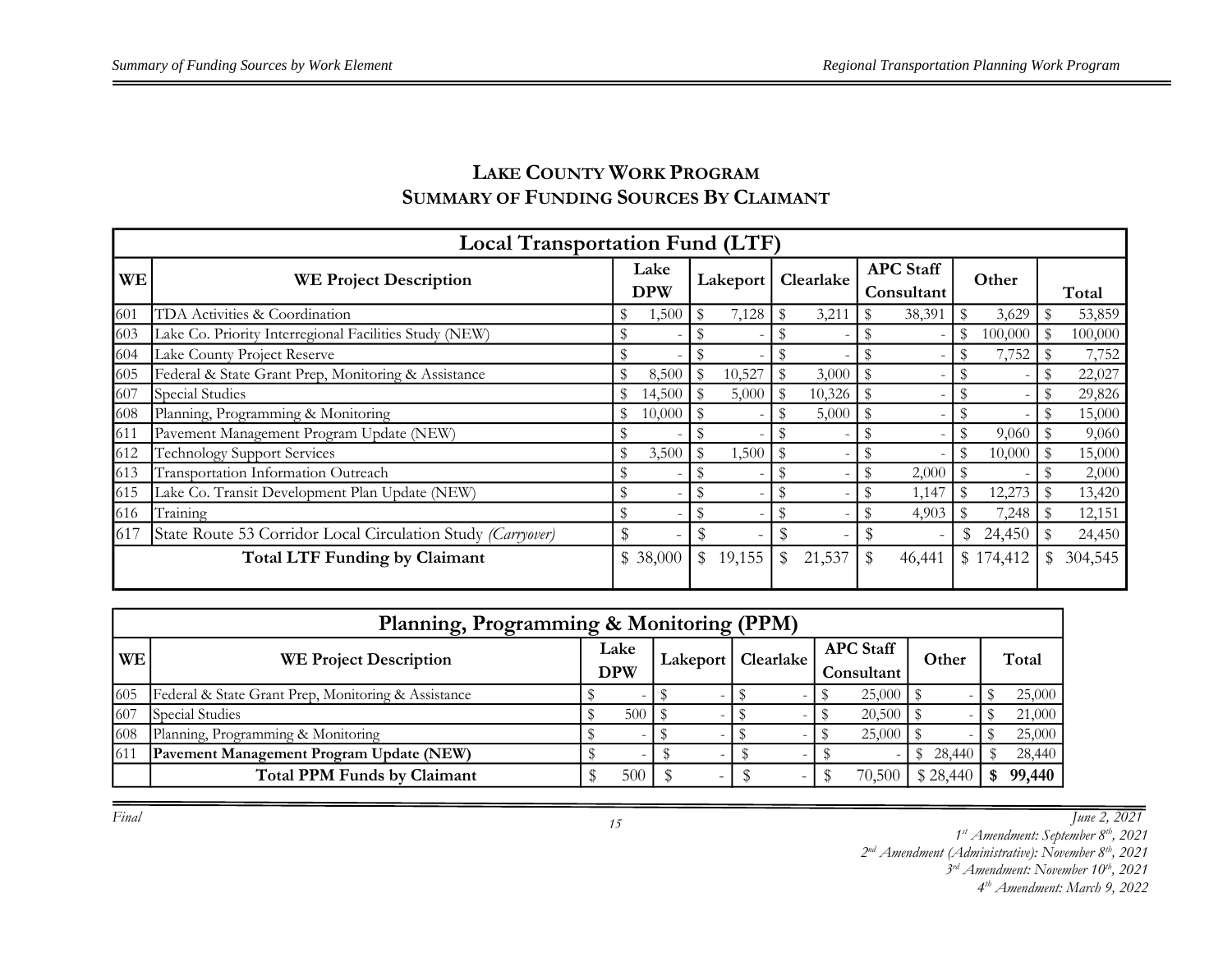|     | <b>Rural Planning Assistance (RPA)</b>                      |    |                          |                         |                          |    |           |    |                                |              |        |              |         |  |       |
|-----|-------------------------------------------------------------|----|--------------------------|-------------------------|--------------------------|----|-----------|----|--------------------------------|--------------|--------|--------------|---------|--|-------|
| WE  | <b>WE Project Description</b>                               |    | Lake<br><b>DPW</b>       |                         | Lakeport                 |    | Clearlake |    | <b>APC</b> Staff<br>Consultant |              | Other  |              |         |  | Total |
| 600 | Regional Plng & Intergovernmental Coordination              | \$ | 10,000                   | \$                      | 2,500                    | S  | 5,000     |    | 139,416                        | $\mathbb{S}$ | 2,000  | $\mathbb{S}$ | 158,916 |  |       |
| 602 | Transit Planning & Performance Monitoring                   |    |                          | \$                      |                          | \$ |           |    | 47,889                         |              |        | \$           | 47,889  |  |       |
|     |                                                             |    |                          |                         |                          |    |           | \$ | 12,889                         |              |        | \$           | 12,889  |  |       |
| 606 | Speed Zone Studies (Carryover)                              | \$ |                          | \$                      |                          | S  |           |    | 12,500                         | \$           |        | $\mathbf S$  | 12,500  |  |       |
| 607 | <b>Special Studies</b>                                      | \$ | $\overline{\phantom{0}}$ | \$                      | $\overline{\phantom{0}}$ | \$ |           | Я  | 10,079                         |              |        | S            | 10,079  |  |       |
|     |                                                             |    |                          |                         |                          |    |           | \$ | 17,579                         |              |        | \$           | 17,579  |  |       |
| 609 | Sustainable Transportation Planning                         | \$ |                          | \$                      |                          | \$ |           | D  | 7,500                          | \$           |        | S            | 7,500   |  |       |
| 610 | Active Transportation                                       | \$ |                          | $\mathbb{S}$            |                          |    |           |    | 13,086                         |              |        |              | 13,086  |  |       |
| 611 | Pavement Management Program Update                          | \$ |                          | \$                      |                          | \$ |           |    |                                |              | 71,000 |              | 71,000  |  |       |
|     |                                                             |    |                          |                         |                          |    |           | \$ | 5,000                          |              |        |              | 76,000  |  |       |
| 612 | <b>Technology Support Services</b>                          | \$ |                          | $\sqrt[6]{\frac{1}{2}}$ | 1,500                    | \$ |           |    |                                |              | 4,536  | \$           | 6,036   |  |       |
|     |                                                             |    |                          |                         |                          |    |           |    |                                |              |        |              | 1,500   |  |       |
| 614 | Regional and Active Transportation Plans Update (Carryover) | \$ |                          | \$                      |                          | \$ |           |    | 46,079                         |              |        |              | 46,079  |  |       |
|     |                                                             |    |                          |                         |                          |    |           | \$ | 38,579                         | \$           | 4,536  |              | 43,115  |  |       |
| 618 | Local Road Safety Plans (Carryover)                         | \$ | 5,000                    | $\sqrt[6]{\frac{1}{2}}$ |                          | \$ | 5,000     | \$ |                                |              |        |              | 10,000  |  |       |
|     | <b>Total RPA Funding by Claimant</b>                        | \$ | 15,000                   | \$                      | 4,000                    | \$ | 10,000    |    | 246,549                        |              | 77,536 |              | 353,085 |  |       |
|     |                                                             |    |                          |                         |                          |    |           |    | 246,549                        |              | 77,536 |              | 353,085 |  |       |

|     | <b>Other Funding: (Awarded Grants)</b>                      |                    |     |     |                    |  |                                |  |           |           |  |  |  |  |
|-----|-------------------------------------------------------------|--------------------|-----|-----|--------------------|--|--------------------------------|--|-----------|-----------|--|--|--|--|
| WE  | <b>WE Project Description</b>                               | Lake<br><b>DPW</b> |     |     | Lakeport Clearlake |  | <b>APC</b> Staff<br>Consultant |  | Other     | Total     |  |  |  |  |
|     | [615] Lake Co. Transit Development Plan Update (NEW)        |                    |     |     |                    |  | 8,853                          |  | 94,727    | \$103,580 |  |  |  |  |
| 617 | State Route 53 Corridor Local Circulation Study (Carryover) |                    |     |     |                    |  |                                |  | 97,800    | \$97,800  |  |  |  |  |
|     | [618] Local Road Safety Plans (Carryover)                   |                    |     |     |                    |  |                                |  | 84,317    | \$84,317  |  |  |  |  |
|     | <b>Total Funds by Claimant</b>                              |                    | \$0 | \$0 | \$0                |  | \$8,853                        |  | \$276,844 | \$285,697 |  |  |  |  |
|     |                                                             |                    |     |     |                    |  |                                |  |           |           |  |  |  |  |

*16*

*Final June 2, 2021*

*1 st Amendment: September 8th, 2021*

*2 nd Amendment (Administrative): November 8th, 2021* 

*3 rd Amendment: November 10th, 2021*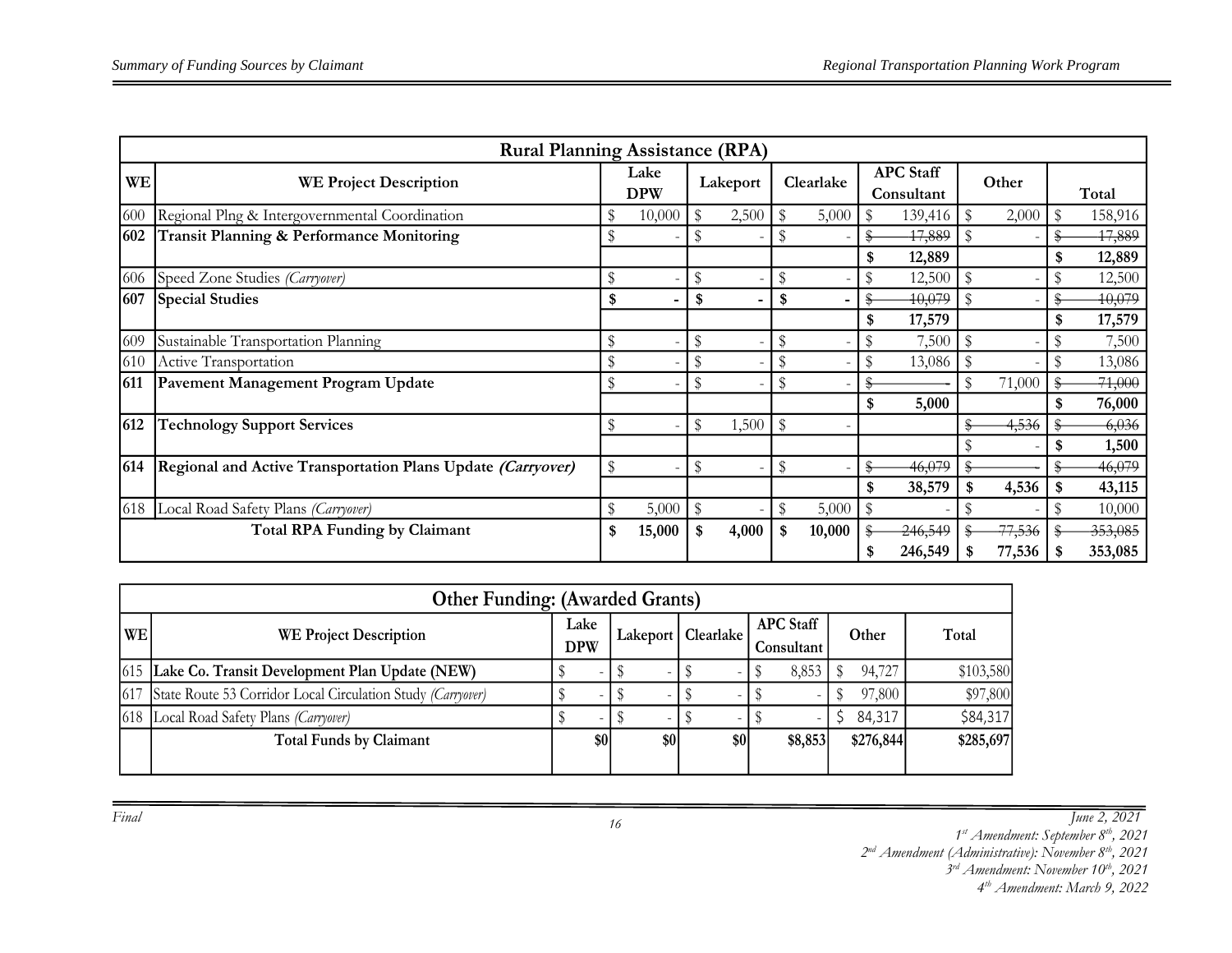# **Total Funds Available: \$1,042,767**

# **LAKE COUNTY WORK PROGRAM SUMMARY OF EXPENDITURES BY WORK ELEMENT**

| <b>WE</b> | Title                                                       |               | Lake DPW |               | Lakeport | Clearlake          |                    | <b>APC</b> Staff<br>Consultant |               | Other        |               | <b>Total Costs</b> |
|-----------|-------------------------------------------------------------|---------------|----------|---------------|----------|--------------------|--------------------|--------------------------------|---------------|--------------|---------------|--------------------|
| 600       | Regional Planning & Intergovernmental Coordination          | S             | 10,000   | -S            | 2,500    | - \$<br>5,000      | S                  | 139,416                        | S             | $2,000$ \$   |               | 158,916            |
| 601       | TDA Activities & Coordination                               | S             | 1,500    | S             | 7,128    | S<br>3,211         | S                  | 38,391                         | S             | 3,629        | $\mathcal{S}$ | 53,859             |
| 602       | Transit Planning & Performance Monitoring                   | S             |          | \$            |          | S                  | $\overline{\cdot}$ | 17,889                         |               |              | S             | 17,889             |
|           |                                                             | $\mathcal{S}$ |          | \$            |          | S                  | \$                 | 12,889                         | $\mathbf{S}$  |              | \$            | 12,889             |
| 603       | Lake Co. Priority Interregional Facilities Study (NEW)      | \$            |          | \$            |          | S                  | S                  |                                | \$            | 100,000      | $\mathbb S$   | 100,000            |
| 604       | Lake County Project Reserve Funds                           | $\mathcal{S}$ |          | \$            |          | S                  | $\mathbb{S}$       |                                | $\mathbf{S}$  | 7,752 \$     |               | 7,752              |
| 605       | Federal & State Grant Prep., Monitoring & Assistance        | \$            | 8,500    | -S            | 10,527   | \$<br>3,000        | \$                 | 25,000                         | $\mathbb S$   |              | \$            | 47,027             |
| 606       | Speed Zone Studies                                          | S             |          | S             |          | S                  | \$                 | 12,500                         | $\mathbf{S}$  |              | $\mathbf S$   | 12,500             |
| 607       | <b>Special Studies</b>                                      | \$            | 15,000   | $\mathbb{S}$  | 5,000    | 10,326<br><b>S</b> | $\overline{\cdot}$ | 30,579                         |               |              |               | 60,905             |
|           |                                                             | \$            |          | S             |          | S                  | \$                 | 38,079                         | \$            |              | \$            | 68,405             |
| 608       | Planning, Programming, & Monitoring                         | $\mathbb{S}$  | 10,000   | $\mathbb S$   |          | S<br>5,000         | \$                 | 25,000                         | $\mathbf{S}$  |              | \$            | 40,000             |
| 609       | Sustainable Transportation Planning                         | S             |          | S             |          | S                  | \$                 | 7,500                          | $\mathbf{\$}$ |              | $\mathbf S$   | 7,500              |
| 610       | Active Transportation                                       | \$            |          | \$            |          | \$                 | \$                 | 13,086                         | S             |              | \$            | 13,086             |
| 611       | Pavement Management Program Update (New)                    | $\mathbf S$   |          | ${\mathbb S}$ |          | ${\mathbb S}$      | ♣                  |                                | $\mathcal{S}$ | 108,500      | \$            | 108,500            |
|           |                                                             | $\mathbf{\$}$ |          | ${\mathbb S}$ |          | $\mathbb S$        | \$                 | 5,000                          | $\mathbb{S}$  |              | \$            | 113,500            |
| 612       | <b>Technology Support Services</b>                          | S             | 3,500    | S             | 3,000    | \$                 | \$                 |                                |               | 14,536       |               | 21,036             |
|           |                                                             | $\mathbb{S}$  |          | S             |          | S                  | $\mathbb{S}$       |                                | \$            | 10,000       | \$            | 16,500             |
| 613       | Transportation Information Outreach                         | $\mathbb{S}$  |          | \$            |          | S                  | \$                 | 2,000                          | S             |              |               | 2,000              |
| 614       | Regional and Active Transportation Plans Update (Carryover) | $\mathbf S$   |          | \$            |          | S                  | ÷                  | 46,079                         | $\mathbf S$   |              |               | 46,079             |
|           |                                                             | $\mathbf S$   |          | \$            |          | S                  | \$                 | 38,579                         | -\$           | $4,536$ \$   |               | 43,115             |
| 615       | Lake Co. Transit Development Plan Update (NEW)              | ${\mathbb S}$ |          | ${\mathbb S}$ |          | S                  | \$                 | 10,000                         | \$            | $107,000$ \$ |               | 117,000            |
| 616       | Training                                                    | \$            |          | $\mathbb S$   |          | \$                 | \$                 | 4,903                          | $\mathbf{S}$  | $7,248$ \$   |               | 12,151             |
| 617       | State Route 53 Corridor Local Circulation Study (Carryover) | S             |          | \$            |          | \$                 | \$                 |                                | \$            | 122,250 \$   |               | 122,250            |
| 618       | Local Road Safety Plans (Carryover)                         | $\mathbb{S}$  | 5,000    | -S            |          | S<br>5,000         | - \$               |                                | \$            | 84,317 \$    |               | 94,317             |
|           | Totals                                                      | \$            | 53,500   | -\$           | 28,155   | 31,537<br>- \$     |                    | 372,343                        |               | 557,232      |               | 1,042,767          |
|           |                                                             |               |          |               |          |                    | \$                 | 372,343                        | -\$           | 557,232      | \$            | 1,042,767          |

*Final June 2, 2021*

*st Amendment: September 8th, 2021*

*nd Amendment (Administrative): November 8th, 2021* 

*rd Amendment: November 10th, 2021*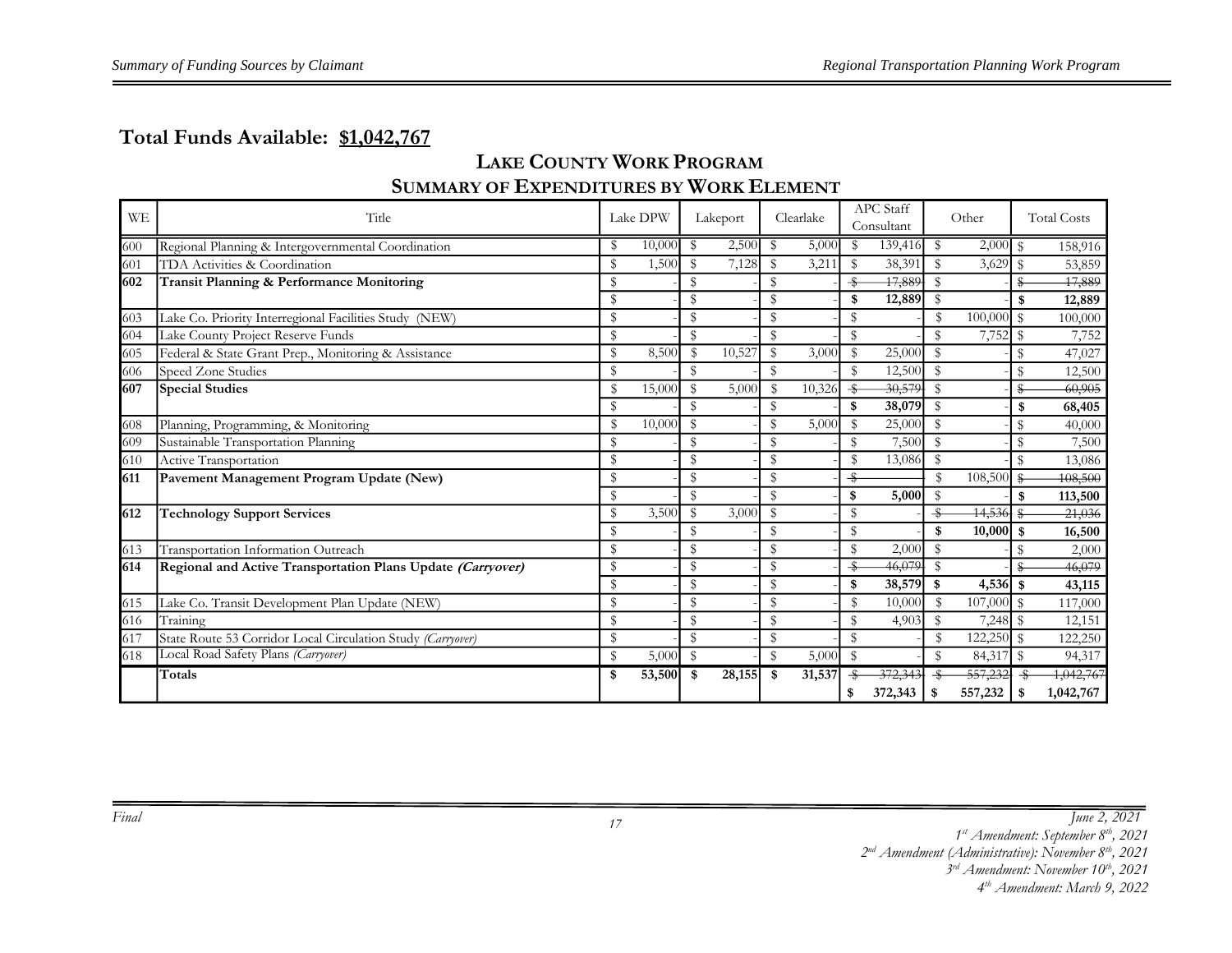# **WORK ELEMENT 600 – REGIONAL PLANNING & INTERGOVERNMENTAL COORDINATION**

**PURPOSE:** Provide ongoing coordination with local and state agencies, the general public and the private sector in planning efforts to identify and plan policies, strategies, and programs and make policy and technical recommendations to the Area Planning Council. This comprehensive work element covers RPAeligible regional transportation planning duties and ongoing coordination with state, regional and local agencies; as well as long range transportation planning duties including streets/roads/highways, air quality, aviation, and transit planning.

*This work element includes only tasks that are eligible for Rural Planning Assistance (RPA) funds. A separate work element (W.E. 601) funds similar tasks that may not be RPA-eligible with local transportation funds.* 

**PREVIOUS WORK:** This work element provides ongoing transportation planning duties; including participation in APC/TAC Meetings throughout the year, and participation in CTC and other state meetings. Work completed varies each year according to planning needs, yet consistently includes involvement in and completion/updates of planning projects and documents; such as the Regional Transportation Plan, Regional Bikeway Plan, Human Services Coordinated Plan, Transit Plans and other special studies, participation in local, regional, statewide and committee meetings, and responding to legislative requirements and changes.

#### **TASKS:**

- 1. Preparation of the RPA-eligible portions of draft and final work program; work program amendments, and agreements. (Lake APC Administration Staff) Products may include: Staff reports/recommendations; draft and final work programs; amendments; agreements; required forms and certifications
- 2. Management of the RPA-eligible portions of the annual work program, including processing of amendments and agreements, coordination with Caltrans and local agency staff; monitoring budgets, reviewing and processing claims; and preparation of quarterly status reports. (Lake APC Administration Staff) Products may include: Staff reports/recommendations; written and verbal communications; claims; quarterly reports (Lake APC Administration Staff)
- 3. Prepare, attend and follow-up to Lake County/City Area Planning Council (APC), Technical Advisory Committee (TAC) meetings, and conduct public hearings as necessary. (APC Planning Staff/Local Agencies) Products: Meeting agendas, minutes, resolutions, technical reports, staff reports, public outreach materials, etc.
- 4. Provide ongoing planning duties which include participation in California Transportation Commission (CTC), and other meetings as necessary; travel and work assignments; and evaluation of regional planning issues as directed by APC and TAC. (APC Planning Staff /Local Agencies) Products: Meeting materials, staff reports, CTC meeting materials such as allocation requests, etc.
- 5. Review/comment on transportation planning documents provided by Caltrans and local agencies. (APC Planning Staff /Local Agencies)
	- Products: Staff working notes and comments, email correspondence and technical memos.
- 6. Prepare and update regional planning documents and coordinated plans as needed. (APC Planning Staff /Local Agencies)

Products: Staff working notes and comments, email correspondence, technical memos, meeting agendas and/or minutes, draft and/or final planning document.

7. Cooperate and assist with Caltrans in development, planning and updating of system transportation planning products. (APC Planning Staff /Local Agencies) Products: Examples may include Regional Transportation Planning Agency Outreach, District 1 Non-Motorized Census Plan, Mendocino-Lake County Travel Demand Model Update, District Active Transportation Plans, Corridor Plan Updates 20/29/53, etc.)

*<sup>1</sup> st Amendment: September 8th, 2021* 

*<sup>2</sup> nd Amendment (Administrative): November 8th, 2021 3 rd Amendment: November 10th, 2021*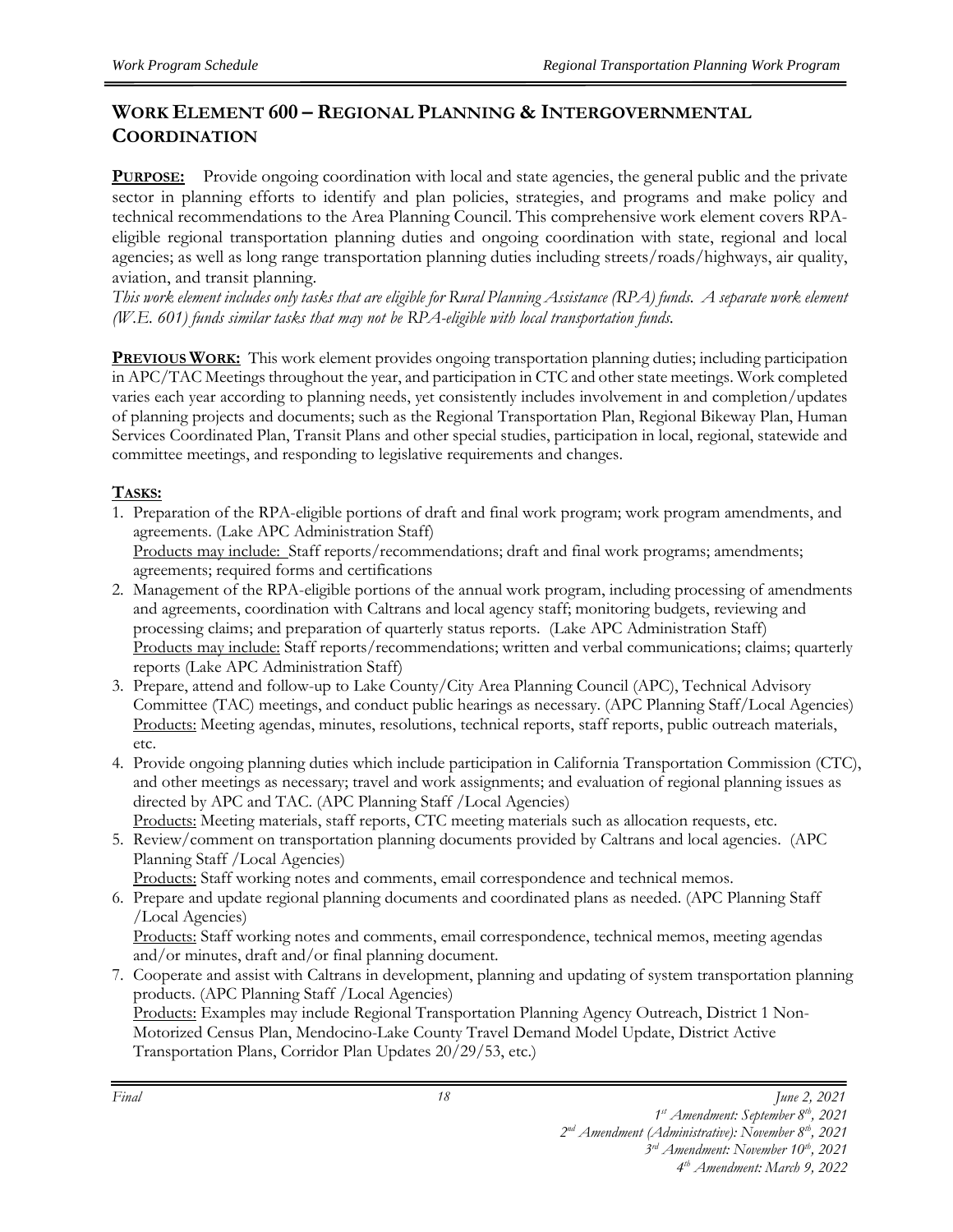8. Respond, as necessary, to legislative requirements and changes in transportation planning process. (APC Planning Staff /Local Agencies)

Products: Letters, resolutions, email correspondence, meeting agendas and/or minutes.

9. Coordinate and consult with Native American Tribal governments during the planning process, and document Tribal government-to-government relations, to include quarterly Native American Planning/Status Meetings held in coordination by Caltrans District 1 Native American Coordinator. (APC Planning Staff /Local Agencies)

Products: Correspondence, public outreach materials, meeting agenda and/or minutes materials

10.Conduct and document outreach efforts to all segments of the community, including tribal governments and Native American Communities in accordance with the Public Participation Plan. (APC Planning Staff / Local Agencies)

Products: Correspondence, public outreach materials, meeting agenda and/or minutes materials

- 11.Coordinate with partners to implement the MAP-21/FAST Act Performance-based approach in the scope of the transportation planning process. (APC Planning Staff / Local Agencies) Products: Correspondence, reports, resolutions, etc.
- 12. Review and comment on environmental documents that are regional and/or interregional in nature to ensure consistency and compliance with the Regional Transportation Plan. (APC Planning Staff /Local Agencies) Products: Staff documented comments, correspondence, revised and/or amended Neg Decs or Environmental Impact Reports, etc.)
- 13.Provide \$2,000 local funding contribution to Rural Counties Task Force for the purpose of assisting in costs related to meetings. (RCTF)

Product: Meeting materials, workshop and forum materials, other materials relating to transportation issues of regional/state significance**.**

#### **PRODUCTS:**

Detailed with each task.

#### **FUNDING SOURCES AND AGENCY PARTICIPATION:**

| Responsible Agency          | Approx.<br>Person Days | Budget       | Fiscal Year          | Funding<br>Source |
|-----------------------------|------------------------|--------------|----------------------|-------------------|
| City of Clearlake           |                        | \$5,000      | 21/22                | <b>RPA</b>        |
| City of Lakeport            | 4                      | \$2,500      | 21/22                | <b>RPA</b>        |
| County of Lake              | 15                     | \$10,000     | 21/22                | <b>RPA</b>        |
| <b>APC Staff Consultant</b> | 155                    | \$120,000    | 21/22                | <b>RPA</b>        |
|                             | 25                     | \$19,416.11  | 20/21                | <b>RPA</b>        |
| <b>RCTF Dues</b>            | N/A                    | \$2,000.00   | 21/22                | <b>RPA</b>        |
| <b>TOTAL:</b>               | 206                    | \$158,916.11 | $$139,500 - 21/22$   | <b>RPA</b>        |
|                             |                        |              | $$19,416.11 - 20/21$ | <b>RPA</b>        |

\* Use of State RPA funds must be in accordance with Caltrans' procurement and other requirements (no consultant mark-up; approved travel rates, etc.) Contact Lake APC staff with questions.

*19*

#### **ESTIMATED TASK SCHEDULE:**

*1 st Amendment: September 8th, 2021* 

*2 nd Amendment (Administrative): November 8th, 2021* 

*3 rd Amendment: November 10th, 2021*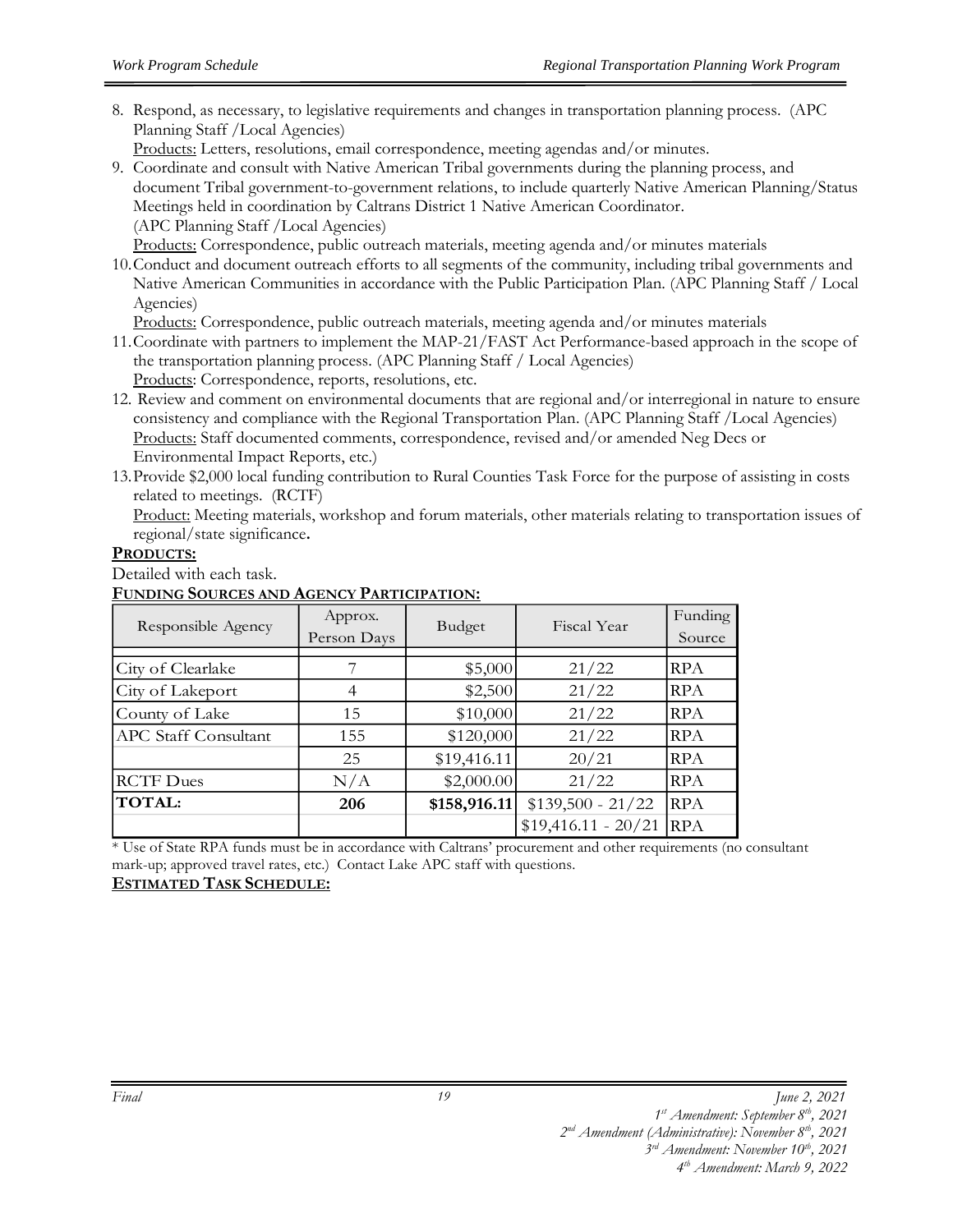| <b>Tasks</b> |             |                         |             |   |             |             |             |             |   |   | Jul Aug Sep Oct Nov Dec Jan Feb Mar Apr May Jun |             |
|--------------|-------------|-------------------------|-------------|---|-------------|-------------|-------------|-------------|---|---|-------------------------------------------------|-------------|
| $1-4$        | $\mathbf X$ | X                       | $\mathbf X$ | X | $\mathbf X$ | X           | X           | $\mathbf X$ | X | X | X                                               | X           |
| 5            |             |                         |             |   |             | As Needed   |             |             |   |   |                                                 |             |
| 6            | X           | $\mathbf x$             | X           | X | X           | $\mathbf X$ | $\mathbf x$ | X           | X | X | X                                               | $\mathbf X$ |
| 7            |             |                         | X           |   |             | $\mathbf x$ |             |             | X |   |                                                 | $\mathbf x$ |
| 8            | X           | $\mathbf X$             | X           | X | X           | X           | X           | $\mathbf X$ | X | X | X                                               | X           |
| $9-10$       |             |                         |             |   |             | As Needed   |             |             |   |   |                                                 |             |
| 11           |             | $\overline{\mathbf{X}}$ |             |   |             |             |             |             |   |   |                                                 |             |
| 12           |             |                         |             |   |             | As Needed   |             |             |   |   |                                                 |             |
| 13           |             | X                       |             |   |             |             |             |             |   |   |                                                 |             |

*2 nd Amendment (Administrative): November 8th, 2021* 

*<sup>1</sup> st Amendment: September 8th, 2021* 

*<sup>3</sup> rd Amendment: November 10th, 2021 4 th Amendment: March 9, 2022*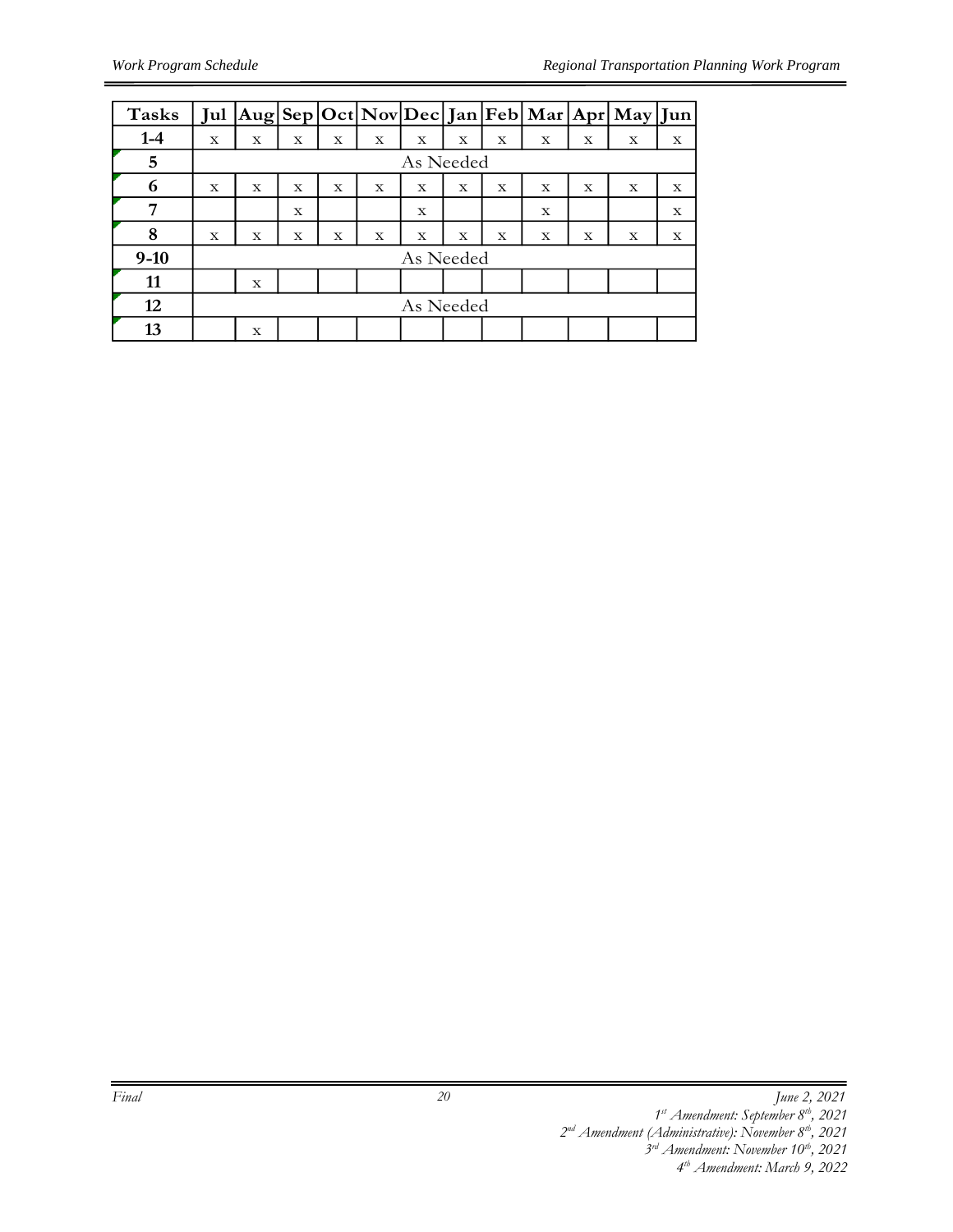# **WORK ELEMENT 601 – TDA ACTIVITIES & COORDINATION**

**PURPOSE:** This is an annual comprehensive work element that includes transportation planning tasks that may not be eligible for Rural Planning Assistance (RPA) funds, including routine day –to-day planning duties, general coordination activities with the state, regional, local and community agencies. It covers current as well as long range duties for all transportation planning modes, including streets/roads/highways, non-motorized transportation, air quality, aviation and transit planning.

**PREVIOUS WORK:** Many of these duties were previously performed under Work Element 600 (Regional Planning & Intergovernmental Coordination). In addition to ongoing transportation planning and coordination and quarterly Caltrans status reporting; some additional examples of staff involvement include SSTAC Meetings, 5310 and 5311 grant applications, RHNA participation and review of PID's and or PSR's.

#### **TASKS:**

- 1. Coordinate with APC Administration Staff, local agencies (including tribal governments) and Caltrans to assist in preparing the draft and final work programs and amendments. (APC Staff / Local Agencies) Products: Draft & Final Work Programs
- 2. Manage work program throughout the year, which includes coordinating with local agency staff, preparing quarterly reports to Caltrans on status of work program and developing an annual report defining work program expenses by element. (APC Staff / Local Agencies) Products: Quarterly Status Reports
- 3. Prepare, attend and follow-up to Social Services Transportation Advisory Council (SSTAC), meetings, and conduct public hearings, as necessary. (APC Staff)

Products: Meeting agendas, minutes, resolutions, technical reports, staff reports, public outreach materials, etc.

4. Evaluate social services coordination as required and meet with Social Services Transportation Advisory Council and other community-based groups to obtain input on coordination issues, review and comment on SSTAC recommendations. (APC Staff)

Products: Correspondence, meeting agendas and/or minutes, public outreach materials

- 5. Meeting attendance, as necessary, at local agency meetings (e.g. City Council/Board of Supervisors) on transportation related matters; and coordination with local agencies on transportation-related matters, on non RPA-eligible issues. (APC Staff) Products: Staff reports/recommendations; meeting notes
- 6. Participate in Section 5310 and 5311 grant funding and other transit grant funding opportunities, as appropriate. (APC Staff)

Products: Training/workshop materials, grant applications, quarterly reports

7. Current and long-range planning, meeting attendance, and work assignments that **may not be RPA eligible**. Involvement in these tasks is of a planning nature, and may include meeting attendance, communication, review of documents, plans, or studies; preparation of correspondence; etc. (APC Staff / Local Agencies)

Products: Staff reports/recommendations, correspondence, meeting notes

8. Monitor and respond to transportation-related legislation, including applicability to local agencies and regional transportation planning agencies. (APC Staff / Local Agencies)

Products: Staff reports/recommendations, correspondence, meeting notes

*<sup>1</sup> st Amendment: September 8th, 2021* 

*<sup>2</sup> nd Amendment (Administrative): November 8th, 2021*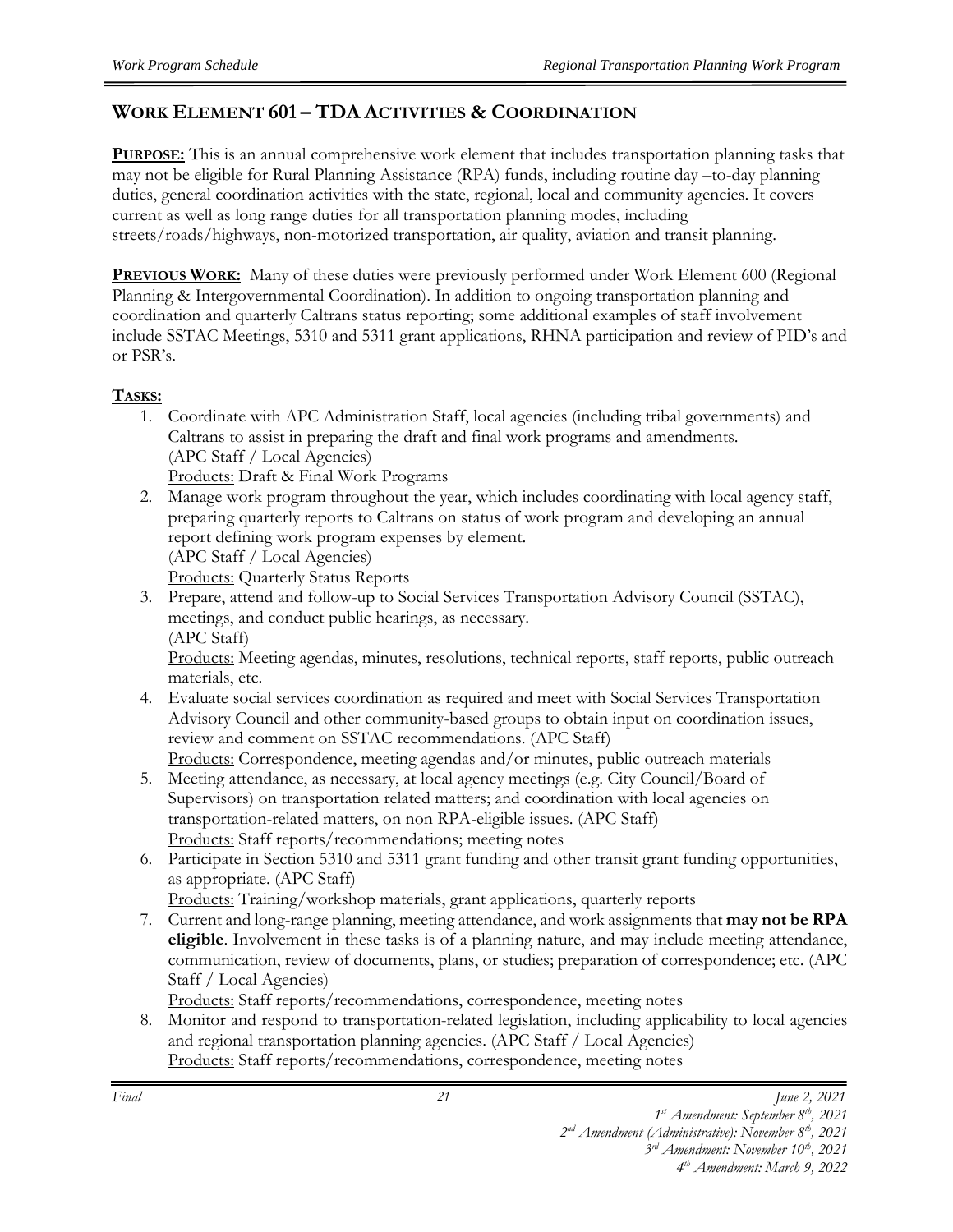- 9. Monitor progress of Federal Transportation Bill activities and candidate projects; provide assistance and coordination with local agencies regarding projects. (APC Staff / Local Agencies) Products: Staff reports/recommendations, correspondence, meeting notes
- 10. Develop and Prepare RFP's and coordinate studies consistent with regional transportation planning related tasks, plans and studies to reduce duplication of work and analysis. (APC Staff / Local Agencies)

Products: correspondence, meeting notes, comments on documents reviewed, Request for Proposals (RFP)

11. Various direct expenses relating to work element projects in the Overall Work Program.

#### **PRODUCTS:**

Detailed with each task.

| Responsible Agency          | Approx.<br>Person Days      | <b>Budget</b> | Fiscal Year       | Funding<br>Source |
|-----------------------------|-----------------------------|---------------|-------------------|-------------------|
| City of Clearlake           | 3                           | \$2,000       | 21/22             | LTF               |
|                             | 2                           | \$1,211       | 20/21             | LTF               |
| City of Lakeport            | 4                           | \$2,500       | 21/22             | <b>LTF</b>        |
|                             |                             | \$4,628       | 20/21             | <b>LTF</b>        |
| County of Lake              | $\mathcal{D}_{\mathcal{L}}$ | \$1,500       | 21/22             | <b>LTF</b>        |
| <b>APC Staff Consultant</b> | 48                          | \$37,036      | 21/22             | <b>LTF</b>        |
|                             | 2                           | \$1,355       | 20/21             | <b>LTF</b>        |
| Direct Costs                | n/a                         | \$2,000       | 21/22             | <b>LTF</b>        |
|                             | n/a                         | \$1,629       | 20/21             | LTF               |
| <b>TOTAL:</b>               | 65                          | \$53,859      | $$45,500 - 21/22$ | <b>LTF</b>        |
|                             |                             |               | $$8,823 - 20/21$  | <b>LTF</b>        |

#### **FUNDING SOURCES AND AGENCY PARTICIPATION:**

#### **ESTIMATED TASK SCHEDULE:**

| <b>Tasks</b> |             |           |   |   |   |   |   |   |   |   | Jul Aug Sep Oct Nov Dec Jan Feb Mar Apr May Jun |   |
|--------------|-------------|-----------|---|---|---|---|---|---|---|---|-------------------------------------------------|---|
|              | X           | X         | X | Х | X | X | X | X | X | X | X                                               | X |
|              |             |           | X |   |   | X |   |   | X |   |                                                 | X |
|              | $\mathbf X$ | X         | X | Х | X | X | X | X | X | х | X                                               | X |
| $4 - 10$     |             | As Needed |   |   |   |   |   |   |   |   |                                                 |   |
|              | X           | X         | X | х | X | X | X | X | X | X | X                                               | X |

*1 st Amendment: September 8th, 2021* 

*2 nd Amendment (Administrative): November 8th, 2021* 

*3 rd Amendment: November 10th, 2021*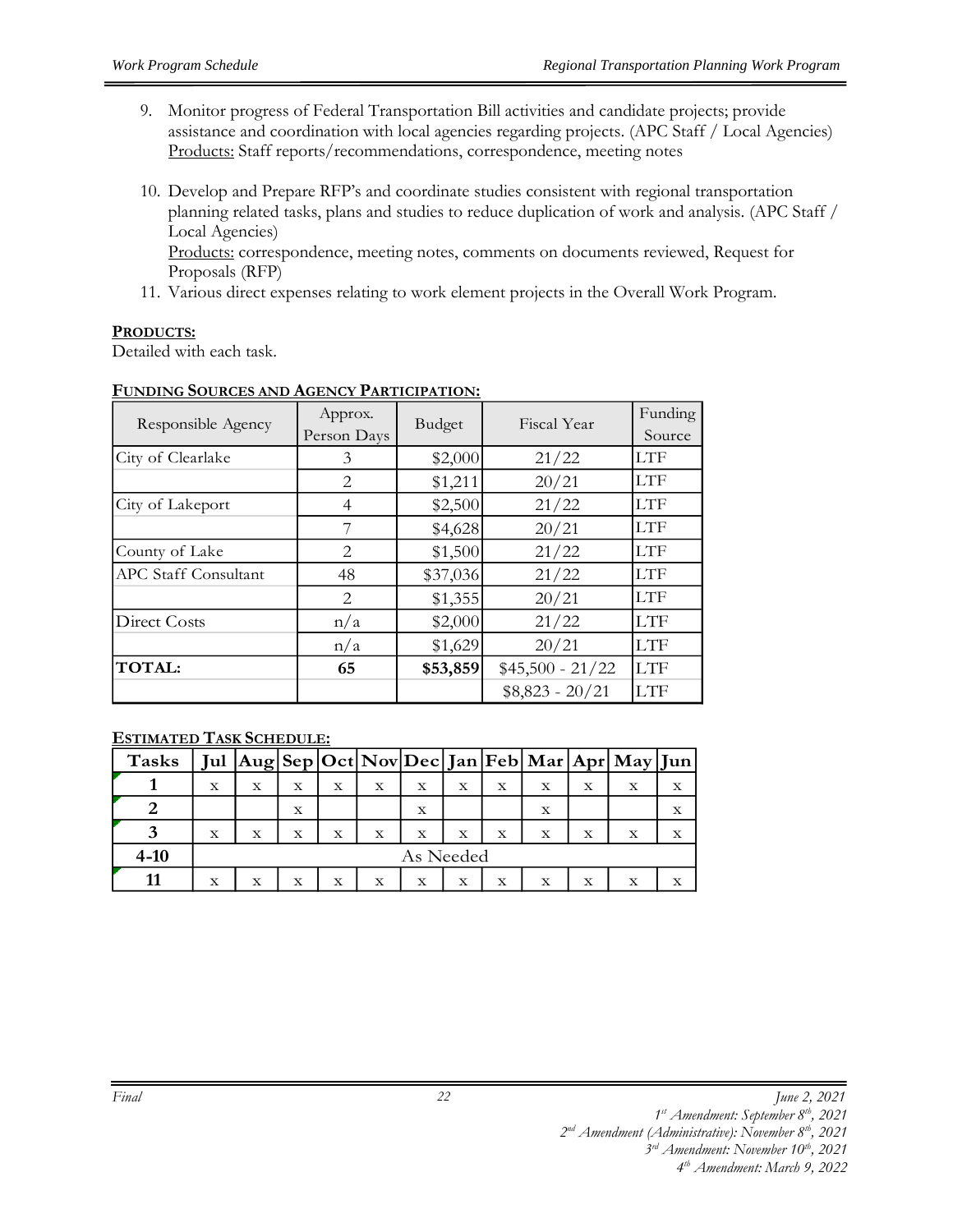#### **WORK ELEMENT 602 – TRANSIT PLANNING & PERFORMANCE MONITORING**

**PURPOSE:** Responds to transit planning recommendations to improve monitoring and quarterly and annual assessments of schedule reliability, passenger loads, and other operating characteristics through on-board sampling. Facilitates more efficient transit routes, more accurate schedules, and greater security through tools to provide more effective operations monitoring.

**PREVIOUS WORK:** Participation in LTA Board Meetings; participated and reported on transit related planning activities to the APC and TAC; Review of social service agency coordination; Section 5311(f), CARES and other federal funding review, ranking, project support, management and workshops; preparation of monthly transit summary and evaluation reports; consultation and coordination with tribal governments on transit-related planning and project activities; Sustainable Planning Grant Application for the Transit Development Plan Update.

#### **TASKS:**

- 1. Prepare, attend and follow-up to Lake Transit Authority Board meetings. (APC Staff)
- 2. Review Federal legislation and FTA guidance to determine how to utilize programs and consider necessary involvement, including completion and updates of the coordinated human service transportation plan. (APC Staff)
- 3. Review and comment on technical correspondence, report on other transit issues as assigned by the APC or TAC. (APC Staff)
- 4. Prepare grants/request for proposals as needed to support transit planning efforts (APC staff / Consultant)
- 5. Maintain ongoing consultation process with tribal governments regarding tribal transit needs to enable their participation in transportation planning and programming activities. (APC Staff)
- 6. Coordinate the Unmet Transit Needs Process and ensure coordination with the Regional Transportation Plan. (APC Staff /Local Agencies)
- 7. Prepare, attend and follow-up to Lake Transit Authority (LTA) meetings, and conduct public hearings as necessary. (APC Staff)
- 8. Participation in Non-Emergency Medical Transportation (NEMT) activities and meetings. (APC Staff)
- 9. Participate as needed in Consolidated Transportation Services Agency activities. (APC Staff)
- 10. Prepare updates to Transit Development Plans and other transit planning documents as required and/or needed. (APC Staff / Consultant: As required and/or needed.)
- 11. Provide software maintenance to the transit authority for planning purposes through Route Match Software. (Consultant)

#### **PRODUCTS:**

LTA meeting agendas and minutes, resolutions, monthly transit summary and evaluation reports, staff reports, reporting pertaining to Federal Transportation Bills, written reports on issues of concern to APC and TAC and other status reports as necessary. The APC and LTA will have a sampling format and methodology based on partial automation of the performance measure data collection requirements, a working paper; compiled data, three quarterly reports, an annual report, specifications, and budget to fully automate (Phase II) data collection.

*<sup>1</sup> st Amendment: September 8th, 2021* 

*<sup>2</sup> nd Amendment (Administrative): November 8th, 2021* 

*<sup>3</sup> rd Amendment: November 10th, 2021 4 th Amendment: March 9, 2022*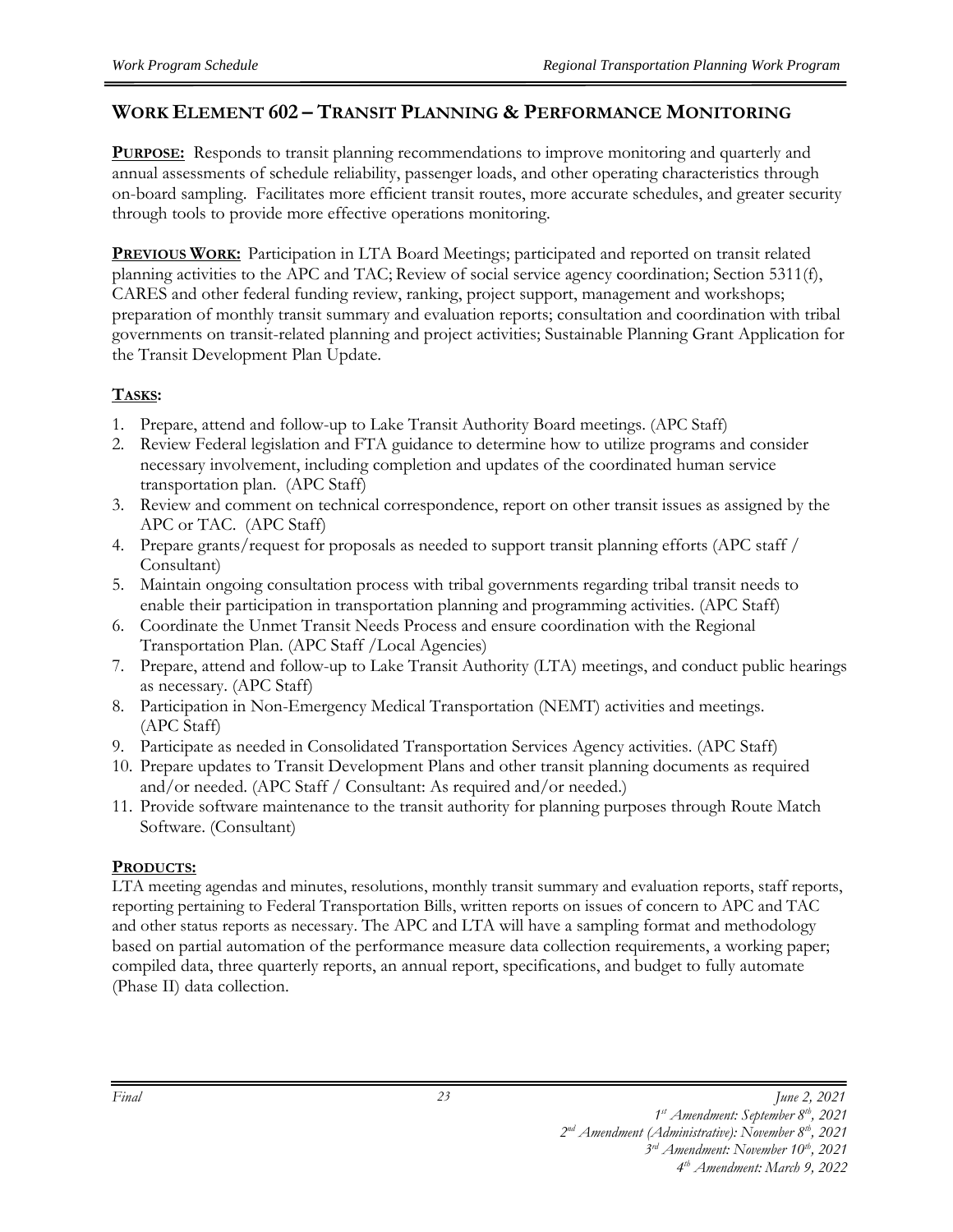#### **FUNDING AND AGENCY PARTICIPATION:**

| Responsible Agency          | Approx.<br>Person Days | Budget   | Fiscal Year | Funding<br>Source |
|-----------------------------|------------------------|----------|-------------|-------------------|
|                             |                        |          |             |                   |
| <b>APC Staff Consultant</b> | 22                     | \$15,000 | 21/22       | <del>RPA</del>    |
|                             | 14                     | \$10,000 | 21/22       | <b>RPA</b>        |
|                             |                        | \$2,889  | 20/21       | <b>RPA</b>        |
| <b>TOTAL:</b>               |                        | \$17,889 |             |                   |
|                             |                        | \$12,889 |             |                   |

\* Use of State RPA funds must be in accordance with Caltrans' procurement and other requirements (no consultant mark-up; approved travel rates, etc.) Contact Lake APC staff with questions.

| <b>Tasks</b> | Jul |           |   |             |                       |             |             |   |   |   | $ Aug Sep Oct Nov Dec Jan Feb Mar Apr May Jun $ |   |
|--------------|-----|-----------|---|-------------|-----------------------|-------------|-------------|---|---|---|-------------------------------------------------|---|
|              | X   | X         | X | X           | X                     | X           | X           | X | X | X | х                                               | X |
| 2            |     |           |   |             |                       | As Needed   |             |   |   |   |                                                 |   |
| 3            | X   | X         | X | X           | X                     | X           | $\mathbf x$ | X | X | X | X                                               | X |
| 4            |     |           |   |             | As Needed or Required |             |             |   |   |   |                                                 |   |
| 5            |     |           | X |             |                       | X           |             |   | X |   |                                                 | X |
| 6            |     |           |   | $\mathbf x$ | X                     | $\mathbf x$ | $\mathbf x$ | X | X | X |                                                 |   |
| $7-9$        | X   | X         | X | X           | X                     | X           | X           | X | X | X | X                                               | X |
| 10           |     | As Needed |   |             |                       |             |             |   |   |   |                                                 |   |
|              | X   | X         | X | X           | X                     | X           | X           | X | X | X | X                                               | x |

#### **ESTIMATED TASK SCHEDULE:**

*<sup>1</sup> st Amendment: September 8th, 2021* 

*<sup>2</sup> nd Amendment (Administrative): November 8th, 2021* 

*<sup>3</sup> rd Amendment: November 10th, 2021* 

*<sup>4</sup> th Amendment: March 9, 2022*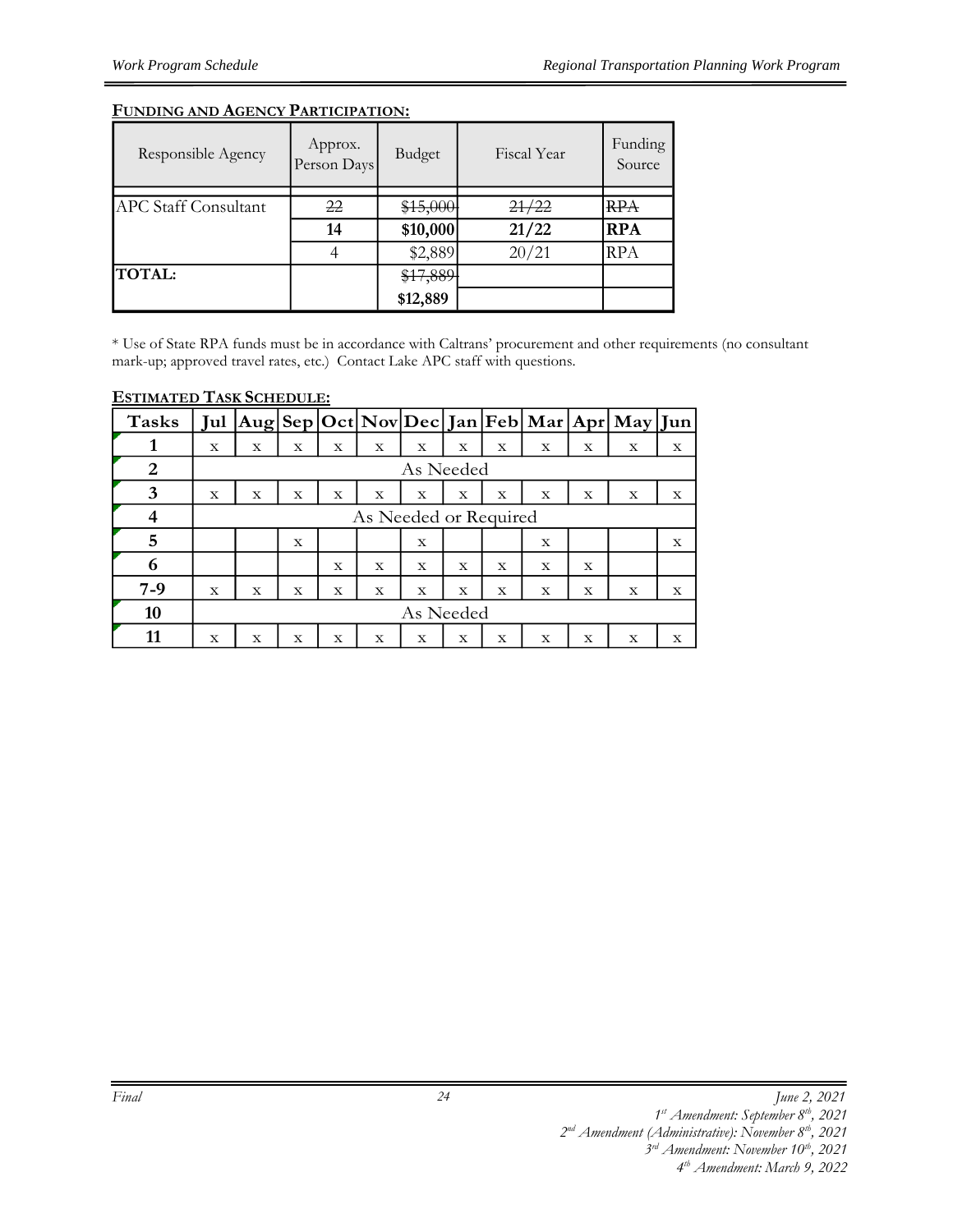# **WORK ELEMENT 603 – LAKE CO. PRIORITY INTERREGIONAL FACILITIES STUDY (NEW)**

**PURPOSE:** To study the potential transportation impacts that implementing multi-modal improvements on Highway 20 would have on Lake County's priority interregional facilities. The project will compare multi-modal build and no-build scenarios and analyze projected mode shift, changes in VMT, and GHG reductions for both options. An equity analysis will also be conducted for each scenario to determine potential impacts to disadvantaged communities. The results of this study will help guide the state and the APC with future interregional facility improvements.

**PREVIOUS WORK:** Lake 20 Principal Arterial Corridor Study, Northshore Traffic Calming and Beautification Plan, Wine Country Interregional Partnership Multi-Year Project and Plans, Including Jobs-Housing Imbalance and Impacts Report, Origin and Destination Study, Model Development Report. Additionally and more recent, the Vehicle Mile Travel Regional Baseline Study and Lake County Pedestrian Facility Needs Inventory and EFS.

#### **TASKS:**

#### **Task 1: Project Initiation/Coordination with Project Partners**

- Task 1.1: Form a Technical Advisory Group
- Task 1.2: Conduct Study Kick-off Meeting
- Task 1.3: Hold TAG Meetings

Task 1.4 Project Coordination and Technical Review

#### **Task 2: Data Collection/Establish Baseline Vehicle Miles Traveled (VMT) Data**

- Task 2.1: Collect, Review and Incorporate Relevant Data from Planning Documents
- Task 2.2: Review/Update Existing Travel Demand Models / Traffic Counts by Vehicle Category
- Task 2.3: Develop Baseline VMT Data
- Task 2.4: Examine rural case studies to evaluate the impacts to VMT of capacity increases to the California State Highway System

#### **Task 3: Development of Multi-Modal Build vs. No-Build Options (20 Yrs) Forecasting Tool**

- Task 3.1: Review Existing Plans for Multi-Modal Improvements on Hwy 20 (North Shore)
- Task 3.2: Project Future Mode Shift on Multi-Modal Build vs. No-Build
- Task 3.3: Model VMT Changes with Future Multi-Modal Build vs. No-Build
- Task 3.4: Analysis of GHG Reduction on Multi-Modal Build vs. No-Build

#### **Task 4: Conduct Equity Analysis**

Task 4.1: Conduct Qualitative and Environmental Justice Analysis of Transportation Impacts to DACs on Multi-Modal Build vs. No-Build

#### **Task 5: Draft and Final Reports**

- Task 5.1: Prepare and Present Draft Report
- Task 5.2: Prepare and Present Final Report

#### **PRODUCTS:**

Staff reports, technical memos, meeting agendas and/or minutes, correspondence, communication with consultant, tribal governments and Caltrans, Forecasting Tool and all supporting components, Equity Analysis, Draft and Final Reports

*Final June 2, 2021*

*1 st Amendment: September 8th, 2021* 

*2 nd Amendment (Administrative): November 8th, 2021* 

*3 rd Amendment: November 10th, 2021 4 th Amendment: March 9, 2022*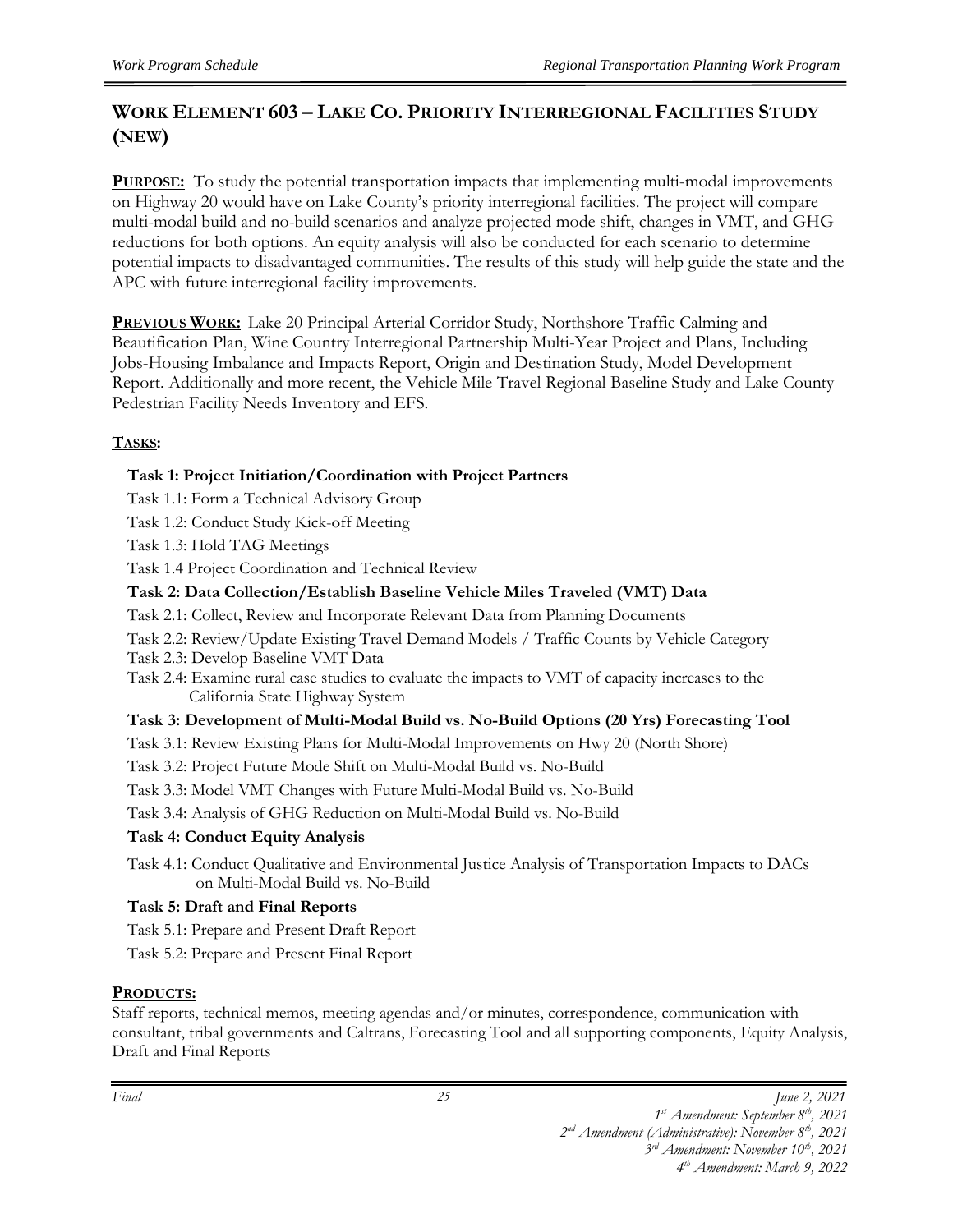#### **FUNDING AND AGENCY PARTICIPATION:**

| Responsible Agency | Approx.<br>Person<br>Days | Budget    | Fiscal Year | Funding<br>Source |
|--------------------|---------------------------|-----------|-------------|-------------------|
| Consultant         | 100                       | \$100,000 | 21/22       | .TF               |
| <b>TOTAL:</b>      |                           | \$100,000 |             |                   |

#### **ESTIMATED TASK SCHEDULE:**

| Tasks |  |  |  |   |   |   | Jul   Aug   Sep   Oct   Nov   Dec   Jan   Feb   Mar   Apr   May   Jun |  |
|-------|--|--|--|---|---|---|-----------------------------------------------------------------------|--|
|       |  |  |  | X | х |   |                                                                       |  |
|       |  |  |  |   | X |   |                                                                       |  |
|       |  |  |  |   |   | X |                                                                       |  |
|       |  |  |  |   |   |   | X                                                                     |  |
|       |  |  |  |   |   |   |                                                                       |  |

*<sup>1</sup> st Amendment: September 8th, 2021* 

*<sup>2</sup> nd Amendment (Administrative): November 8th, 2021 3 rd Amendment: November 10th, 2021* 

*<sup>4</sup> th Amendment: March 9, 2022*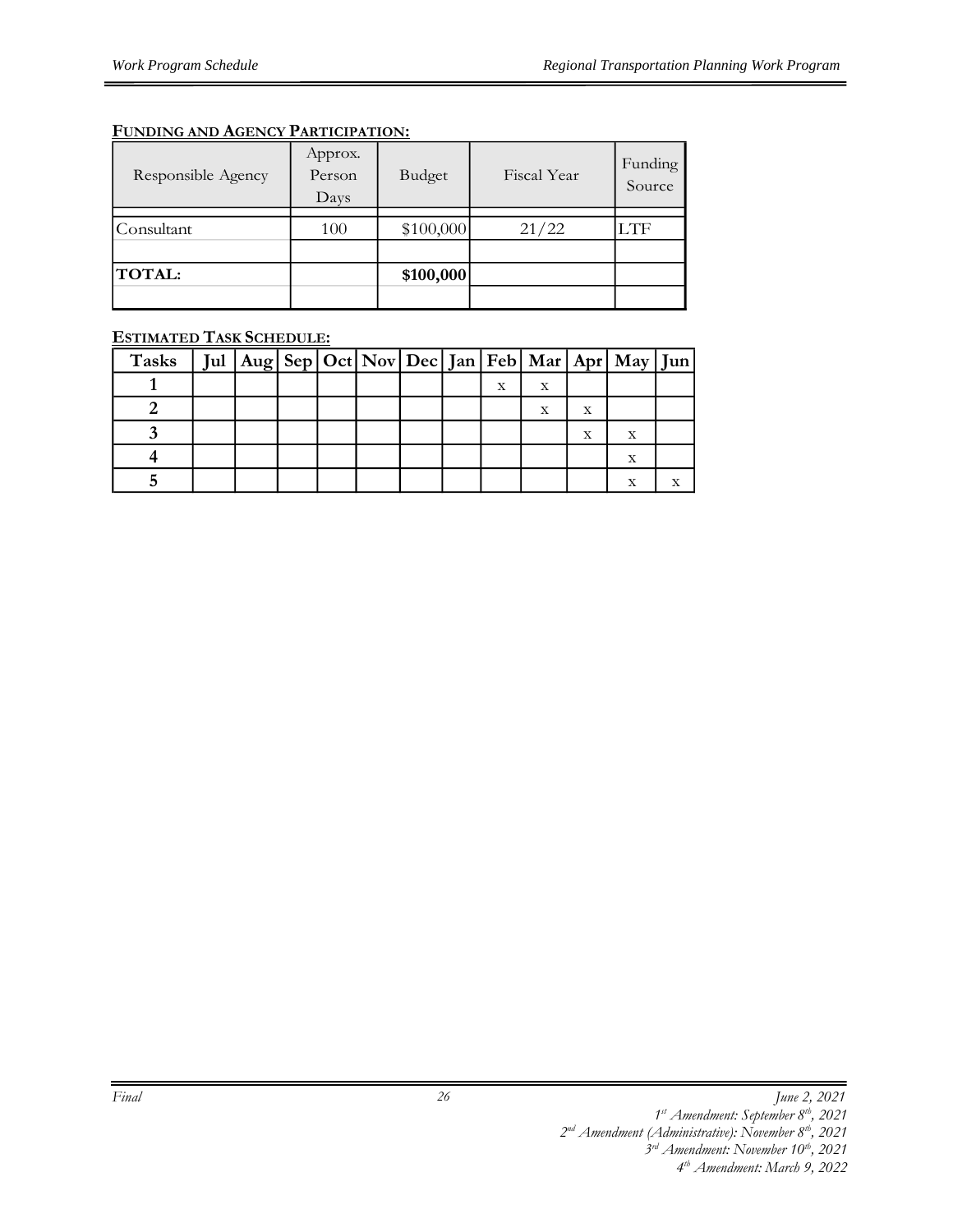#### **WORK ELEMENT 604 –LAKE COUNTY PROJECT RESERVE FUNDS**

**Purpose:** To reserve funding to perform projects that are not typically funded in Lake County because of the lack of funding available in any "one" given fiscal year. The reserve account will allow the opportunity to accumulate funding to complete projects that have been needed for many years.

#### **PREVIOUS WORK:**

None to date.

#### **TASKS:**

No tasks will be initiated in FY 2021/22. Funding is **reserved** for a future project or local match requirement, which is anticipated to be programmed in FY 2021/22.

#### **PRODUCTS:**

No products will be produced in FY 2021/22.

#### **FUNDING AND AGENCY PARTICIPATION:**

| Responsible Agency | Approx.<br>Person Days | Budget  | Fiscal Year | Funding<br>Source |
|--------------------|------------------------|---------|-------------|-------------------|
|                    |                        |         |             |                   |
| Reserve            | N/A                    | \$4,580 | 21/22       | LTF               |
|                    |                        | \$3,172 | 20/21       | LTF               |
| <b>TOTAL:</b>      |                        | \$7,752 |             |                   |
|                    |                        |         |             |                   |

*<sup>1</sup> st Amendment: September 8th, 2021* 

*<sup>2</sup> nd Amendment (Administrative): November 8th, 2021* 

*<sup>3</sup> rd Amendment: November 10th, 2021 4 th Amendment: March 9, 2022*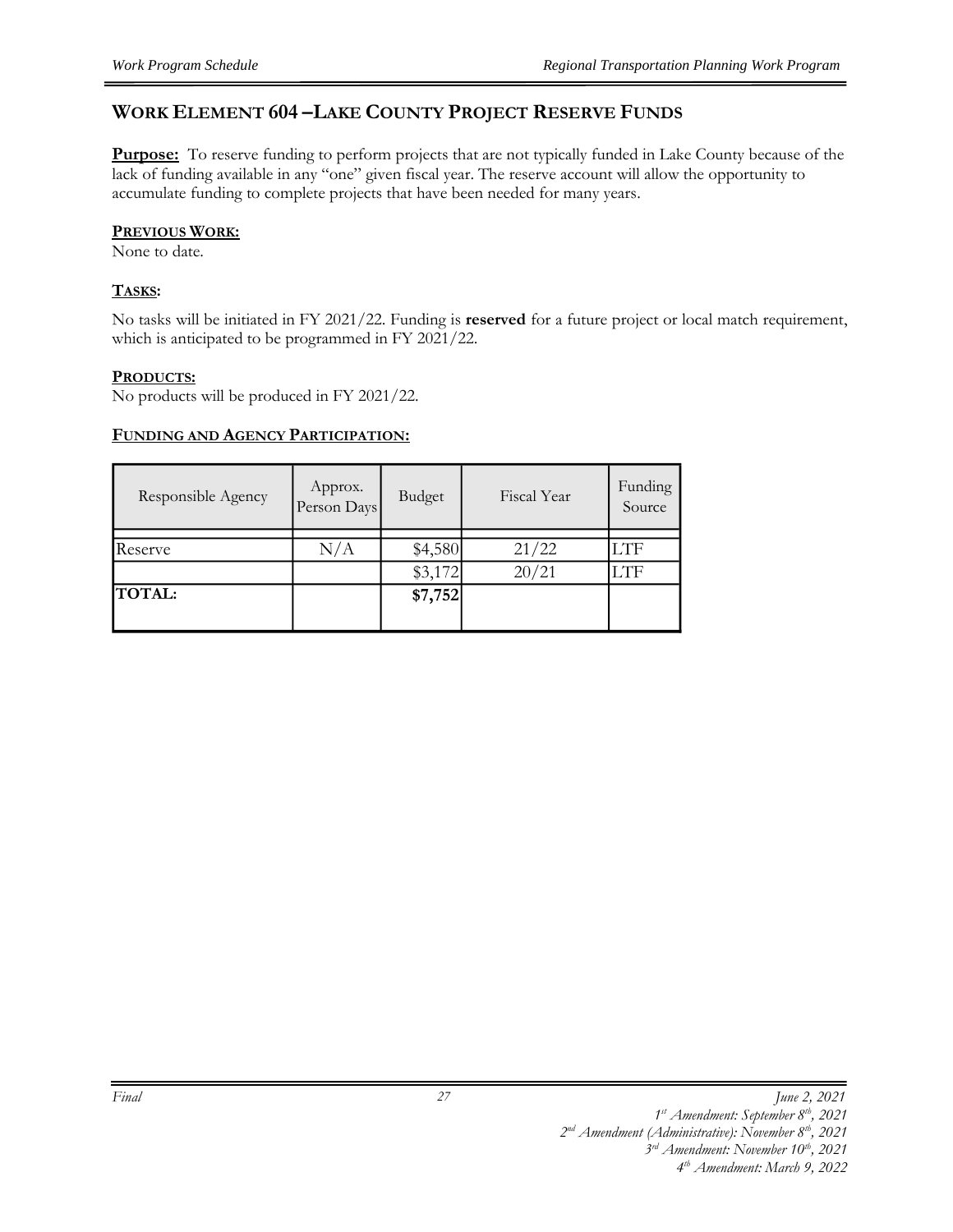### **WORK ELEMENT 605 – FEDERAL & STATE GRANT PREPARATION, MONITORING & ASSISTANCE**

**PURPOSE:** To provide technical assistance, research and support to local agencies, Lake Transit Authority, tribal governments and others, on federal, state and local grant opportunities to maximize federal and State sources that may be available to improve all modes of transportation in Lake County.

**PREVIOUS WORK:** Various grant applications submitted by local agencies, LTA, and Lake APC Staff. Some previous grant applications submitted include: Sustainable Transportation Equity Project Application for Low Income EV Car Sharing Program Feasibility Study; ATP Grant Application for Dam Rd Extension Project; HSIP Grant Application for Lakeport Sign Replacement Program; Sustainable Planning Grant for both a Wildfire Evacuation Plan and Transit Development Plan Update.

#### **TASKS:**

- 1. Review and establish regionally significant priorities projects for the current fiscal year. (Local Agencies)
- 2. Research and distribute information pertaining to available and upcoming Federal and State transportation planning grants that may be available to meet the regions priorities. Caltrans planning grant opportunities can be accessed at [www.dot.ca.gov/hq/tpp/grants.htm](http://www.dot.ca.gov/hq/tpp/grants.htm) (APC Staff/Local Agencies)
- 3. Prioritize grants by purpose, funding source, matching requirements, granting authority, and availability related to the transportation planning process, excluding capital projects. (APC Staff/Local Agencies)
- 4. Coordinate with potential grant applicants to seek Lake APC sponsorship of transportation related grants. (APC Staff/Local Agencies)
- 5. Utilize entity staff or consultants to gather required transportation related information and prepare grant documents. (APC Staff/Local Agencies)
- 6. Provide technical assistance (including hosting workshops) to local agencies, tribal governments, LTA and others in preparation of various federal and state grant applications. (APC Staff/Local Agencies)
- 7. Review and rank transportation grant applications as requested by Caltrans; including possible participation on evaluation committees. (APC Staff/Local Agencies)
- 8. Submit grant applications to appropriate agencies including but not limited to the Active Transportation Program (ATP), grant applications pertaining to the new Federal Transportation Bill FAST Act, Road Repair and Accountability Act of 2017, California Air Resources Board (CARB) and other programs. (APC Staff/Local Agencies)
- 9. As necessary, coordinate and consult with all tribal governments on grant process and development of grants. (Local Agencies / APC Staff)
- 10. As necessary, participation, monitoring and assisting with grant funded work elements and projects to ensure scope, schedule and deliverables have been met as required by Caltrans. (APC Staff: Ongoing)

#### **PRODUCTS:**

Copies of transportation planning grant applications prepared on behalf of APC, cities of Lakeport, and Clearlake, and Lake County. Staff reports, technical memos, meeting agendas and/or minutes, correspondence, communication with Tribal Governments.

*Final June 2, 2021*

*<sup>1</sup> st Amendment: September 8th, 2021* 

*<sup>2</sup> nd Amendment (Administrative): November 8th, 2021*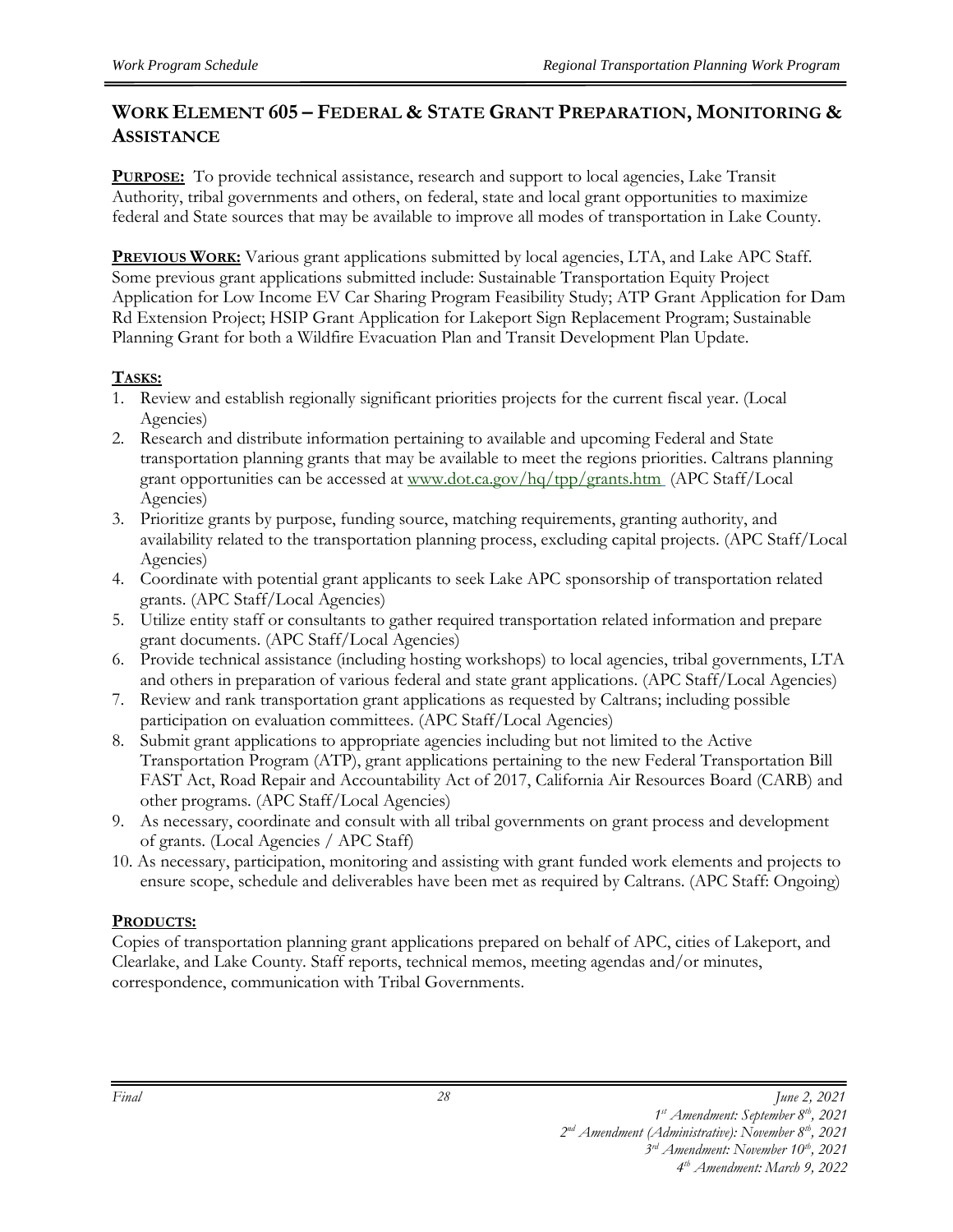#### **FUNDING SOURCES AND AGENCY PARTICIPATION:**

|                      | Approx.        |          |                   | Funding    |
|----------------------|----------------|----------|-------------------|------------|
| Responsible Agency   | Person Days    | Budget   | Fiscal Year       | Source     |
|                      |                |          |                   |            |
| City of Clearlake    |                | \$3,000  | 21/22             | <b>LTF</b> |
| County of Lake       | 13             | \$8,500  | 21/22             | <b>LTF</b> |
| City of Lakeport     | 11             | \$7,500  | 21/22             | <b>LTF</b> |
|                      | $\overline{4}$ | \$3,027  | 20/21             | <b>LTF</b> |
| APC Staff Consultant | 32             | \$25,000 | 21/22             | <b>PPM</b> |
| <b>TOTAL:</b>        | 65             | \$47,027 | $$19,000 - 21/22$ | <b>LTF</b> |
|                      |                |          | $$3,027 - 20/21$  | <b>LTF</b> |
|                      |                |          | $$25,000 - 21/22$ | <b>PPM</b> |

#### **ESTIMATED TASK SCHEDULE:**

| Tasks   Jul $ {\rm Aug} {\rm Sep} {\rm Oct} {\rm Nov} {\rm Dec} {\rm Jan} {\rm Feb} {\rm Mar} {\rm Apr} {\rm May} {\rm Jun} $ |  |  |  |  |  |  |
|-------------------------------------------------------------------------------------------------------------------------------|--|--|--|--|--|--|
|                                                                                                                               |  |  |  |  |  |  |

*Final June 2, 2021*

*<sup>1</sup> st Amendment: September 8th, 2021* 

*<sup>2</sup> nd Amendment (Administrative): November 8th, 2021* 

*<sup>3</sup> rd Amendment: November 10th, 2021 4 th Amendment: March 9, 2022*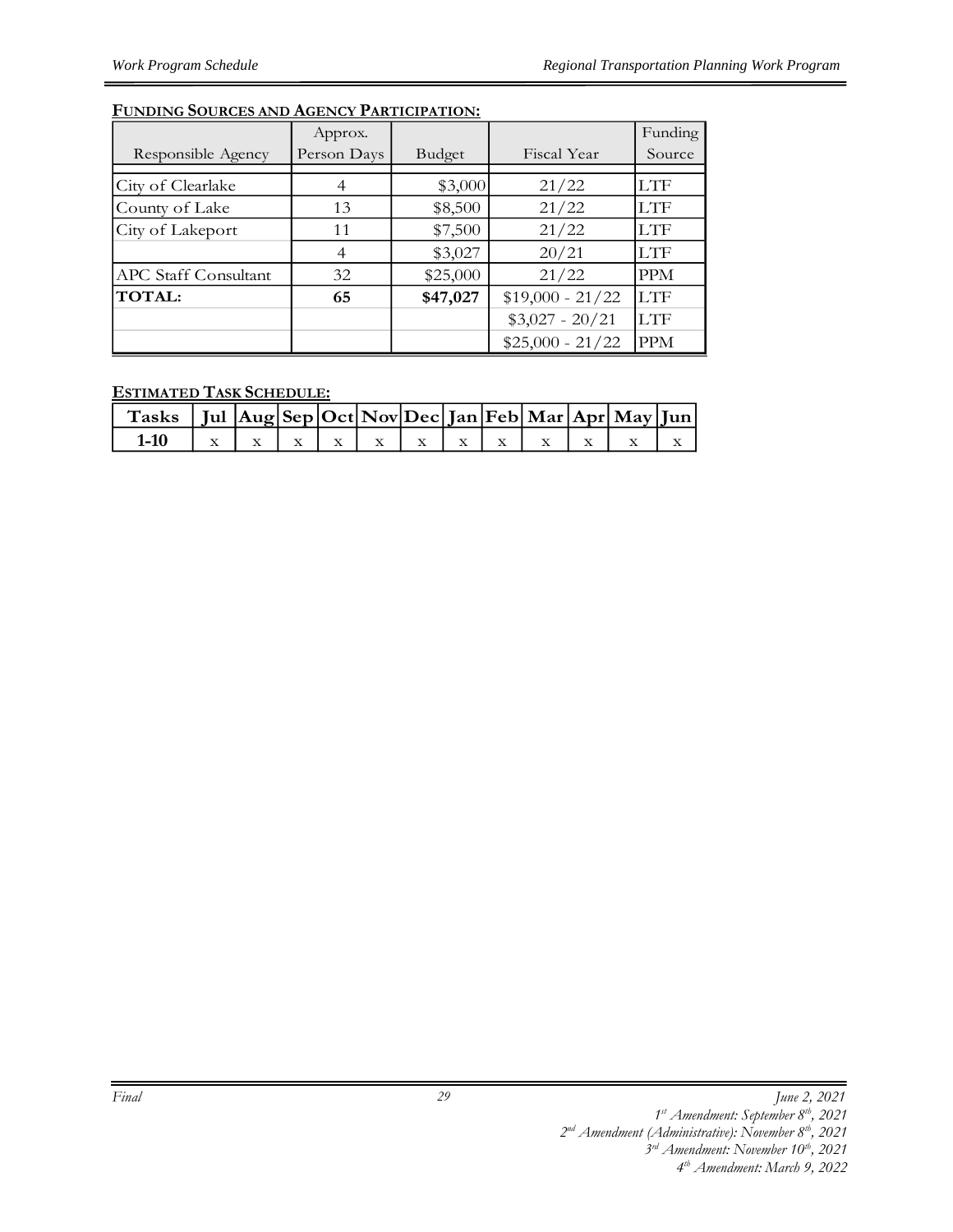#### **WORK ELEMENT 606 – SPEED ZONE – COUNTY OF LAKE (CARRYOVER)**

**PURPOSE:** To gather and interpret roadway, traffic, and accident data in order to establish and enforce appropriate traffic speed limits in the community, to improve safety for automobiles, bicycles and pedestrian use. The countywide Speed Zone Studies are completed over several years, in segmented portions that were determined through an evaluation study. The countywide Speed Zone Studies contribute to the planning of the Regional Transportation Plan and used regularly for reference in other significant planning documents and applications.

**PREVIOUS WORK:** Speed Zone Studies for County were previously completed as part of the 2016/17 Overall Work Program. They were scheduled to be updated in the FY 2020/21 OWP, however the COVID Pandemic stalled this update and has pushed it out a year.

#### **TASKS:**

- 1. Meet with Local Agency staff to determine scope of study effort according to speed analysis schedule. (APC Staff)
- 2. Develop a data collection plan to ensure appropriate speed sampling and maximum utilization of existing facilities will be collected from the region. (APC Staff)
- 3. Collect spot speed data at selected locations around the county. (APC Staff)
- 4. Research accident history of roads selected for speed sampling. (APC Staff)
- 5. Coordinate study with data from WE 607 Special Studies; and WE 608 Planning, Programming and Monitoring, to reduce duplication of work and analysis, as appropriate. (APC Staff)
- 6. Collect field data regarding traffic and roadway characteristics. (APC Staff)
- 7. Analyze data to ensure and prepare report of findings, including recommendations for implementation. (APC Staff)
- 8. Present document to Local Agencies for consideration. (APC Staff)

#### **PRODUCT:**

Spot speed data collection, accident history data, traffic and roadway characteristic data, draft and final Speed Zone Study Report.

#### **FUNDING AND AGENCY PARTICIPATION:**

|                      | Approx.     |          |             | Funding    |
|----------------------|-------------|----------|-------------|------------|
| Responsible Agency   | Person Days | Budget   | Fiscal Year | Source     |
| APC Staff Consultant |             | \$12,500 | 20/21       | <b>RPA</b> |
|                      |             | $\$0$    |             |            |
| <b>TOTAL:</b>        |             | \$12,500 |             |            |
|                      |             |          |             |            |

#### **ESTIMATED TASK SCHEDULE:**

| Tasks   |   |   |   |   |   |             |   |   |             |   | Jul Aug Sep Oct Nov Dec Jan Feb Mar Apr May Jun |             |
|---------|---|---|---|---|---|-------------|---|---|-------------|---|-------------------------------------------------|-------------|
|         | X | X | X | X | X | X           |   |   |             |   |                                                 |             |
|         |   |   |   |   |   | $\mathbf X$ |   |   |             |   |                                                 |             |
| $3 - 4$ | X | X | X | X | X | X           |   |   |             |   |                                                 |             |
|         | X | X | X | X | X | X           | x | X | $\mathbf x$ | X | X                                               | $\mathbf X$ |
|         |   |   |   |   |   |             |   |   | X           | X | $\mathbf x$                                     | X           |
| $7 - 8$ |   |   |   |   |   |             |   |   |             |   | X                                               | X           |

*30*

*Final June 2, 2021*

*1 st Amendment: September 8th, 2021* 

*2 nd Amendment (Administrative): November 8th, 2021* 

*3 rd Amendment: November 10th, 2021 4 th Amendment: March 9, 2022*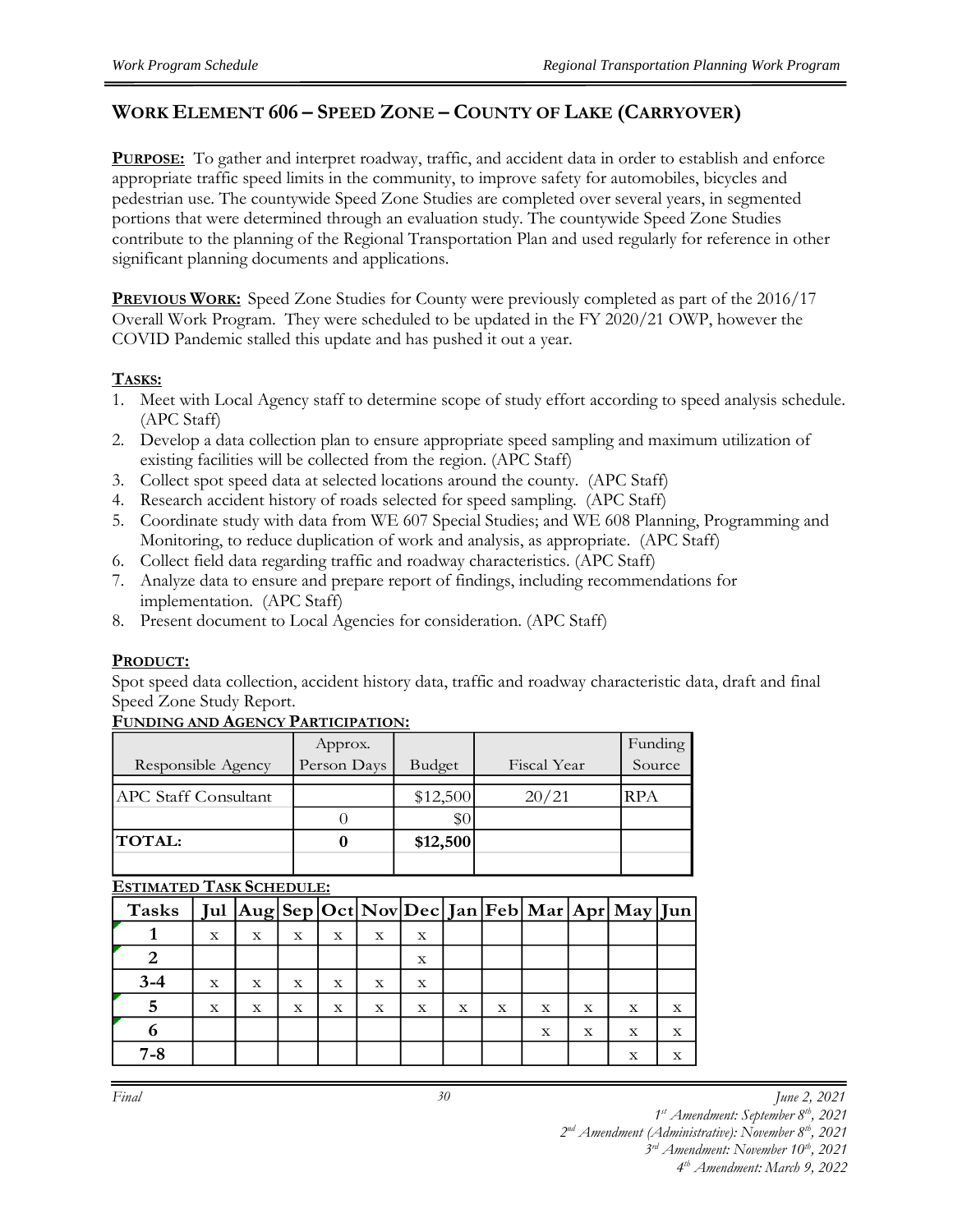#### **WORK ELEMENT 607 – SPECIAL STUDIES**

**PURPOSE:** Collect data and perform studies for the County and two cities which will be useful to update the transportation data base, respond to local issues, aid in implementation of the Regional Transportation Plan, Active Transportation Program and other projects as needed.

**PREVIOUS WORK:** Research and monitoring of various planning documents including the Regional Transportation Plan (RTP), the Active Transportation Plan (ATP), Local Circulation Elements, and regional transit plans that involve or relate to current projects and potential future projects. Reviewed the Coordinated Plan and corresponded with the selected State Agency assisting the rural agencies for "group plan" update. Staff also reviewed several documents for a variety of current planning projects and application information.

#### **TASKS:**

- 1. Perform studies, volume monitoring, inventories, analyses, and evaluations to ensure adequate data is available for County roads and City streets in Clearlake and Lakeport. (APC Staff / Local Agencies / Consultant)
- 2. Provide timely transportation related data and technical support to aid in the evaluation of local issues, including the development of and updates to transportation planning documents. (APC Staff / Local Agencies / Consultant)
- 3. Prepare grants/RFPs and coordinate studies consistent with data from Speed Zone Studies, Federal & State Grant Preparation and Monitoring, and Planning, Programming & Monitoring to reduce duplication of work and analysis. (APC Staff)
- 4. Coordination and consultation with Native American Tribal Governments as appropriate, and document Tribal government-to-government relations. (APC Staff/ Local Agencies)
- 5. Perform county-wide speed/volume surveys and traffic counts to support a variety of planning documents/studies that may not be completed through WE 606. (APC Staff / Local Agencies / Consultant: Annually)
- 6. Evaluate high accident roadway segments; the options for repair, and preparation of cost estimates for desired alternatives. (APC Staff / Local Agencies / Consultant)
- 7. Perform updates to sign inventory programs, and pavement marking & sign inventories, and conduct traffic safety inspections. (APC Staff / Local Agencies / Consultant)

#### **PRODUCTS:**

- 1. Special Studies Summary which outlines scope, recipient agency, cost, and completion date of projects. (APC Staff, Consultants, Lake County DPW & Cities)
- 2. Report of final results of speed and volume studies on County Maintained Roads and City Streets. (APC Staff)
- 3. Report that identifies the top ten accident producing roadway segments. (Lake County DPW, cities)
- 4. Proposed corrective measures and cost estimates. (Consultants, Lake County DPW and Cities)
- 5. Updates to transportation planning projects such as sign inventory programs, traffic counting programs, bikeway and pedestrian projects, and other data bases. (Consultants, Lake County DPW and Cities)

*<sup>1</sup> st Amendment: September 8th, 2021* 

*<sup>2</sup> nd Amendment (Administrative): November 8th, 2021* 

*<sup>3</sup> rd Amendment: November 10th, 2021 4 th Amendment: March 9, 2022*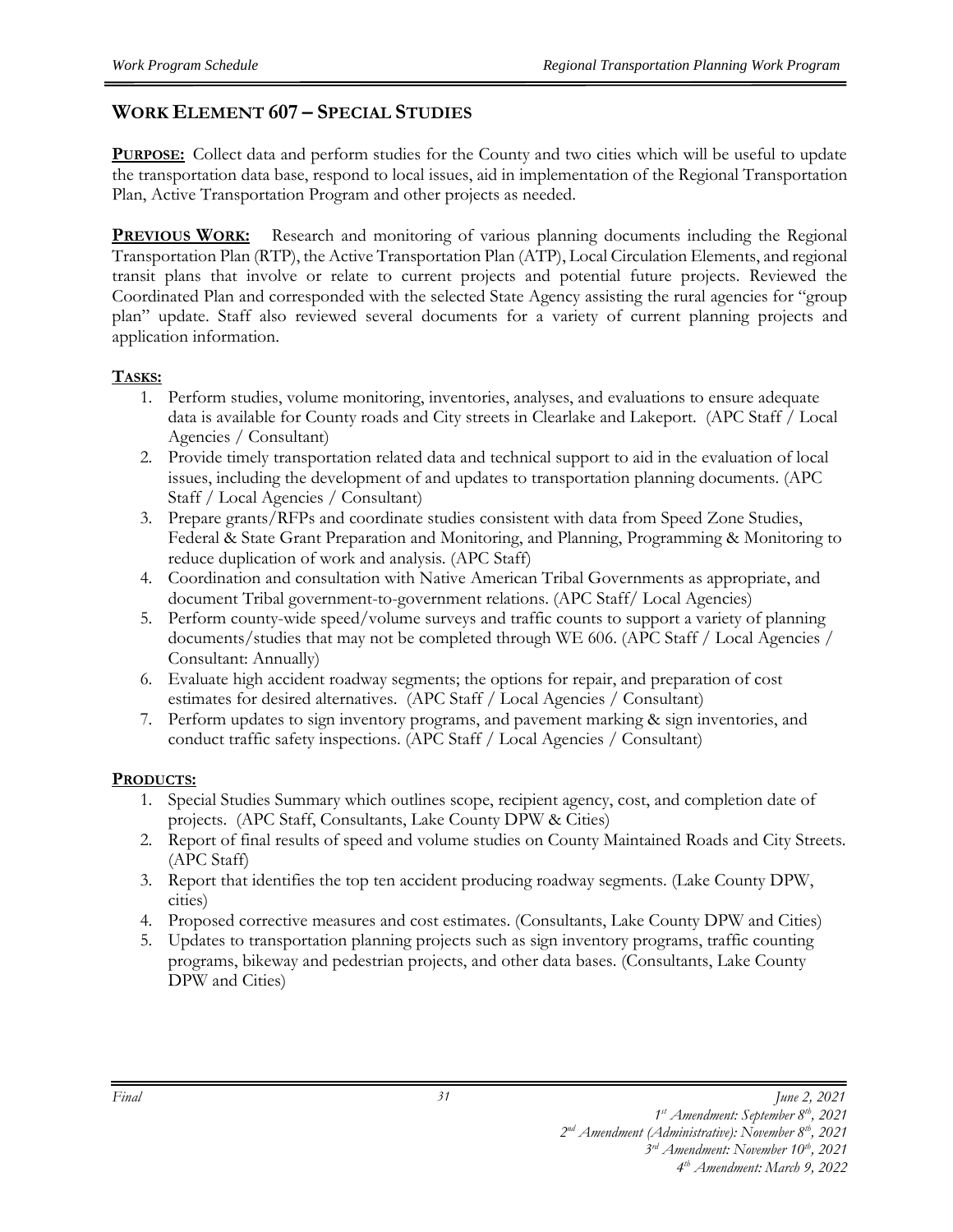#### **FUNDING SOURCES AND AGENCY PARTICIPATION:**

| Responsible Agency          | Approx. Person<br>Days | Budget   | Fiscal Year       | <b>Funding Source</b> |
|-----------------------------|------------------------|----------|-------------------|-----------------------|
|                             |                        |          |                   |                       |
| City of Clearlake           | 3                      | \$2,000  | 21/22             | <b>LTF</b>            |
|                             | 12                     | \$8,326  | 20/21             | <b>LTF</b>            |
| City of Lakeport            | 7                      | \$5,000  | 20/21             | <b>LTF</b>            |
| County of Lake              | 21                     | \$14,500 | 21/22             | <b>LTF</b>            |
|                             | 1                      | \$500    | 21/22             | <b>PPM</b>            |
| <b>APC Staff Consultant</b> | 26                     | \$20,500 | 21/22             | <b>PPM</b>            |
|                             | 13                     | \$10,079 | 20/21             | <b>RPA</b>            |
|                             | 10                     | \$7,500  | 21/22             | <b>RPA</b>            |
| <b>TOTAL:</b>               | 94                     | \$60,905 | $$16,500 - 21/22$ | <b>LTF</b>            |
|                             |                        | \$68,405 | $$13,326 - 20/21$ | <b>LTF</b>            |
|                             |                        |          | $$5,500 - 21/22$  | <b>PPM</b>            |
|                             |                        |          | $$7,500 - 21/22$  | <b>RPA</b>            |
|                             |                        |          | $$10,079 - 20/21$ | <b>RPA</b>            |

#### **ESTIMATED TASK SCHEDULE:**

| $\int$ Tasks $\int$ Jul $\left \text{Aug}\right \text{Sep}\left \text{Oct}\right \text{Nov}\left \text{Dec}\right $ Jan Feb $\left \text{Mar}\right \text{Apr}\left \text{May}\right $ Jun |  |  |  |  |  |  |
|--------------------------------------------------------------------------------------------------------------------------------------------------------------------------------------------|--|--|--|--|--|--|
| $1 - 7$                                                                                                                                                                                    |  |  |  |  |  |  |

*<sup>1</sup> st Amendment: September 8th, 2021* 

*<sup>2</sup> nd Amendment (Administrative): November 8th, 2021* 

*<sup>3</sup> rd Amendment: November 10th, 2021*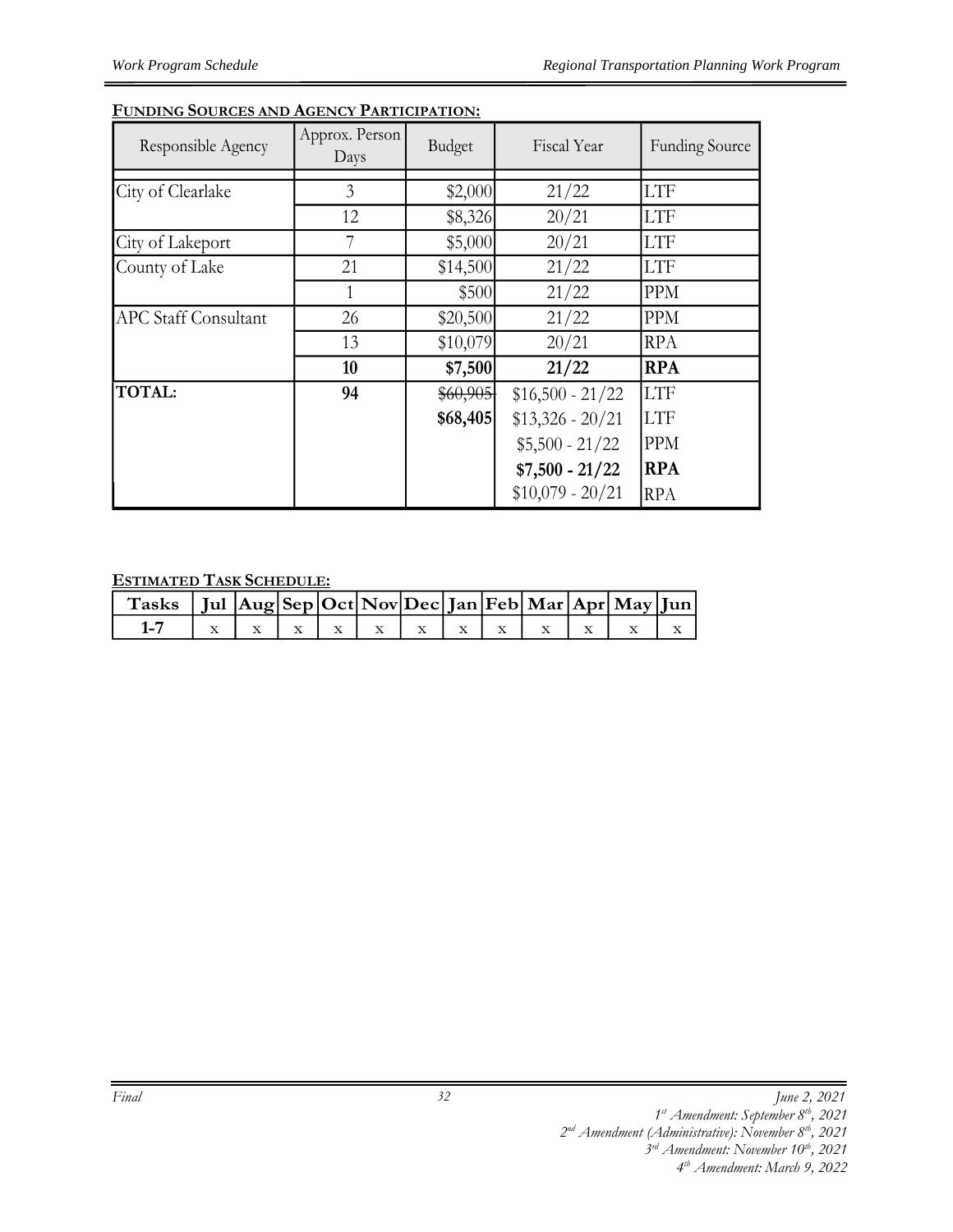#### **WORK ELEMENT 608 - PLANNING, PROGRAMMING & MONITORING**

**PURPOSE:** This element will provide planning, programming, and monitoring activities associated with project development for RTIP (Regional Transportation Improvement Program) projects; coordination of ITIP (Interregional Transportation Improvement Projects) and the STIP (State Transportation Improvement Program); maintain Countywide Traffic Monitoring Program and respond to, major changes in transportation planning process.

**PREVIOUS WORK:** Implementation of SB 45 legislative requirements; development of SB 45 funding distribution formula; and participation in SB 45 Guidelines development; development of RTIPs and Amendments; coordination with Caltrans and local agencies on various Planning, Programming & Monitoring (PPM) activities.

#### **TASKS:**

- 1. Attendance at STIP related meetings at the statewide, regional and local level; coordination with local Cities and County. (APC Staff & Local Agencies)
- 2. Ongoing coordination of STIP Guidelines. (APC Staff & Local Agencies)
- 3. Ongoing review/response to STIP related correspondence as needed. (APC Staff & Local Agencies)
- 4. Development of policy issues for the APC's consideration. (APC Staff)
- 5. Development of state and local project funding priorities for the APC's consideration. (APC Staff)
- 6. Review new and existing funding plans, program sources and develop/update a priority list for each improvement type and funding source. (APC Staff & Local Agencies)
- 7. Prepare and update a five-year improvement plan. (Lake County DPW)
- 8. Maintain/develop cost estimates for existing and proposed improvement projects (Consultant, County and Cities)
- 9. Planning, programming, and monitoring activities associated with RTIPs, ITIPs, STIPs and Amendments; coordination with Caltrans and CTC, and provide assistance to local agencies. (APC Staff, Lake County DPW and Cities)
- 10. Conduct and update bicycle, pedestrian and vehicular counts and maintain traffic monitoring program (APC Staff Consultant, Consultant, County and Cities)
- 11. Coordinate and consult with Tribal governments on planning, programming and monitoring activities, and document Tribal government-to-government relations. (APC Staff & Local Agencies)
- 12. Prepare preliminary engineering reports to include projects' scope of work, costs and timelines. (Lake County DPW, Cities & Consultant)
- 13. Purchase and maintain equipment and software necessary to collect data and provide funding to process acquired data.

**PRODUCTS:** Products may include staff comments, reports, and recommendations on STIP correspondence and guidelines; possible RTIP Amendments, extension requests, or other STIP documents. Equipment and/or software to collect data.

*1 st Amendment: September 8th, 2021* 

*2 nd Amendment (Administrative): November 8th, 2021* 

*3 rd Amendment: November 10th, 2021* 

*33*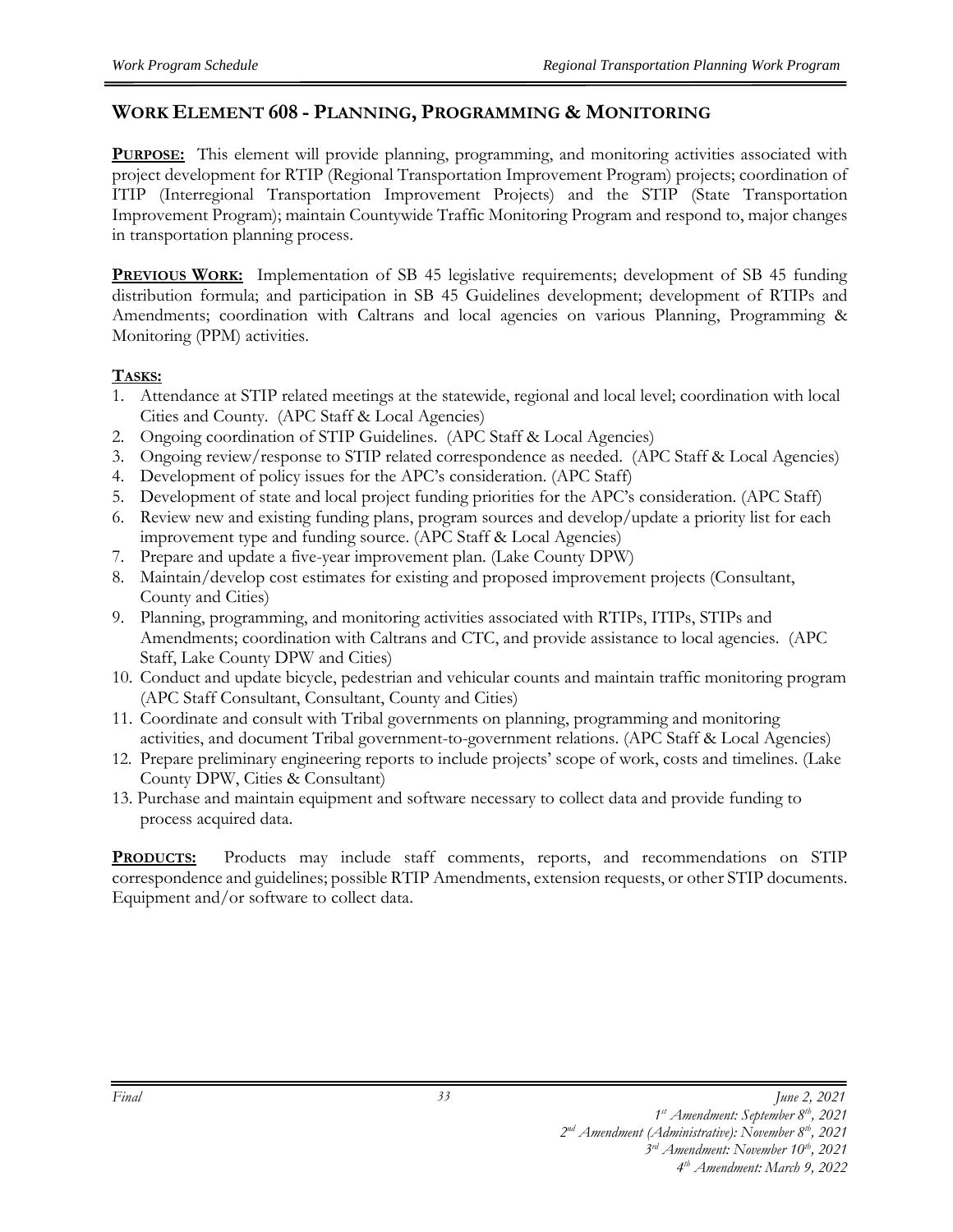#### **FUNDING SOURCES AND AGENCY PARTICIPATION:**

| Responsible Agency          | Approx.<br>Person Days | Budget   | Fiscal Year       | Funding<br>Source |
|-----------------------------|------------------------|----------|-------------------|-------------------|
|                             |                        |          |                   |                   |
| City of Clearlake           |                        | \$5,000  | 21/22             | LTF               |
| County of Lake              | 15                     | \$10,000 | 21/22             | LTF               |
| <b>APC Staff Consultant</b> | 13                     | \$10,000 | 21/22             | PPM               |
|                             | 19                     | \$15,000 | 20/21             | PPM               |
| <b>TOTAL:</b>               | 107                    | \$40,000 | $$10,000 - 21/22$ | <b>PPM</b>        |
|                             |                        |          | $$15,000 - 20/21$ | <b>PPM</b>        |
|                             |                        |          | $$15,000 - 21/22$ | <b>LTF</b>        |
|                             |                        |          |                   |                   |

#### **ESTIMATED TASK SCHEDULE:**

| Tasks   Jul $ Aug Sep Oct Nov Dec Jan Feb Mar Apr May Jun $ |  |  |  |  |  |  |
|-------------------------------------------------------------|--|--|--|--|--|--|
|                                                             |  |  |  |  |  |  |

*34*

*<sup>1</sup> st Amendment: September 8th, 2021* 

*<sup>2</sup> nd Amendment (Administrative): November 8th, 2021* 

*<sup>3</sup> rd Amendment: November 10th, 2021 4 th Amendment: March 9, 2022*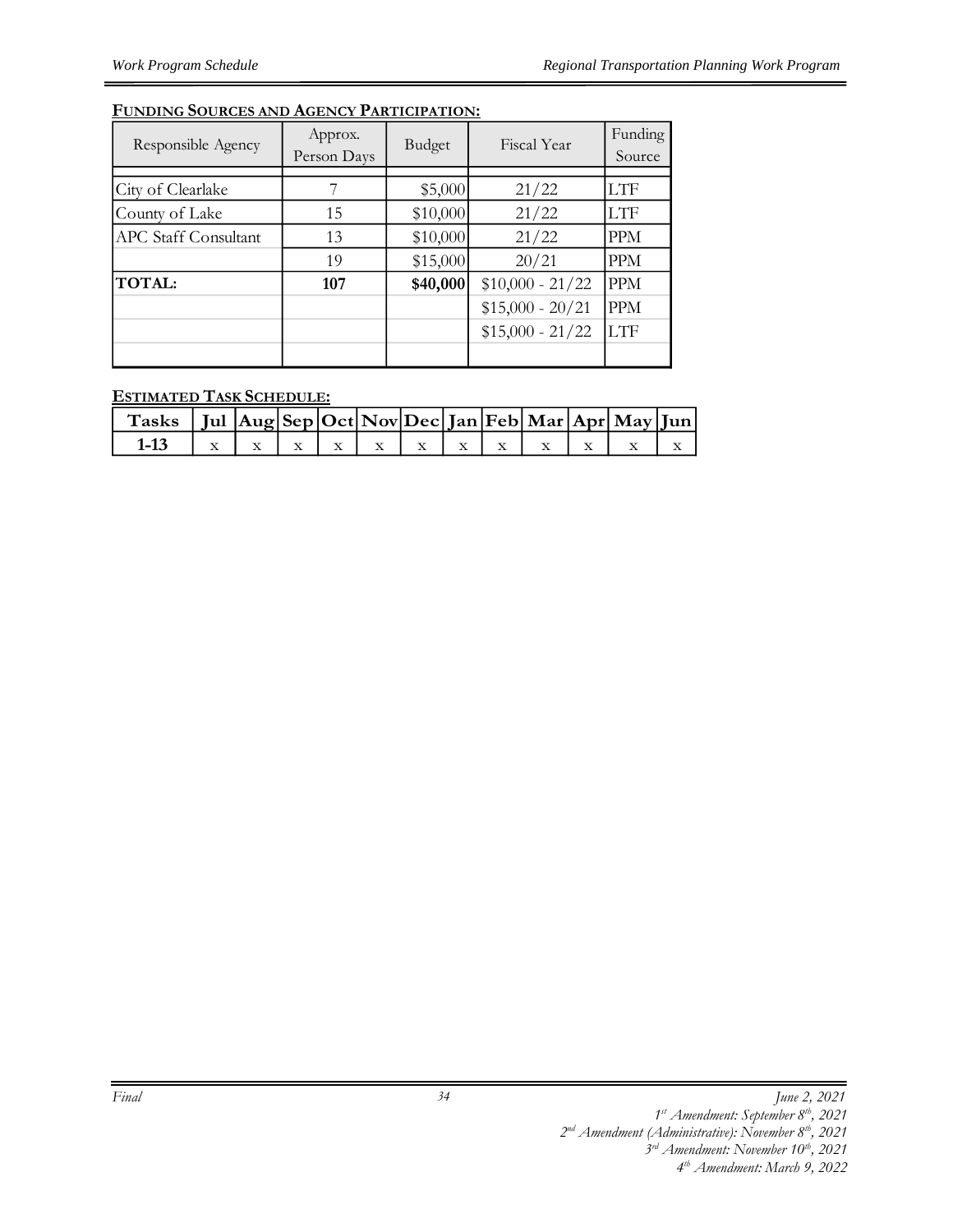#### **WORK ELEMENT 609 – SUSTAINABLE TRANSPORTATION PLANNING**

**PURPOSE:** To support the goals of SB 375 and AB 32 to reduce greenhouse gas emissions and respond to goals of the Air Resources Board and Strategic Growth Council and conduct sustainable transportation planning activities.

**PREVIOUS WORK:** Some of these tasks were previously performed under Work Element 600 (Regional Government & Intergovernmental Coordination). Ongoing research focused on clean energy and electric cars, followed-up with investigation into Greenhouse Gas (GHG) Reduction Programs.

#### **TASKS:**

- 1. Current and long-range transportation planning duties to implement the goals of the Regional Transportation Plan; and support SB 375 and AB 32 concepts to reduce greenhouse gas emissions. (APC Staff: Ongoing)
- 2. Participate in Federal and State Clean Air Act transportation related air quality planning activities that may arise. (APC Staff: As Needed)
- 3. Review/respond, as needed, to issues identified by the Strategic Growth Council, including reviewing/commenting on emerging programs and guidelines that may be developed, including applicability and opportunities/challenges for rural areas. (APC Staff: As Needed)
- 4. Review/respond, as needed, to issues identified by the Air Resources Board, including reviewing/commenting on emerging programs and guidelines that may be developed, including applicability and opportunities/challenges for rural areas. (APC Staff: As Needed)
- 5. Review/respond, as needed, to emerging cap and trade issues, including reviewing/commenting on various programs and guidelines that may be developed. (APC Staff: As Needed)
- 6. Review/respond, as needed, to climate change related issues and programs related to transportation. (APC Staff: As Needed)
- 7. Review/respond as needed, to issues related to the reduction of greenhouse gas emissions pertaining to motorized and non-motorized transportation, including regional planning and preparedness for alternative fuels, zero emission vehicles, and infrastructure for zero emission vehicles. (APC Staff: As Needed)
- 8. Coordination with state and local agencies on sustainable transportation related matters, including meeting attendance, as necessary, at agency meetings (e.g. California Transportation Commission/City Councils/Board of Supervisors); and reviewing/responding to related issues. (APC Staff: As Needed)
- 9. Coordinate with local agencies to encourage consistency with Lake APC's adopted Regional Blueprint, as applicable, on local transportation planning and land use documents. (APC Staff: As Needed)
- 10. Meeting preparation and attendance for APC or TAC on items relating to sustainable transportation planning, as needed. (APC Staff: As Needed)
- 11. Air quality planning duties including receiving agendas/monitoring activities of Air Quality Management District; coordination with Air Quality Management District regarding transportation planning activities which may impact regional air quality; reviewing correspondence from State/Federal and local agencies which pertain to air quality issues. APC staff's involvement in these tasks is of a planning nature, and may include meeting attendance, communication; review of documents, plans, or studies; preparation of correspondence, etc. APC staff's involvement in these tasks is not engineering or political. (APC Staff: As Needed)
- 12. Coordination and consultation with all tribal governments. (APC Staff: As Needed)

- *2 nd Amendment (Administrative): November 8th, 2021 3 rd Amendment: November 10th, 2021* 
	- *4 th Amendment: March 9, 2022*

*<sup>1</sup> st Amendment: September 8th, 2021*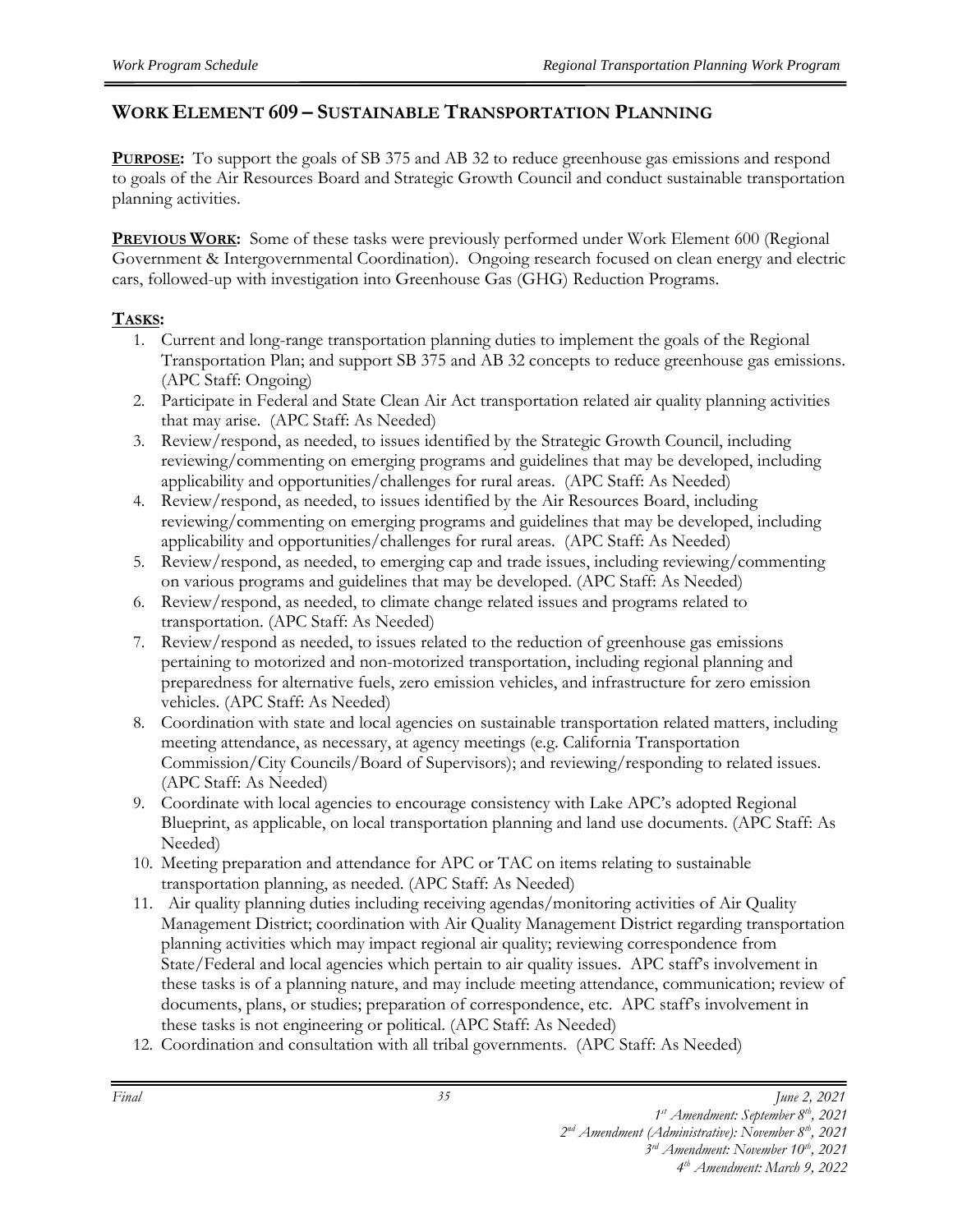- 13. Identify and coordinate documents relating to regional transportation and community goals while coordinating and considering land use, housing, economic development, social welfare and environmental preservation. (APC Staff: As Needed)
- 14. Develop partnerships with local agencies and tribal governments responsible for land use decisions to facilitate coordination of regional transportation planning with land use, open space, jobhousing balance, environmental constraints and growth management. (APC Staff: As Needed)

#### **PRODUCTS:**

Agendas, minutes, staff reports/recommendations; correspondence, review/comment on local documents, meeting attendance, written and oral communications, and documentation of tribal consultation.

| Responsible Agency          | Approx.<br>Person<br>Days | Budget  | Fiscal Year | Funding<br>Source |
|-----------------------------|---------------------------|---------|-------------|-------------------|
| <b>APC Staff Consultant</b> | 11                        | \$7,500 | 21/22       | RPA               |
| <b>TOTAL:</b>               |                           | \$7,500 |             |                   |

#### **FUNDING SOURCES AND AGENCY PARTICIPATION:**

\* Use of State RPA funds must be in accordance with Caltrans' procurement and other requirements (no consultant markup; approved travel rates, etc.) Contact Lake APC staff with questions.

#### **ESTIMATED TASK SCHEDULE:**

| Tasks   Jul  Aug Sep Oct Nov Dec Jan Feb Mar Apr May Jun |  |  |  |  |  |  |
|----------------------------------------------------------|--|--|--|--|--|--|
|                                                          |  |  |  |  |  |  |

*2 nd Amendment (Administrative): November 8th, 2021* 

*<sup>1</sup> st Amendment: September 8th, 2021* 

*<sup>3</sup> rd Amendment: November 10th, 2021*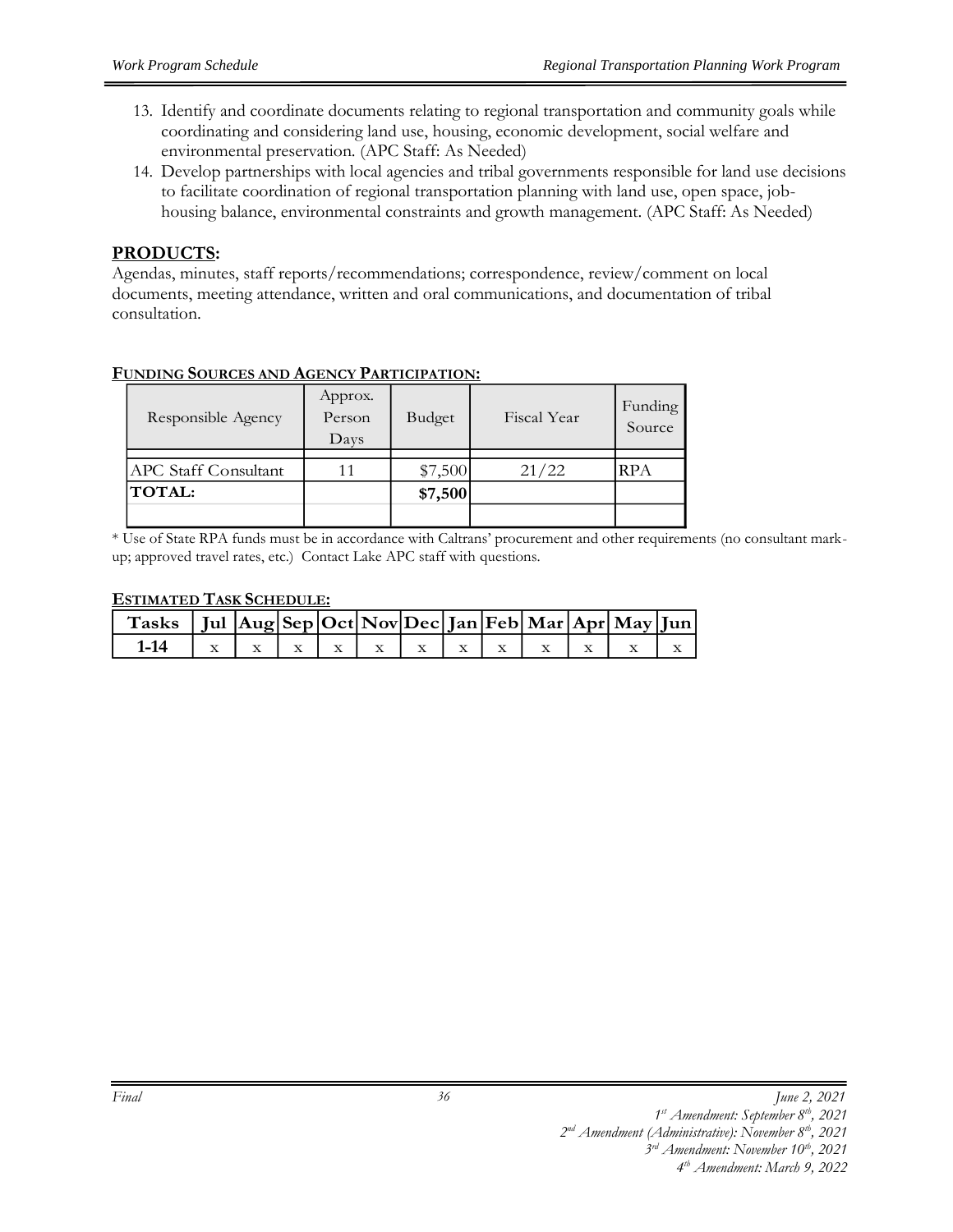# **WORK ELEMENT 610 – ACTIVE TRANSPORTATION**

**PURPOSE:** To encourage growth to bicycle and pedestrian travel in the region by integrating and promoting bicycle and pedestrian facilities and services with roadway and transit planning operations.

**PREVIOUS WORK:** Active Transportation Program (ATP) Grant Application development and assistance, update of the Active Transportation Plan for Lake County, assistance to City of Lakeport with 2% Bike & Pedestrian funding application, trainings and webinars.

#### **TASKS:**

- 1. Coordinate bicycle and pedestrian transportation planning, including coordination with local, regional and state agencies (including tribal governments) regarding various funding sources. (APC Staff)
- 2. Provide input and assistance to local, regional and state agencies on how to integrate bicycle and pedestrian features into roadway and land use development. (APC Staff)
- 3. Assist local jurisdictions in the development of regional plans and blueprint program. (APC Staff)
- 4. Investigate methods to reduce vehicle travel by expanding and enhancing bicycle and pedestrian travel by incorporating features of the California Complete Streets Act into project planning. (APC Staff)
- 5. Encourage and assist in the submittal of grant applications to support the development of bike and pedestrian planning projects through Work Element 605 of this Work Program. (APC Staff)
- 6. Coordinate and consult with Native American Tribal governments during the planning process, and document Tribal government-to-government relations. (APC Staff)
- 7. As necessary, conduct and document outreach efforts to all segments of the community, including tribal governments and Native American Communities in accordance with the Introduction – Public Participation section of this OWP. (APC Staff)
- 8. Coordination with Caltrans District 1 on the development of the District Active Transportation Plan. (APC Staff: As needed)
- 9. Development and coordination of the Active Transportation Plan/ Element of the Regional and Active Transportation Plans Update, as needed. (APC Staff: As needed)

**PRODUCTS:** Updated bicycle and pedestrian elements of the Regional Transportation Plan, Regional Bikeway Plans, and grant applications and projects.

| Responsible Agency          | Approx.<br>Person Days | Budget   | Fiscal Year | Funding<br>Source |
|-----------------------------|------------------------|----------|-------------|-------------------|
| <b>APC Staff Consultant</b> | 20                     | \$10,000 | 21/22       | <b>RPA</b>        |
|                             |                        | \$3,086  | 20/21       | <b>RPA</b>        |
| <b>TOTAL:</b>               | 26                     | \$13,086 |             | <b>RPA</b>        |

#### **FUNDING SOURCES AND AGENCY PARTICIPATION:**

\* Use of State RPA funds must be in accordance with Caltrans' procurement and other requirements (no consultant mark-up; approved travel rates, etc.) Contact Lake APC staff with questions.

#### **ESTIMATED TASK SCHEDULE:**

| Tasks   Jul $ Aug Sep Oct Nov Dec Jan Feb Mar Apr May Jun $ |  |  |  |  |  |  |
|-------------------------------------------------------------|--|--|--|--|--|--|
|                                                             |  |  |  |  |  |  |

*1 st Amendment: September 8th, 2021* 

*2 nd Amendment (Administrative): November 8th, 2021* 

*3 rd Amendment: November 10th, 2021 4 th Amendment: March 9, 2022*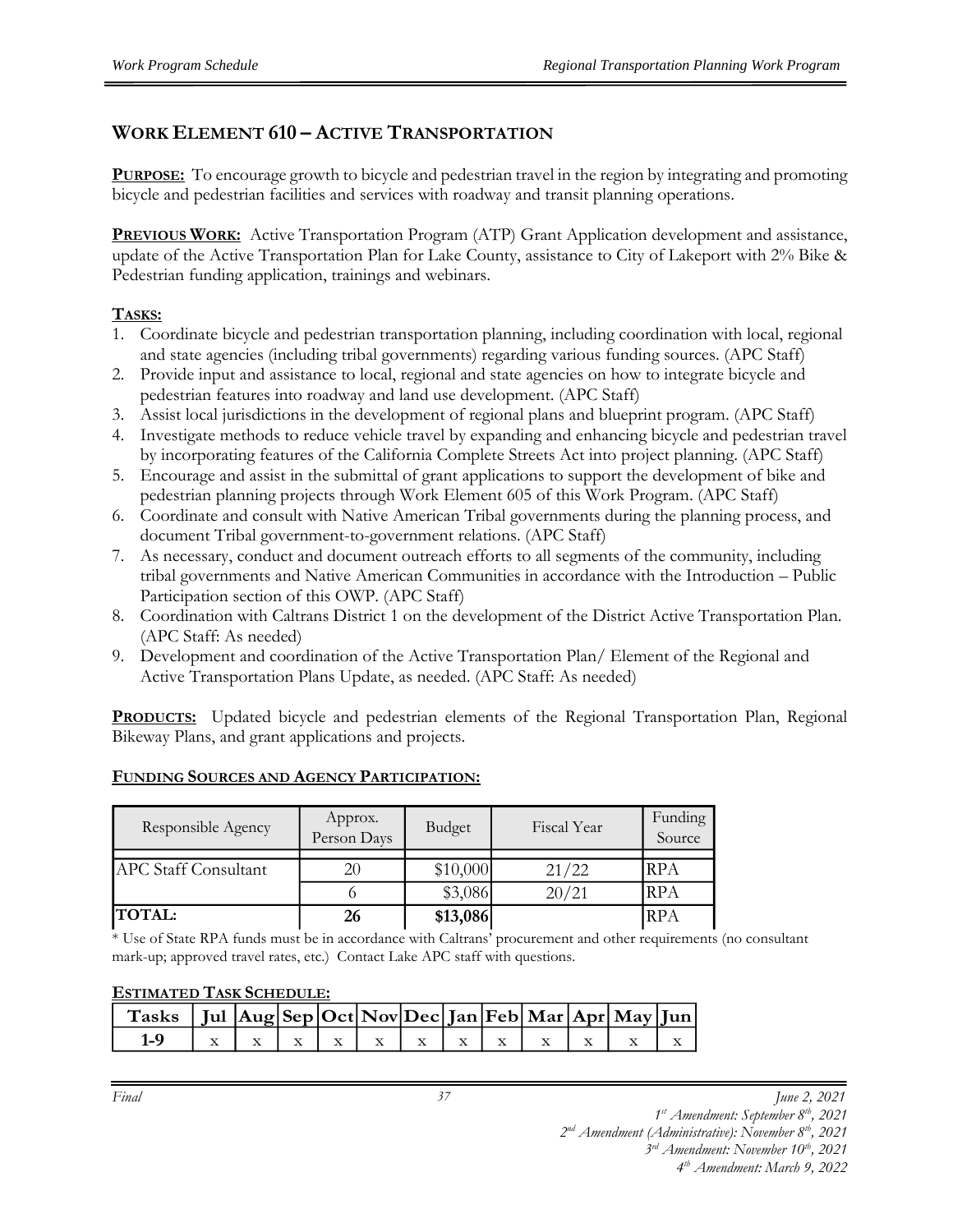# **WORK ELEMENT 611 – PAVEMENT MANAGEMENT PROGRAM (NEW)**

**PURPOSE:** To update the County of Lake's, City of Clearlake's and the City of Lakeport's Pavement Management Program (PMP) to provide a systematic method to determining roadway pavement maintenance, rehabilitation, reconstruction needs to lead to improving safety for automobiles, bikes and pedestrian use in agreement with the Lake County RTP goals and objectives. The PMP is an interregional project assessing the local roadway system, with immediate ties to the State Highway System. This useful interregional tool categorizes and prioritizes the local streets and roads for all three jurisdictions in Lake County. This project will also include a component to link the PMP database to the County and the Cities' Geographic Information System (GIS) street centerlines.

**PREVIOUS WORK:** Development of the Pavement Management System was completed in 1997 and funded through the Lake County/City Area Planning Council Planning Work Program. Updates to the PMP are on a three-year cycle on a countywide basis. The first update was completed in FY 2004/05, and has continued on in three-year cycles, with the last cycle ending in FY 2018/19.

#### **TASKS:**

- 1. Develop Request for Proposals (RFP) and distribute to qualified firms. (APC Staff)
- 2. Coordinate consultant selection process, review proposals, select consultant, negotiate, and prepare contract and administer contract. (APC Staff)
- 3. Project kick-off meeting to refine scope of work and schedule, and ongoing project management. (APC Staff)

#### **PMP Update**

- 4. Collect maintenance and rehabilitation information since the time of the last update as well as information on any new streets added to the system to be incorporated into the database. (Consultant)
- 5. Review and update "decision trees" with local agency staff. (Consultant)
- 6. Perform a visual pavement condition inspection of paved roads in Lake County and the cities that had a PCI above 25 at the time of the last update. (Consultant)
- 7. Input the inspection data into the MTC program and calculate the Pavement Condition Index (PCI) for each road. (Consultant)
- 8. Calculate budget scenarios for multiple budget scenarios for each agency. (Consultant)
- 9. Summarize all work done in engineering reports to include a pavement condition report for the maintained mileage, budget scenarios, and system information. (Consultant)

#### **PMP/GIS Conversion**

- 10. Determine relationship between PMP segments & street centerline segments. (Consultant)
- 11. Make any needed changes to the GIS data to be consistent with the updated MTC PMP database. (Consultant)
- 12. Utilize Quality Assurance/Quality Control procedures to verify that GIS street centerline segments have been linked to the appropriate PMP segments. (Consultant)
- 13. Purchase Streetsaver Annual user license to allow local agencies the ability to review and monitor regionally significant priorities in Lake County and prioritize candidate projects based on the Regional Transportation Plan (RTP), Pavement Management Program Update and other planning documents. (October 2021)

**PRODUCTS:** Request for Proposal, PMP Software upgrades; Updated Pavement Management databases and Condition Reports for the County of Lake, City of Clearlake and the City of Lakeport

*<sup>1</sup> st Amendment: September 8th, 2021* 

*<sup>2</sup> nd Amendment (Administrative): November 8th, 2021*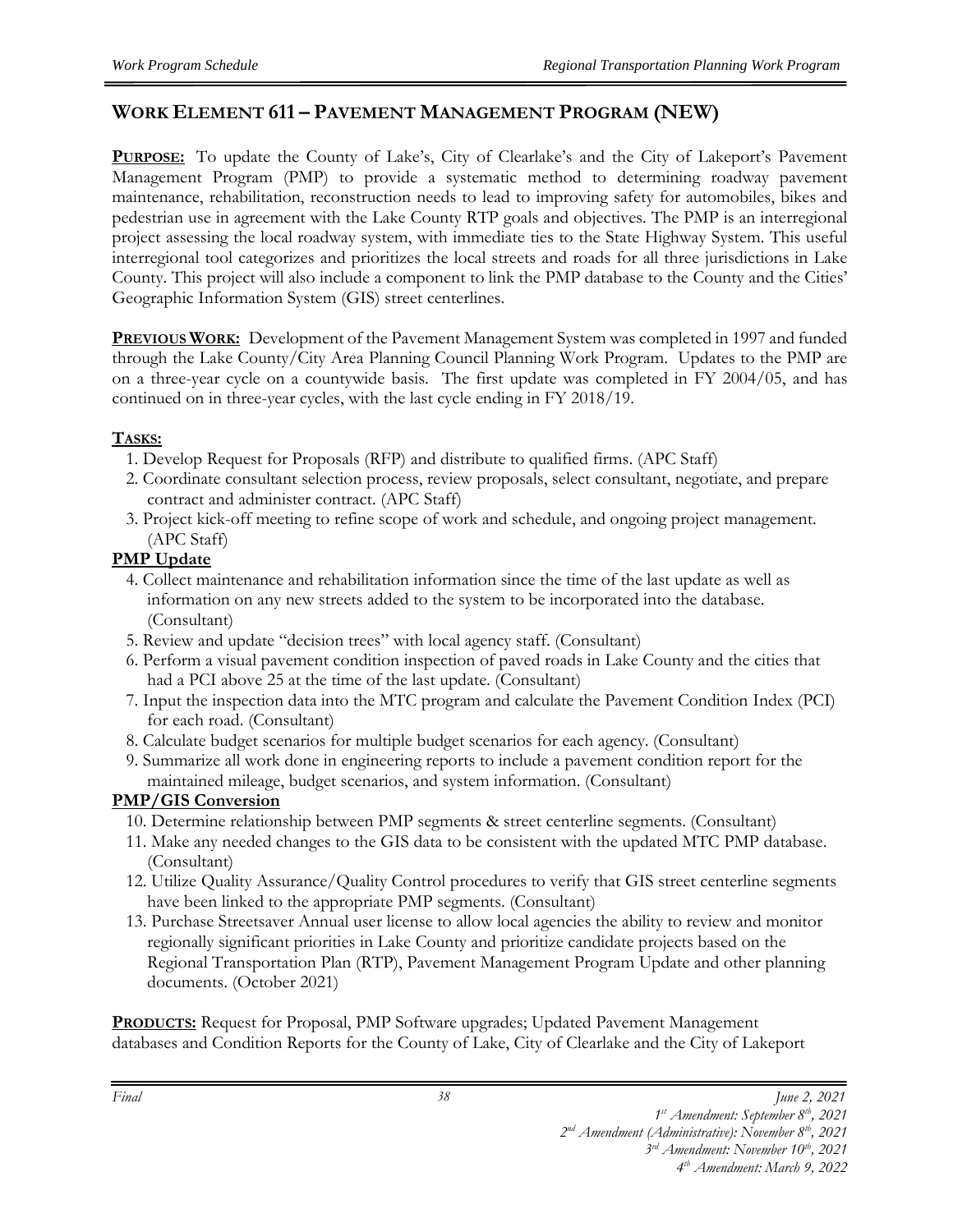Maintained Road Systems and County Service Areas (CSAs); Linkage of the PMP segments to the street centerline map topology for the County of Lake, City of Clearlake and the City of Lakeport; Final Project Reports, Delivery and installation of the products.

| FUNDING SOURCES AND AGENCY PARTICIPATION: |  |  |
|-------------------------------------------|--|--|
|                                           |  |  |

| Responsible Agency          | Approx.<br>Person Days | Budget    | Fiscal Year       | Funding<br>Source |
|-----------------------------|------------------------|-----------|-------------------|-------------------|
| Consultant                  | 19                     | \$19,000  | 20/21             | <b>PPM</b>        |
|                             | 5                      | \$5,000   | 19/20             | <b>PPM</b>        |
|                             |                        | \$7,000   | 21/22             | <b>LTF</b>        |
|                             | 71                     | \$71,000  | 21/22             | RPA               |
| <b>Streetsaver Software</b> | n/a                    | \$4,440   | 19/20             | <b>PPM</b>        |
|                             | n/a                    | \$2,060   | 21/22             | <b>LTF</b>        |
| <b>APC Planning Staff</b>   | 10                     | \$5,000   | 21/22             | <b>RPA</b>        |
| <b>TOTAL:</b>               |                        | \$108,500 | $$19,000 - 20/21$ | <b>PPM</b>        |
|                             |                        | \$113,500 | $$9,440 - 19/20$  | <b>PPM</b>        |
|                             |                        |           | $$71,000 - 21/22$ | <b>RPA</b>        |
|                             |                        |           | $$76,000 - 21/22$ | <b>RPA</b>        |
|                             |                        |           | $$9,060 - 21/22$  | <b>LTF</b>        |

#### **ESTIMATED TASK SCHEDULE:**

| <b>Tasks</b> |   |   |   |   |   |             |   |   |             | Jul  Aug Sep Oct Nov Dec Jan Feb Mar Apr May Jun |   |
|--------------|---|---|---|---|---|-------------|---|---|-------------|--------------------------------------------------|---|
|              | X | X |   |   |   |             |   |   |             |                                                  |   |
|              |   |   | X | X |   |             |   |   |             |                                                  |   |
|              |   |   |   |   | X | $\mathbf X$ |   |   |             |                                                  |   |
|              |   |   |   |   |   |             | X | X | $\mathbf x$ |                                                  |   |
| 6            |   |   |   |   |   |             |   | X | X           | X                                                |   |
| $7-9$        |   |   |   |   |   |             |   |   |             | X                                                | X |
| $10 - 12$    |   |   |   |   |   |             |   |   |             | X                                                |   |
| 13           |   |   | X |   |   |             |   |   |             |                                                  |   |

*<sup>2</sup> nd Amendment (Administrative): November 8th, 2021* 

*<sup>3</sup> rd Amendment: November 10th, 2021*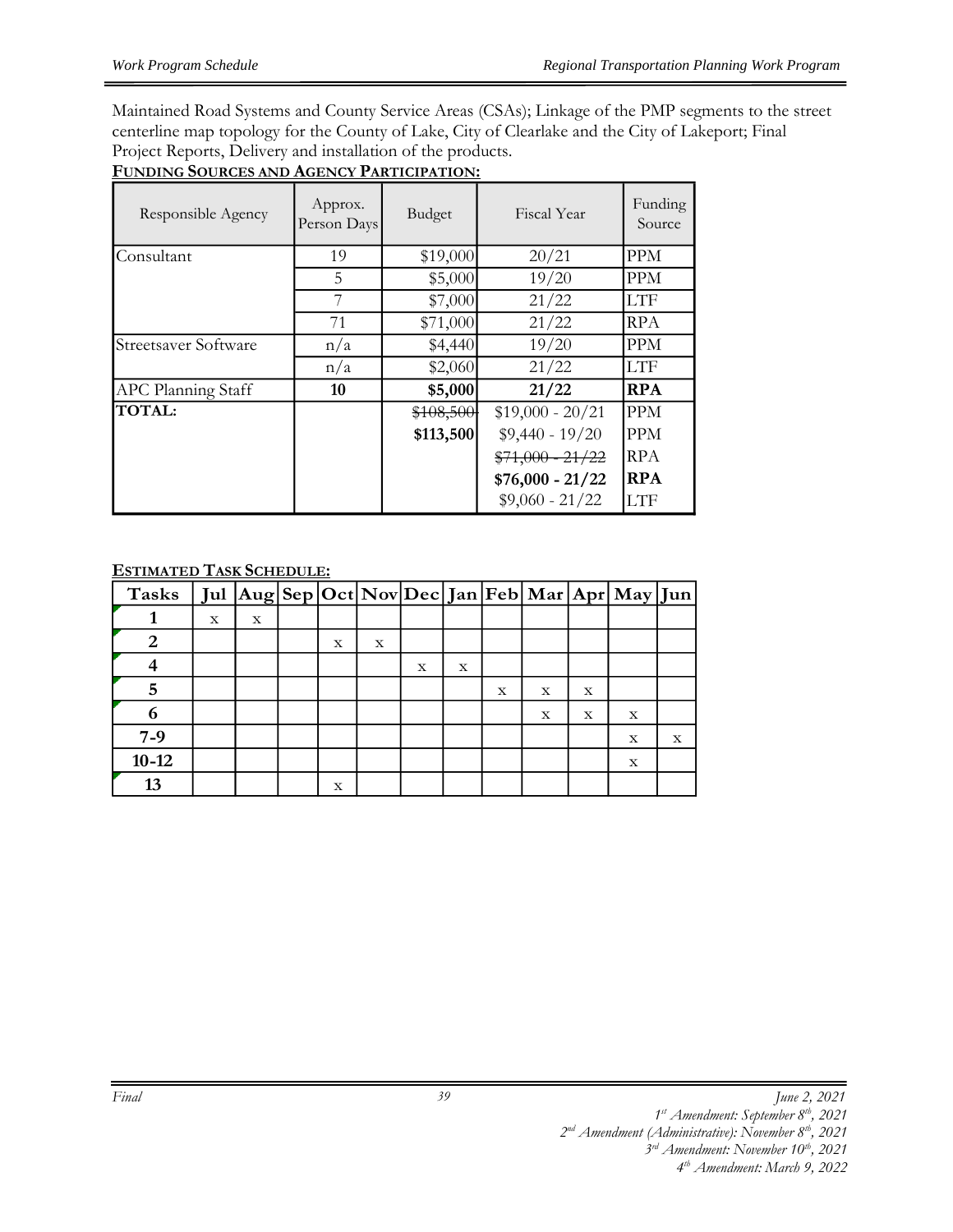#### **WORK ELEMENT 612 – COUNTYWIDE TECHNOLOGY SUPPORT SERVICES**

**PURPOSE:** To provide support services to agencies within Lake County involved with the roadway transportation system, aviation, bike/pedestrian, and transit planning in agreement with the Lake County RTP goals and objectives. Supported agencies may include: Area Planning Council (APC); Lake Transit Authority (LTA); cities of Lakeport and Clearlake, County of Lake, Caltrans (including Division of Aeronautics).

**PREVIOUS WORK:** Update of countywide roads database, accident database, culvert, sign and bridge inventories, speed zone/accident databases, bus stop & shelters database.

**TASKS:** Technology support services may include the following:

- 1. GIS Collection, input and manipulation of geographic information. (Local Agency Staff/Consultant)
- 2. GIS Facilitation and coordination of interagency and interdepartmental sharing of data. (Local Agency Staff)
- 3. Assist in the development of GIS applications. (Local Agency Staff/Consultant)
- 4. Provide multimedia support for public presentations. (Local Agency Staff/Consultant)
- 5. Conduct spatial analyses. (Local Agency Staff/Consultant)
- 6. Provide training and attend GIS related meetings. (Local Agency Staff/Consultant)
- 7. Purchase software upgrades, hardware and annual maintenance licenses to ensure compatibility of products with other agencies and consultants. (Local Agency Staff/Consultant)
- 8. Utilization and maintenance of a transportation planning web-based system to be used for tracking, managing and reporting the annual Overall Work Program, as well as managing other state and federal programs, such as the State Transportation Improvement Program, Regional Improvement Transportation Program, Road Repair and Accountability Act and various grant programs. The goal is to create a system that will coordinate with reporting requirements and reduce duplicity in reporting and documentation. (Local Agency Staff/Consultant/Direct Cost)
- 9. Vehicle Miles Traveled (VMT) Tool Website Hosting Fee (Direct Cost)

**PRODUCTS:** Regional Transportation Plan/GIS Integration; Wine-Country Inter-Regional Partnership; Speed Zone Studies/Accident Analysis; Call Box Locations Database; Regional Bikeway Plan/GIS Integration, roadways database; Pathway/Multi-Use trails database; sign inventory databases; Pavement Management Program/GIS Integration, VMT Tool Hosting, etc.

| Responsible Agency            | Approx.<br>Person Days | Budget   | Fiscal Year       | <b>Funding Source</b> |
|-------------------------------|------------------------|----------|-------------------|-----------------------|
| City of Lakeport              | 2                      | \$1,500  | 21/22             | LTF                   |
|                               | $\overline{2}$         | \$1,500  | 20/21             | <b>RPA</b>            |
| County of Lake                | 4                      | \$3,500  | 21/22             | LTF                   |
| Direct Costs/Other Consultant | N/A                    | \$10,000 | 21/22             | LTF                   |
|                               |                        | \$4,536  | 20/21             | <b>RPA</b>            |
| <b>TOTAL:</b>                 |                        | \$21,036 | $$15,000 - 21/22$ | <b>LTF</b>            |
|                               |                        | \$16,500 | $$6,036 - 20/21$  | <b>RPA</b>            |
|                               |                        |          | $$1,500 - 20/21$  | <b>RPA</b>            |

#### **FUNDING SOURCES AND AGENCY PARTICIPATION:**

**ESTIMATED TASK SCHEDULE:**

| Tasks   Jul $ Aug Sep Oct Nov Dec Jan Feb Mar Apr May Jun $ |  |  |  |  |  |  |
|-------------------------------------------------------------|--|--|--|--|--|--|
|                                                             |  |  |  |  |  |  |

*Final June 2, 2021*

*1 st Amendment: September 8th, 2021* 

*2 nd Amendment (Administrative): November 8th, 2021* 

*3 rd Amendment: November 10th, 2021*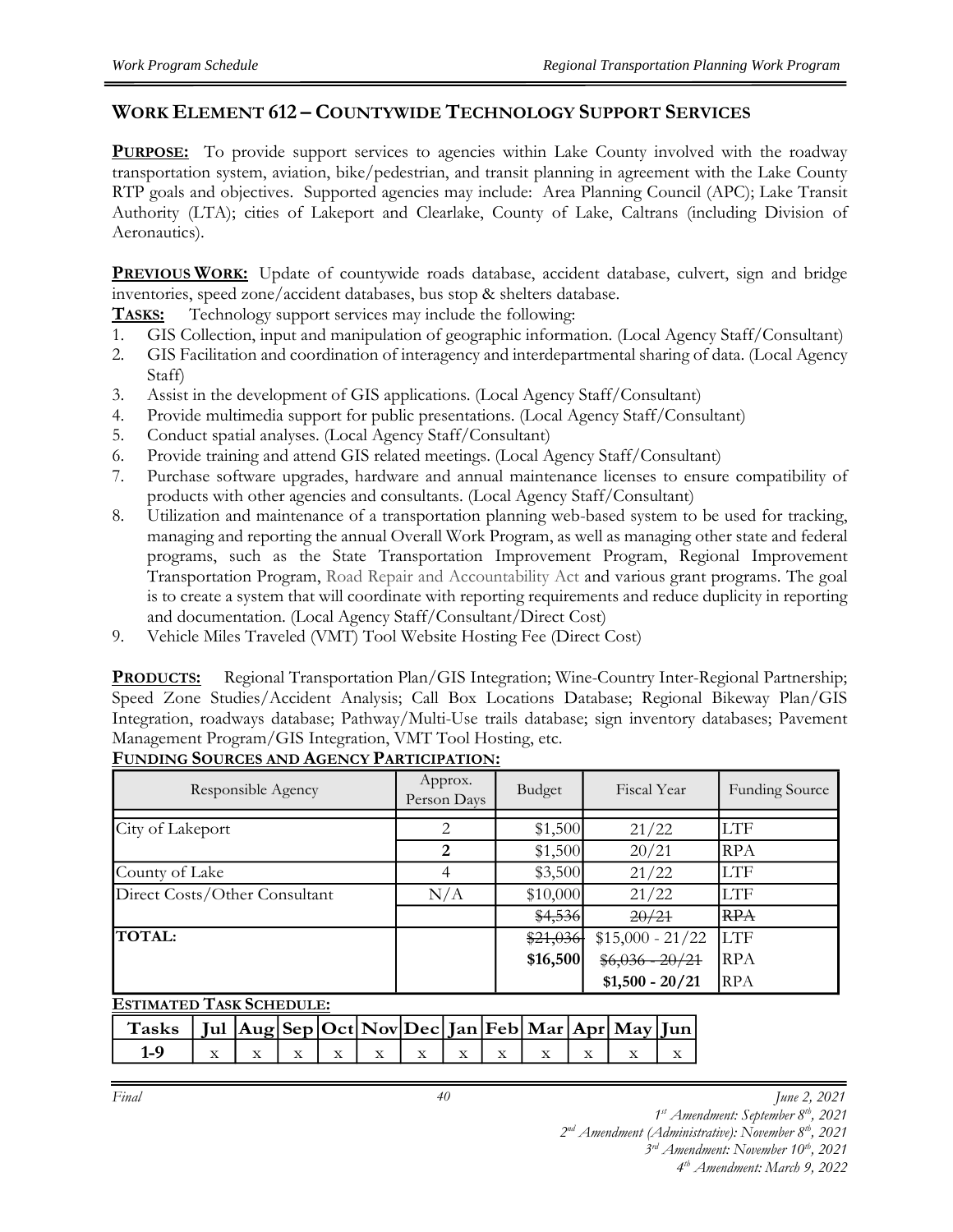#### **WORK ELEMENT 613 – TRANSPORTATION INFORMATION OUTREACH AND PUBLIC PARTICIPATION**

**PURPOSE:** To inform and educate Lake County residents and visitors on transportation issues and provide opportunities for public input consistent with the 2008 Lake APC Public Participation Plan. Provide access to plans, reports and other information by facilitating public participation opportunities.

**PREVIOUS WORK:** The Lake APC website was developed in 2005 and is a useful tool that provides access to various reports, plans, on-line surveys, public notices, and upcoming meetings/workshops.

#### **TASKS:**

- 1. Coordinate with the County, Cities of Lakeport and Clearlake, Lake Transit Authority, Caltrans and other agencies/businesses when possible to include public involvement pertaining to the Regional Transportation Planning Process. (APC Staff)
- 2. Coordinate and consult, as possible, with all potentially impacted Tribal Governments, and document Tribal government-to-government relations pertaining to the Regional Transportation Planning Process. (APC Staff)
- 3. As possible, conduct outreach to low income, disabled and elderly as it pertains to the Regional Transportation Planning Process. (APC Staff)
- 4. Conduct and perform updates to the Public Participation Plan, as needed. (APC Staff)
- 5. As necessary, conduct and document outreach efforts to all segments of the community in accordance with the 2008 Public Participation Plan. (APC Staff)

#### **PRODUCTS:**

Website (LakeAPC.org) with current transportation outreach materials, plans and reports, outreach materials for specific projects, Public Participation Plan updates and correspondence.

#### **FUNDING SOURCES AND AGENCY PARTICIPATION:**

| Responsible Agency          | Approx.<br>Person Days | Budget  | Fiscal Year | Funding Source |
|-----------------------------|------------------------|---------|-------------|----------------|
|                             |                        |         |             |                |
| <b>APC</b> Staff Consultant |                        | \$2,000 | 21/22       | LTF            |
| <b>TOTAL:</b>               |                        | \$2,000 |             |                |

#### **ESTIMATED TASK SCHEDULE:**

| $\int$ Tasks $\int$ Jul $\left  \text{Aug} \right $ Sep $\left  \text{Oct} \right $ Nov $\left  \text{Dec} \right $ Jan $\left  \text{Feb} \right $ Mar $\left  \text{Apr} \right $ May $\left  \text{Jun} \right $ |  |  |  |  |  |  |
|---------------------------------------------------------------------------------------------------------------------------------------------------------------------------------------------------------------------|--|--|--|--|--|--|
| $1 - 5$                                                                                                                                                                                                             |  |  |  |  |  |  |

*1 st Amendment: September 8th, 2021* 

*2 nd Amendment (Administrative): November 8th, 2021* 

*3 rd Amendment: November 10th, 2021*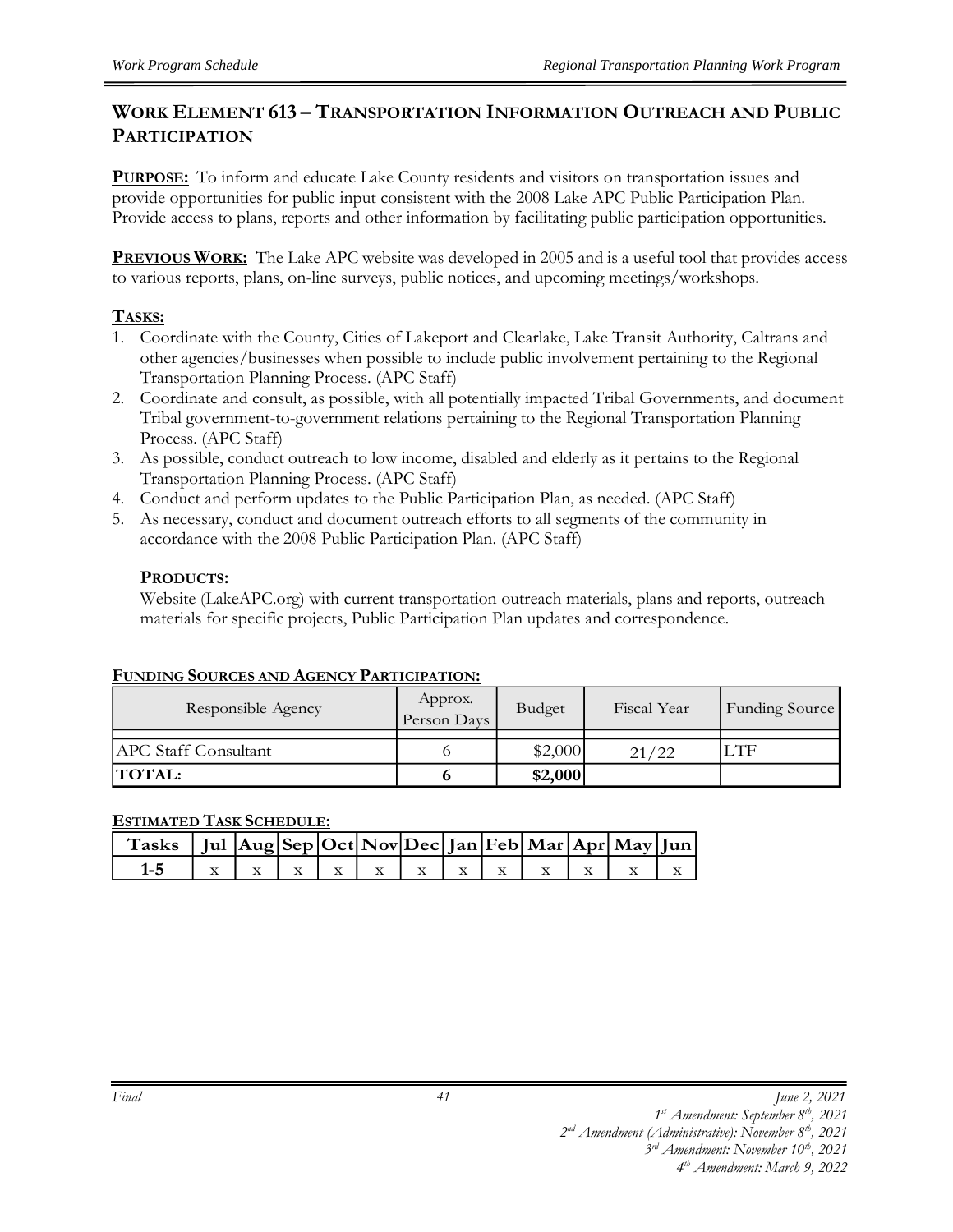# **WORK ELEMENT 614 – REGIONAL AND ACTIVE TRANSPORTATION PLANS UPDATE (CARRYOVER)**

**PURPOSE:** The Regional Transportation Plan provides a clear vision of the regional transportation goals, policies, objectives and strategies for an effective transportation system for Lake County. The plan guides decisions about all types of transportation and the related facilities needed for an effective transportation system. The Lake APC adopted a revised Regional Transportation Plan (RTP) update schedule (as allowed under SB 375) to shift from a five-year update cycle, to a four-year cycle. This project will update the 2018 RTP to comply with updated RTP Guidelines and will include an update of Lake APC's Active Transportation Plan, as a component of the RTP.

**PREVIOUS WORK:** The last RTP was adopted by the Lake APC in February 2018. Lake APC is currently working to finalize the 2021 RTP Update and has completed the following tasks in 20/21.

- 1. Review and revise existing Regional Transportation Plan (RTP) (2018) Goals, Policies and Objectives.
- 2. Research and review local, state and federal plans, reports and guidelines developed since the prior RTP and ATP'S were completed.
- 3. Ensure Lake County's Regional Transportation Plan goals are consistent with the goals of the 2040 California Transportation Plan.

#### **TASKS:**

- 4. Establish an RTP /ATP Community Advisory Committee (CAC) and convene meetings of the CAC to discuss and identify challenges, priorities and strategies, and obtain input over the course of developing the RTP/ATP. (APC Staff)
- 5. Research and analyze information relevant to the elements of the RTP/ATP, including policies, existing conditions, funding resources, transportation modeling, demographics, performance measures, and potential improvement projects. Develop relevant maps, cost estimates, charts and graphics. Develop a project list for each element of the RTP. (APC Staff)
- 6. Provide regular updates to the APC Directors, Lake APC TAC and SSTAC, including background information, draft documents for review, and opportunities to discuss and provide input of the development of the RTP/ATP. (APC Staff)
- 7. Coordinate with appropriate federal, state and local agencies to solicit their input and obtain relevant information. (APC Staff)
- 8. Conduct consultation with Tribal Communities. (APC Staff)
- 9. Conduct Public Participation and Outreach efforts consistent with the 2020 Public Participation Plan. Outreach efforts may include communication with key stakeholder groups, distribution of information to the public through local media, community events and the Lake APC website, and presentations to community organizations. Conduct Public Review of the RTP. (APC Staff)
- 10. Attend meetings, workshops and training sessions relevant to the development of the RTP/ATP. (APC Staff)
- 11. Complete analysis and documents as required under the California Environmental Quality Act (CEQA). (APC Staff)
- 12. Prepare an Administrative Draft and Draft RTP/ATP. (APC Staff)
- 13. Review Draft RTP. (APC Staff).
- 14. Prepare Final RTP (APC Staff)

*<sup>1</sup> st Amendment: September 8th, 2021* 

*<sup>2</sup> nd Amendment (Administrative): November 8th, 2021* 

*<sup>3</sup> rd Amendment: November 10th, 2021*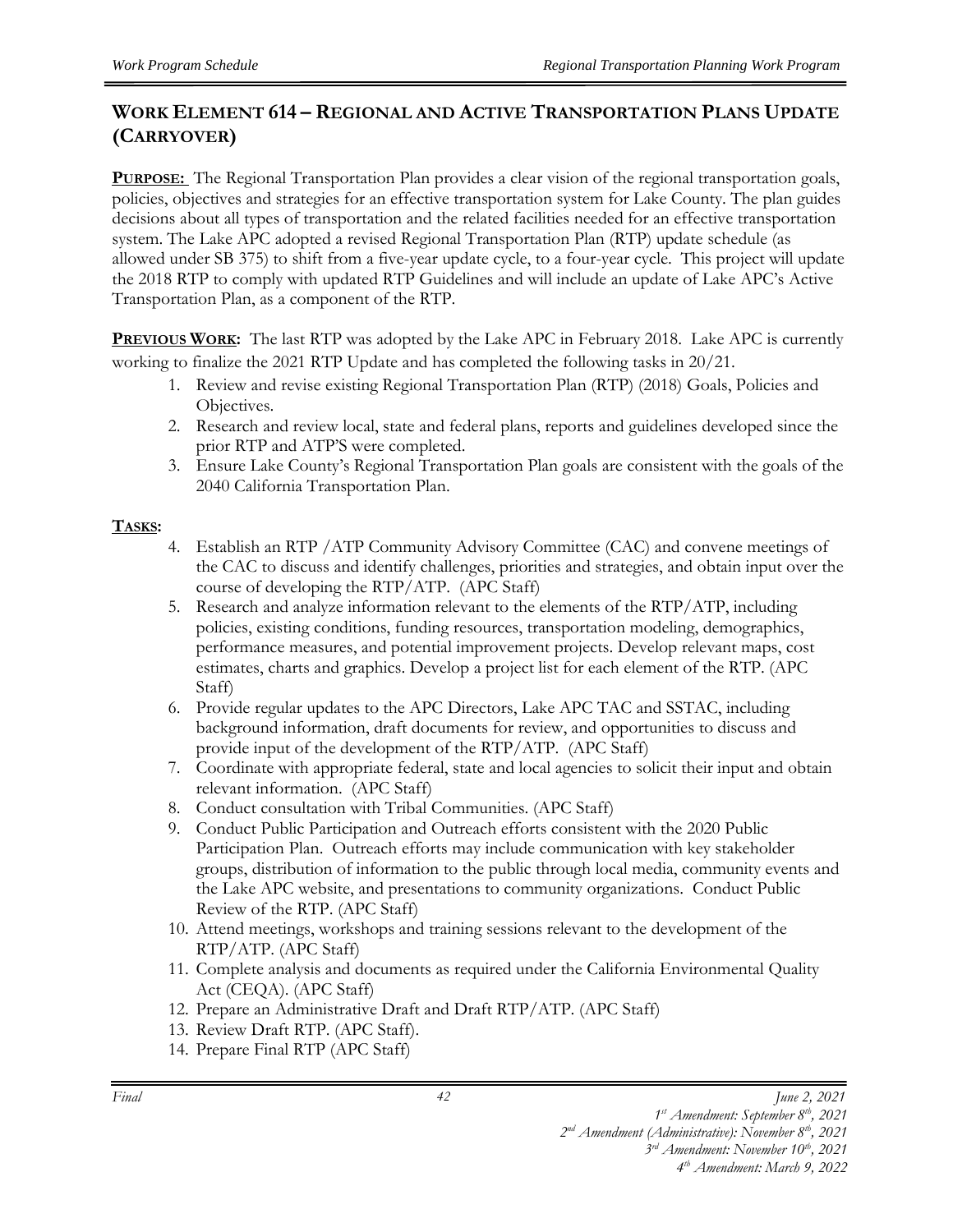- 15. Present final RTP for approval and adoption by APC. (APC Staff)
- **16. Reimbursement of Regional Transportation Plan Update Direct Costs, as necessary.**

**PRODUCTS:** Presentations to and notes from discussions with the APC, Lake TAC, RTP CAC, SSTAC and other entities; public participation and outreach materials, Administrative Draft, Draft and Final RTP; CEQA documents.

| Responsible Agency          | Approx.<br>Person Days | Budget   | Fiscal Year          | <b>Funding Source</b> |
|-----------------------------|------------------------|----------|----------------------|-----------------------|
| <b>APC Staff Consultant</b> | 29                     | \$41,000 | 21/22                | <del>RPA</del>        |
|                             | 24                     | \$33,500 | 21/22                | <b>RPA</b>            |
|                             | 4                      | \$5,079  | 20/21                | <b>RPA</b>            |
| Direct Costs                | n/a                    | \$4,536  | 20/21                | <b>RPA</b>            |
| <b>TOTAL:</b>               | 29                     | \$46,079 | $$33,500 - 21/22$    | <b>RPA</b>            |
|                             |                        | \$43,115 | $$9,615 - 20/21$ RPA |                       |

#### **FUNDING SOURCES AND AGENCY PARTICIPATION:**

#### **ESTIMATED TASK SCHEDULE:**

| <b>Tasks</b> |   |         |   |   |   |           |             |             |             |  | Jul Aug Sep Oct Nov Dec Jan Feb Mar Apr May Jun |  |
|--------------|---|---------|---|---|---|-----------|-------------|-------------|-------------|--|-------------------------------------------------|--|
| $1-3$        |   |         |   |   |   | Completed |             |             |             |  |                                                 |  |
| 4            | X | X       | X | X | X | X         |             |             |             |  |                                                 |  |
| 5            | X | X       |   |   |   |           |             |             |             |  |                                                 |  |
| $6-8$        | X | X       | X | X | X | X         |             |             |             |  |                                                 |  |
| 9            | X | X       |   |   |   |           |             |             |             |  |                                                 |  |
| $10 - 11$    | X | X       | X | X | X | X         | $\mathbf x$ | $\mathbf x$ | $\mathbf x$ |  |                                                 |  |
| 12           | X | X       | X |   |   |           |             |             |             |  |                                                 |  |
| 13           |   |         | X |   |   |           |             |             |             |  |                                                 |  |
| 14           |   |         |   | X | X |           |             |             |             |  |                                                 |  |
| 15           |   |         |   |   |   | X         | $\mathbf x$ | $\mathbf x$ |             |  |                                                 |  |
| 16           |   | Ongoing |   |   |   |           |             |             |             |  |                                                 |  |

*<sup>1</sup> st Amendment: September 8th, 2021* 

*<sup>2</sup> nd Amendment (Administrative): November 8th, 2021* 

*<sup>3</sup> rd Amendment: November 10th, 2021*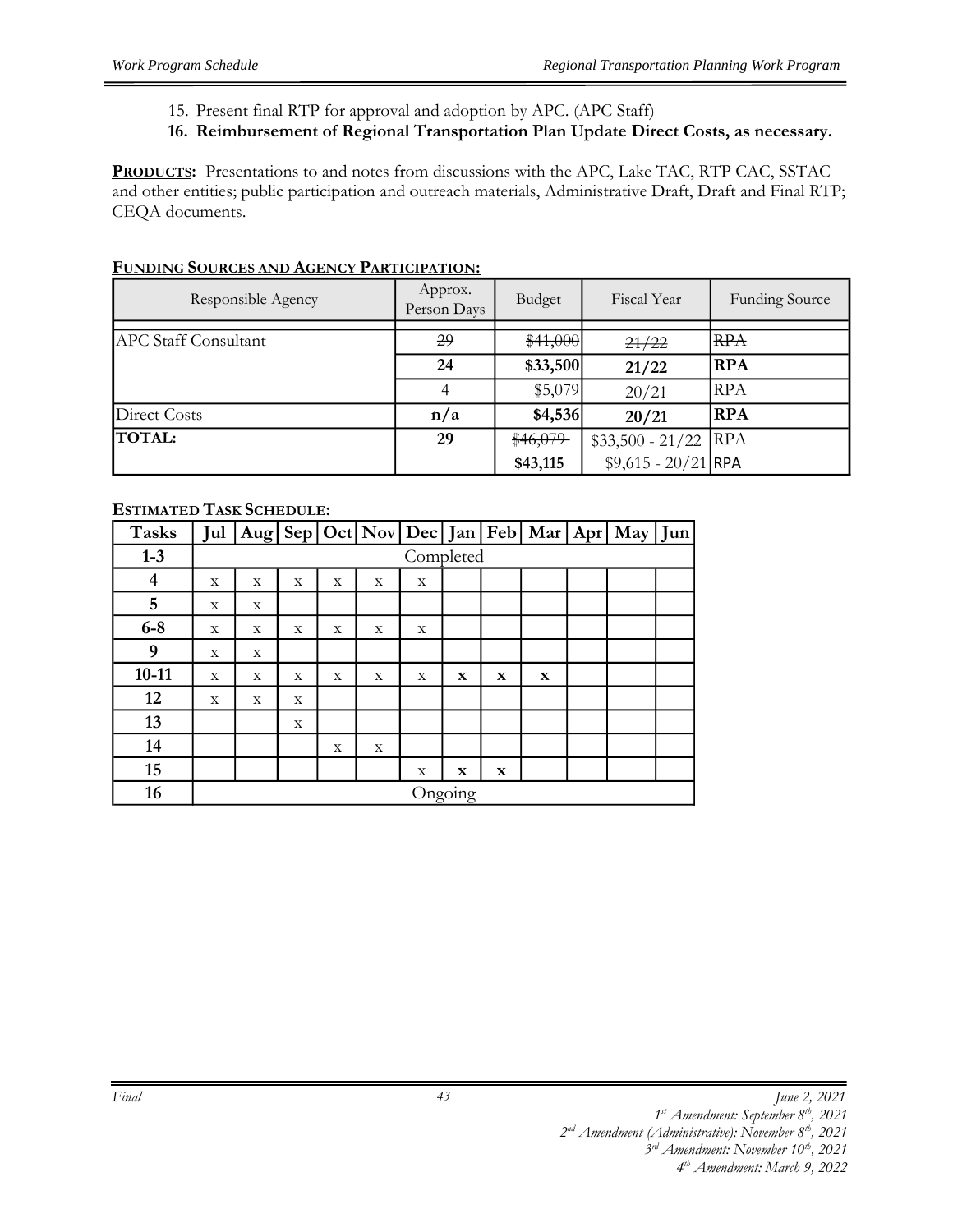# **WORK ELEMENT 615 –LAKE COUNTY TRANSIT DEVELOPMENT PLAN UPDATE (NEW)**

**PURPOSE:** This project involves an update to the County's 2015 Transit Development Plan (TDP) for use by Lake Transit Authority (LTA) and other local service providers. The project will evaluate transit services provided by LTA (e.g. existing routes, scheduling, interregional connectivity, accessibility, etc.) to determine their efficacy in meeting the current and future needs of its users. Additional analysis will focus on other private or non-profit transportation providers in the region such as Lake Links (CTSA), People Services and/or Transportation Network Companies (TNCs), to provide a more comprehensive assessment of mobility services available to area residents. Finally, the updated TDP will look at the potential for more flexible or ondemand type services as a means of addressing the needs of transit dependent users unable to utilize fixed route service. This is based on a recurring need identified through the "Unmet Transit Needs" process conducted by Lake Area Planning Council (APC) on an annual basis. Improvement and strategy recommendations will be made in each of these areas to help guide service providers through the near-term (approximately five-year) horizon.

#### **PREVIOUS WORK:** 2015 Transit Development Plan

#### **TASKS:**

#### **01: Project Administration (Lake APC Planning/Administration Staff)**

- Host/Participate in Caltrans Project Kick-Off Meeting
- Prepare/review invoices
- Prepare quarterly reports and other relevant project information
- Products Expected: Meeting notes, quarterly invoices, and progress reports

#### **02: Consultant Procurement (Lake APC Planning Staff)**

- RFP development for consultant services
- Form Consultant Selection Committee, review and select consultant
- Prepare/execute awarding contract

Products Expected: Request for Proposal, Consultant Selection Committee agenda and meeting notes, executed contract and meeting agenda and notes from Consultant Kick-Off Meeting.

#### **1. Coordination with Project Partners & Consultant (Lake APC Planning Staff/Consultant)**

- 1. Form Technical Advisory Group (TAG)
- 2. Consultant/ TAG Project Kick-Off Meeting
- 3. Periodic TAG / Consultant Meetings (Ongoing)

Products Expected: Monthly project team status meeting agendas, minutes and reports. TAG roster, TAG agendas and minutes.

#### **2. Data Collection (Consultant)**

- Collect, Review and Incorporate Relevant Data, including but not limited to the current Transit Development Plan, Coordinated Plan and the Regional Transportation Plan, etc.
- Review existing aspect of the Regional Transit System, including but not limited to existing plans, demographic data, route information, boarding and alighting data etc.
- Prepare a bibliography of documents, studies and reports reviewed with a summary of relevance.

Products Expected: List of plans and data reviewed, list of current operations and unmet needs reviewed, data summary memo.

#### **3. Public Participation and Community Outreach (Consultant)**

- Develop list of stakeholders
- Develop and conduct a Passenger and Stakeholder Survey, including both online and traditional methods.
- Conduct interviews of key stakeholders, including transit service providers
- Prepare for and conduct two (2) Stakeholder Meeting/Community Workshops.

*1 st Amendment: September 8th, 2021* 

*2 nd Amendment (Administrative): November 8th, 2021* 

*3 rd Amendment: November 10th, 2021 4 th Amendment: March 9, 2022*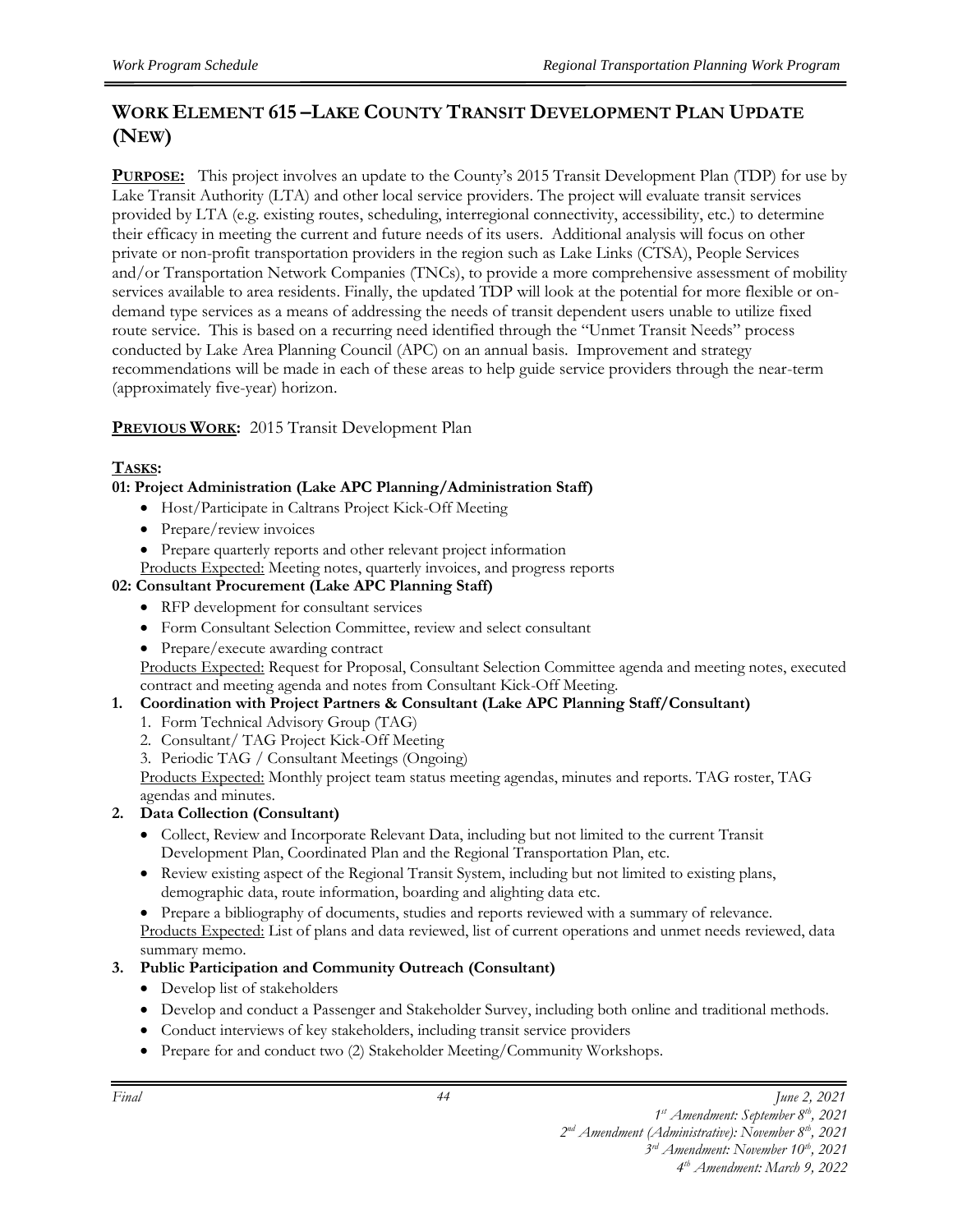- Prepared all meeting and survey materials in English and Spanish.
- Summarize findings of the surveys and outreach.
- Present the findings and results to TAG for discussion, review, and comment.

Products Expected: List of stakeholders; advertising materials, news releases, surveys, etc. agendas and meeting notes, record of stakeholders and public comment, and community outreach summary memo.

#### **4. Transit Policy, Service and Demand Analysis (June 2022 –** October **January 2023)**

- Prepare a list of Performance Standards, for evaluation and measuring efficiency and effectiveness of current operations.
- Evaluation of current transit demand in the region and identify improvements.
- Conduct Financial Analysis and Evaluation

#### **These Tasks will be carried over completed in the FY 2022/23 Overall Work Program**

**4. Transit Policy, Service and Demand Analysis (June 2022 –** October **January 2023)**

- Evaluate alternatives to fixed-route service that benefit transit dependent residents.
- Present findings of analysis to TAG
- Develop a Five-Year Operating Plan for Routes and Services

Products Expected: Memo Summary of review and analysis; Draft Five-Year Operating Plan; Agenda and Meeting Notes

#### **5. Draft and Final Transit Development Plan (December 2022 – March June 2023)**

- Prepare Draft Transit Development Plan (TDP)
- Present Draft Transit Development Plan to TAG, SSTAC, and LTA Board for Comment.
- Prepare and Distribute Final Transit Development Plan (TDP)
- Products Expected: Draft and Final Transit Development Plan, presentation

#### **PRODUCTS:** Listed with each task.

#### **FUNDING SOURCES AND AGENCY PARTICIPATION:**

| Responsible Agency | Approx.<br>Person Days | <b>Budget</b> | Fiscal Year | <b>Funding Source</b> |
|--------------------|------------------------|---------------|-------------|-----------------------|
|                    |                        |               |             |                       |
| APC Staff          | 2                      | \$1,147.00    | 20/21       | <b>LTF</b>            |
|                    | 13                     | \$8,853.00    | 21/22       | FTA - Sustainable     |
|                    |                        |               |             | Comm.                 |
| lConsultant-       | 12                     | \$12,272.90   | 21/22       | <b>LTF</b>            |
|                    | 95                     | \$94,727.10   | 21/22       | FTA - Sustainable     |
|                    |                        |               |             | Comm.                 |
| <b>TOTAL:</b>      | 121                    | \$117,000.00  |             |                       |

#### **ESTIMATED TASK SCHEDULE:**

| <b>Tasks</b>   |         |  |  |   |   |   |   |   |   |             |             | Jul   Aug  Sep  Oct  Nov  Dec  Jan  Feb  Mar   Apr  May   Jun  FY 22/23 |
|----------------|---------|--|--|---|---|---|---|---|---|-------------|-------------|-------------------------------------------------------------------------|
| 01             | Ongoing |  |  |   |   |   |   |   |   |             |             |                                                                         |
| 02             |         |  |  | X | X | X | X | x | X |             |             |                                                                         |
|                |         |  |  |   | X | X | X | X | X | X           | X           | $\mathbf x$                                                             |
| $\overline{2}$ |         |  |  |   |   |   | X | X | X | $\mathbf x$ | $\mathbf x$ | $\mathbf x$                                                             |
| 3              |         |  |  |   |   |   |   |   |   | X           | X           | $\mathbf{x}$                                                            |
|                |         |  |  |   |   |   |   |   |   |             | X           | $\mathbf x$                                                             |
| 5              |         |  |  |   |   |   |   |   |   |             |             | $\mathbf x$                                                             |

*Final June 2, 2021*

*1 st Amendment: September 8th, 2021* 

*2 nd Amendment (Administrative): November 8th, 2021* 

*3 rd Amendment: November 10th, 2021*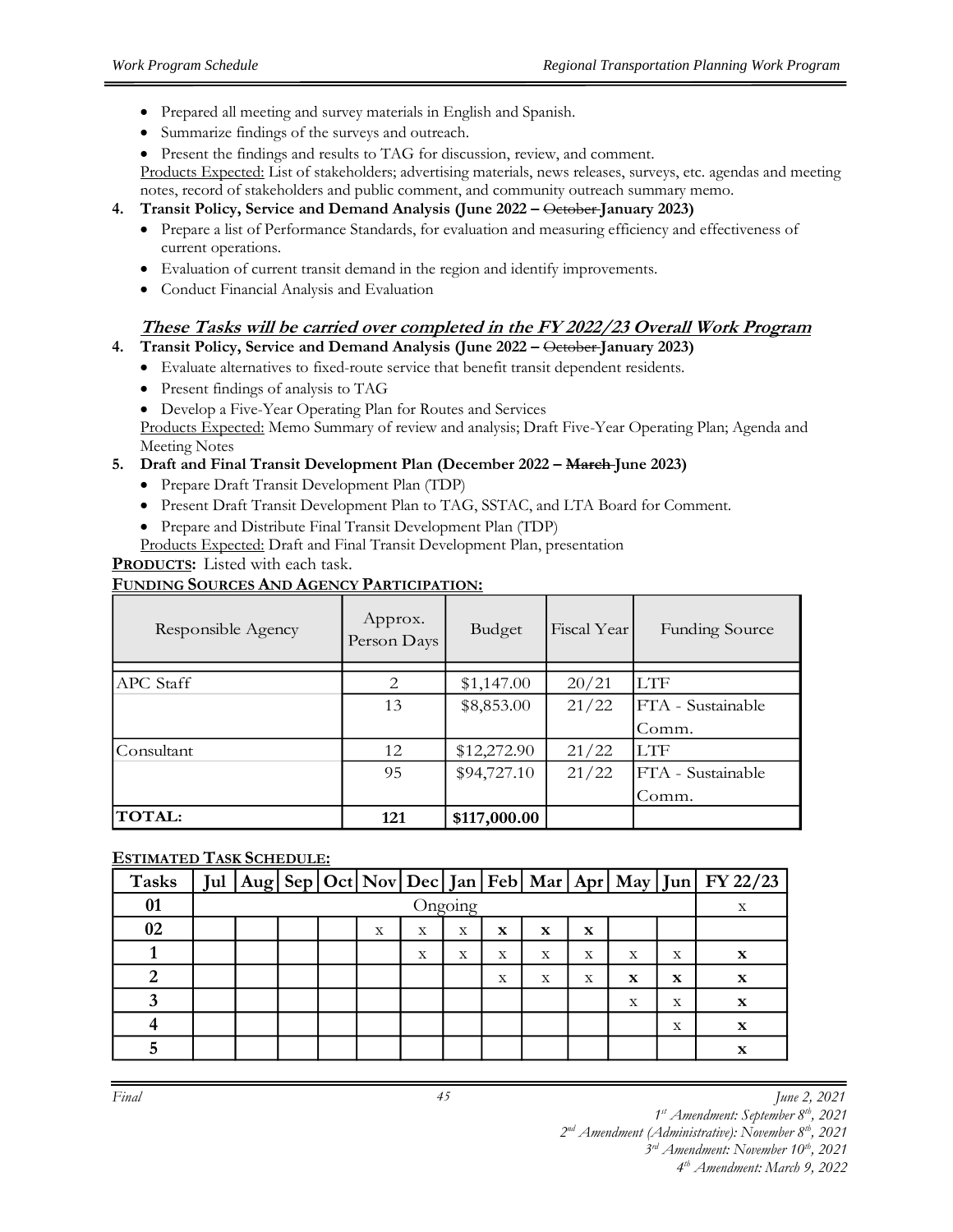#### **WORK ELEMENT 616 – TRAINING**

**PURPOSE:** To provide funding for technical training in the transportation planning field to the Lake County/City Area Planning Council (APC) planning staff, to keep informed of changes in the field.

**PREVIOUS WORK:** CalCOG Leadership Forum, ITS Managing Transportation & Land Use Interactions, Fundamentals of Traffic Engineering, Regional Blueprint Planning Workshops & Trainings, California's Brownfield's Training, Focus on the Future Conference, CTA/CalACT Conferences

#### **TASKS:**

1. Attendance at transportation planning academies, conferences, seminars or workshops. (APC Staff: As needed)

**PRODUCTS:** Educational materials & resources, Trained staff

#### **FUNDING SOURCES AND AGENCY PARTICIPATION:**

| Responsible Agency                        | Approx.<br>Person<br>Days | Budget   | Fiscal Year | Funding<br>Source |
|-------------------------------------------|---------------------------|----------|-------------|-------------------|
| APC Staff Consultant                      | n/a                       | \$2,500  | 21/22       | LTF               |
|                                           | n/a                       | \$2,403  | 20/21       | LTF               |
| Direct Costs (includes direct costs-      | n/a                       | \$7,248  | 20/21       | <b>LTF</b>        |
| registration, travel, hotel, meals, etc.) |                           |          |             |                   |
|                                           |                           |          |             |                   |
| <b>TOTAL:</b>                             |                           | \$12,151 |             |                   |

#### **ESTIMATED TASK SCHEDULE:**

| Tasks   Jul $ Aug Sep Oct Nov Dec Jan Feb Mar Apr May Jun $ |  |  |  |  |  |                                         |  |
|-------------------------------------------------------------|--|--|--|--|--|-----------------------------------------|--|
|                                                             |  |  |  |  |  | $x + x + x + x + x + x + x + x + x + x$ |  |

*<sup>1</sup> st Amendment: September 8th, 2021* 

*<sup>2</sup> nd Amendment (Administrative): November 8th, 2021* 

*<sup>3</sup> rd Amendment: November 10th, 2021*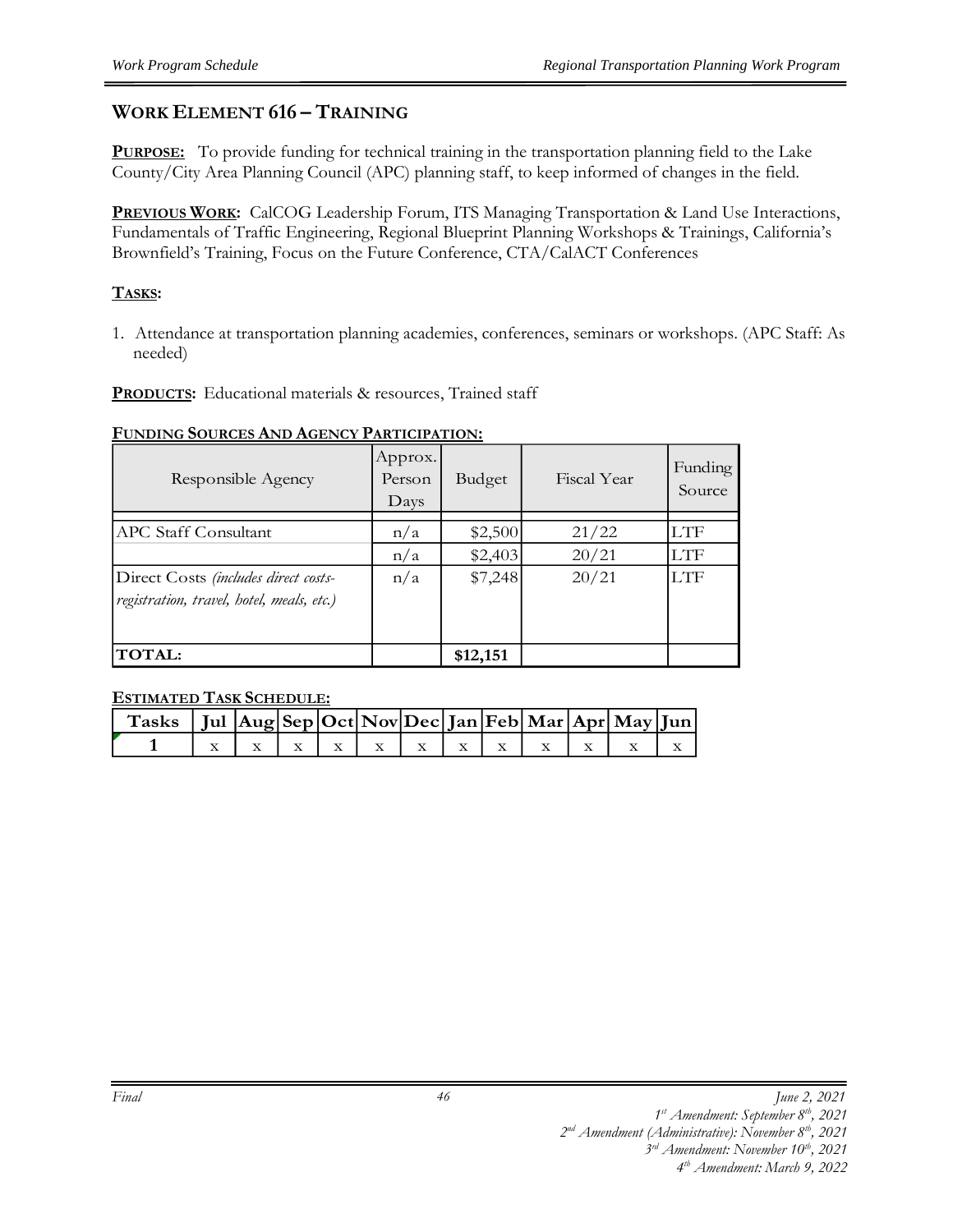# **WORK ELEMENT 617 –STATE ROUTE 53 CORRIDOR LOCAL CIRCULATION STUDY (CARRYOVER)**

**PURPOSE:** This project study will analyze current and expected traffic patterns within key portions of the corridor and their immediate surrounding areas. By examining existing conditions and near-term development proposals, it will further interregional and local circulation goals of the State, the regional planning agency and the City.

#### **PREVIOUS WORK:** 2011 State Route 53 Corridor Study

Current project tasks that have been completed on the 2021 SR 53 Corridor Study are detailed below:

#### **1. Project Initiation (APC Staff)**

- 1.1 Conduct Kick-off Meeting
- 1.2 RFP Development for Consultant Services
- 1.3 Form Committee & Select Consultant
- 1.4 Prepare & Execute Contract
- **2. Coordination with Project Partners & Consultant (APC Staff & Consultant)**
	- 2.1. Form Technical Advisory Group (TAG)
	- 2.2. Consultant/ TAG Project Kick-Off Meeting
	- 2.3. Periodic TAG / Consultant Meetings (Ongoing)
- **3. Data Collection /Determination Existing and Future Year Traffic Conditions (Consultant)**
	- 3.1 Collect, Review and Incorporate Relevant Data
	- 3.2 Review Existing Travel Demand
	- 3.3 Develop Travel Demand Forecast (January -April 2021)

#### **TASKS:**

#### **4. Analysis of Existing and Future Traffic Impacts (Consultant)**

- 4.1 Analyze Existing and Future Traffic Impacts (July –September 2021)
- 4.2 Analysis of Focused Growth Areas (July September 2021)
- 4.3 Prepare Draft Travel Demand Impact Report (July-Sept. 2021)
- **4.4** Prepare Final Travel Demand Impact Report (July October 2021)

#### **5. Identify Needed Improvements on Corridor and Local Street System & Prepare Draft Corridor CIP (Consultant)**

- 5.1 Prepare Preliminary Draft Capital Improvement Program (October November 2021)
- 5.2 Prepare Draft CIP (November **December** 2021)
- **6. Prepare Policy Recommendations (Consultant)**
	- 6.1. Prepare Draft Policy Recommendations (Sept. Oct. 2021)
	- 6.2. Prepare Policy Recommendations for Final Document (Oct. Nov. 2021)

#### **7. Prepare SR 53 Corridor Local Circulation Study (Consultant)**

- 7.1 Prepare Draft SR 53 Corridor Local Circulation Study (Oct. Nov. 2021)
- 7.2 Prepare and Present Final SR 53 Corridor Local Circulation Study (Nov.–Dec. 2021) **(Nov 2021- June 2022)**
- **8. Project Management/Administration (APC Staff)**
	- 8.1 Prepare Invoices (Ongoing)
	- 8.2 Prepare Quarterly Reports (Ongoing)

**PRODUCTS:** Request for Proposal, Evaluations, Meeting Agenda, Notes, and documentation, Executed Contract, Technical Memorandum, TAG List, TAG Agenda Meeting Agendas and Minutes, **Five (5) Video/Teleconference Meetings,** List of Resources Documents, TDM Review, Initial Findings Memo,

*Final June 2, 2021*

*1 st Amendment: September 8th, 2021* 

*2 nd Amendment (Administrative): November 8th, 2021* 

*3 rd Amendment: November 10th, 2021 4 th Amendment: March 9, 2022*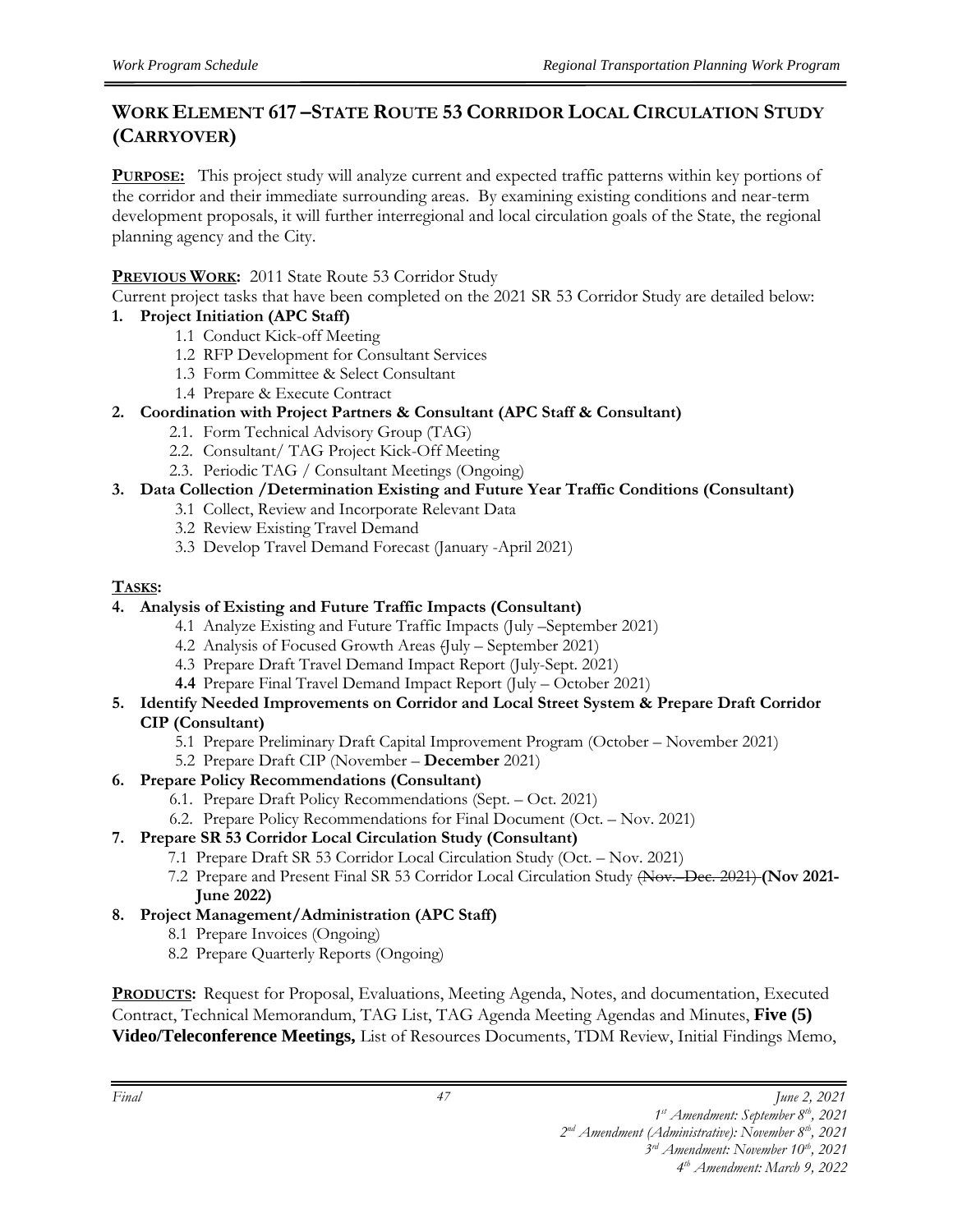Draft and Final SR 53 Travel Demand Impact Report, Preliminary and Draft SR 53 CIP, Draft and Final Policy Recommendations, Draft and Final Report

#### **FUNDING SOURCES AND AGENCY PARTICIPATION:**

| Responsible Agency | Approx.<br>Person Days | Budget       | Fiscal Year | <b>Funding Source</b> |
|--------------------|------------------------|--------------|-------------|-----------------------|
|                    |                        |              |             |                       |
| Consultant         | 24                     | \$24,450.00  | 19/20       | <b>LTF</b>            |
|                    | 98                     | \$97,800.00  | 19/20       | FHWA - Strategic      |
|                    |                        |              |             | Partnership           |
| <b>TOTAL:</b>      | 122                    | \$122,250.00 |             |                       |
|                    |                        |              |             |                       |

#### **ESTIMATED TASK SCHEDULE:**

| <b>Tasks</b> |   |          |   |   |   |   |             |             |             |             | Jul   Aug   Sep   Oct   Nov   Dec   Jan   Feb   Mar   Apr   May   Jun |             |  |
|--------------|---|----------|---|---|---|---|-------------|-------------|-------------|-------------|-----------------------------------------------------------------------|-------------|--|
| $1 - 2$      |   | Complete |   |   |   |   |             |             |             |             |                                                                       |             |  |
|              |   |          |   |   |   |   |             |             |             |             |                                                                       |             |  |
|              | X | X        | X | X |   |   |             |             |             |             |                                                                       |             |  |
|              |   |          |   | X | X | X |             |             |             |             |                                                                       |             |  |
| 6            |   |          | X | X | X |   |             |             |             |             |                                                                       |             |  |
|              |   |          |   | X | X | X | $\mathbf x$ | $\mathbf x$ | $\mathbf x$ | $\mathbf x$ | $\mathbf x$                                                           | $\mathbf x$ |  |
|              | X | X        | X | X | X | X | x           | X           | X           | x           | X                                                                     | X           |  |

*<sup>1</sup> st Amendment: September 8th, 2021* 

*<sup>2</sup> nd Amendment (Administrative): November 8th, 2021* 

*<sup>3</sup> rd Amendment: November 10th, 2021*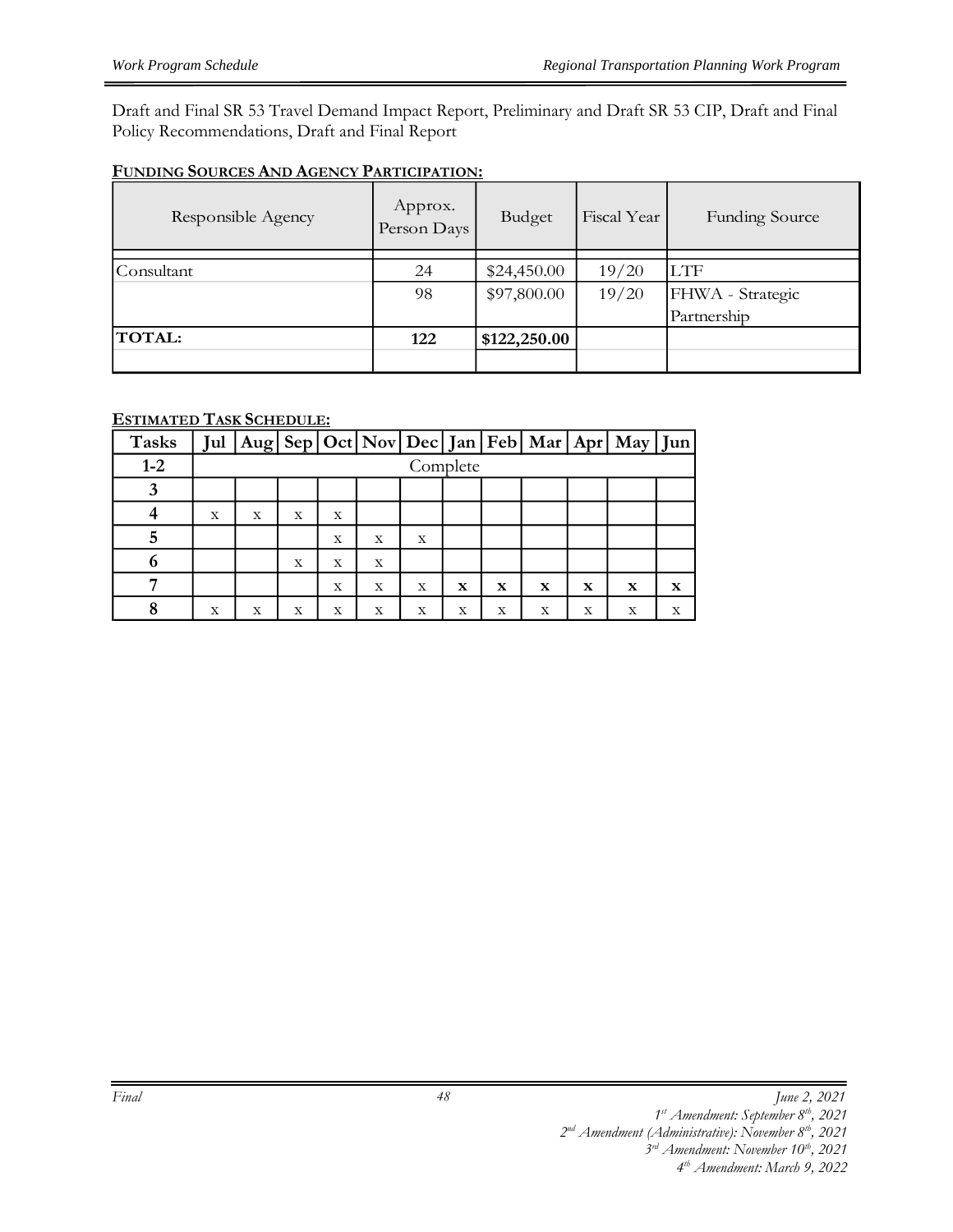# **WORK ELEMENT 618 – LOCAL ROAD SAFETY PLANS (CARRYOVER)**

**PURPOSE:** To develop individual Local Road Safety Plans (LRSP) for the Cities of Clearlake and Lakeport. An LRSP creates a framework to systematically identify, analyze, prioritize, and recommend roadway safety improvements on local roads. Beginning with Cycle 11 of the Highway Safety Improvement Program (HSIP), an LSRP will be required for an agency to apply for HSIP grant funds.

#### **PREVIOUS WORK:**

- **1. Project Initiation/Coordination with Project Partners**  (Products include: Coordination, teleconference allocation forms, correspondence, and MOU's)
- **2. Procurement Process/ Consultant Selection** (RFP, newspaper advertisement, procurement documentation, Consultation Selection Committee agenda and meeting notes, evaluation forms and consultant contract)
- **3. Project Kick-off Meeting & Establishment of Stakeholder Group (Partial Complete)** a. Held project kick-off meeting with APC Staff, consultant, and local agency staff.
	- b. Per Caltrans' guidance, establish a working group of interested stakeholders/ safety partners to provide input into the development of local plans. Composition of stakeholder group may include local agency staff as well as other interested stakeholders from the "4E's" of highway safety (engineering, law enforcement, education, and emergency response communities).
- **4. Develop Local Road Safety Plans (Partial Complete)**
	- a. Reviewed LRSP Requirements
		- b. Collected & Reviewed Data

#### **TASKS:**

#### **3. Project Kick-off Meeting & Establishment of Stakeholder Group**

c. Meet with consultant, local agency staff and stakeholder group as needed throughout the project. (APC Staff, Consultant, Local Agencies, Stakeholder Group: Ongoing through project). Products may include: Kick-off agenda and meeting notes; Stakeholder roster; stakeholder meetings, agenda and meeting notes.

#### **4. Develop Local Road Safety Plans**

- c. Analyze Data & Make Recommendations Consultant will analyze last five (5) years of accident and safety data; identify emphasis areas; identify, recommend and prioritize safety countermeasures (including a summary of costs, potential funding sources, timelines and goals). Consultant shall ensure that all recommended safety projects are consistent with Federal and State project funding requirements if those funds will be used for project implementation. (Consultant: July 2021)
- d. Draft Local Road Safety Plans Consultant shall incorporate all data collected and analyzed into separate draft plans for review by each local agency. (Consultant: August to October 2021)
- e. Final Local Road Safety Plans Consultant shall incorporate input from local agencies as appropriate, and prepare final plans for each agency. (Consultant: October to December 2021.)
- f. Presentation of Final Local Road Safety Plans Consultant shall make separate presentations of final plans to City Councils, if requested by local agencies. (Consultant: December 2021). Products include: Draft and Final Local Road Safety Plans for the Cities of Clearlake and Lakeport. Separate plans shall be provided for each local agency. Separate presentations to City Councils shall be provided upon request of local agencies.

#### **5. Invoice Processing/Required Reporting**

a. Invoice Processing – APC Staff will review and process consultant invoices or payment, ongoing project management and project tracking (APC Staff: Ongoing)

*2 nd Amendment (Administrative): November 8th, 2021 3 rd Amendment: November 10th, 2021* 

*<sup>1</sup> st Amendment: September 8th, 2021*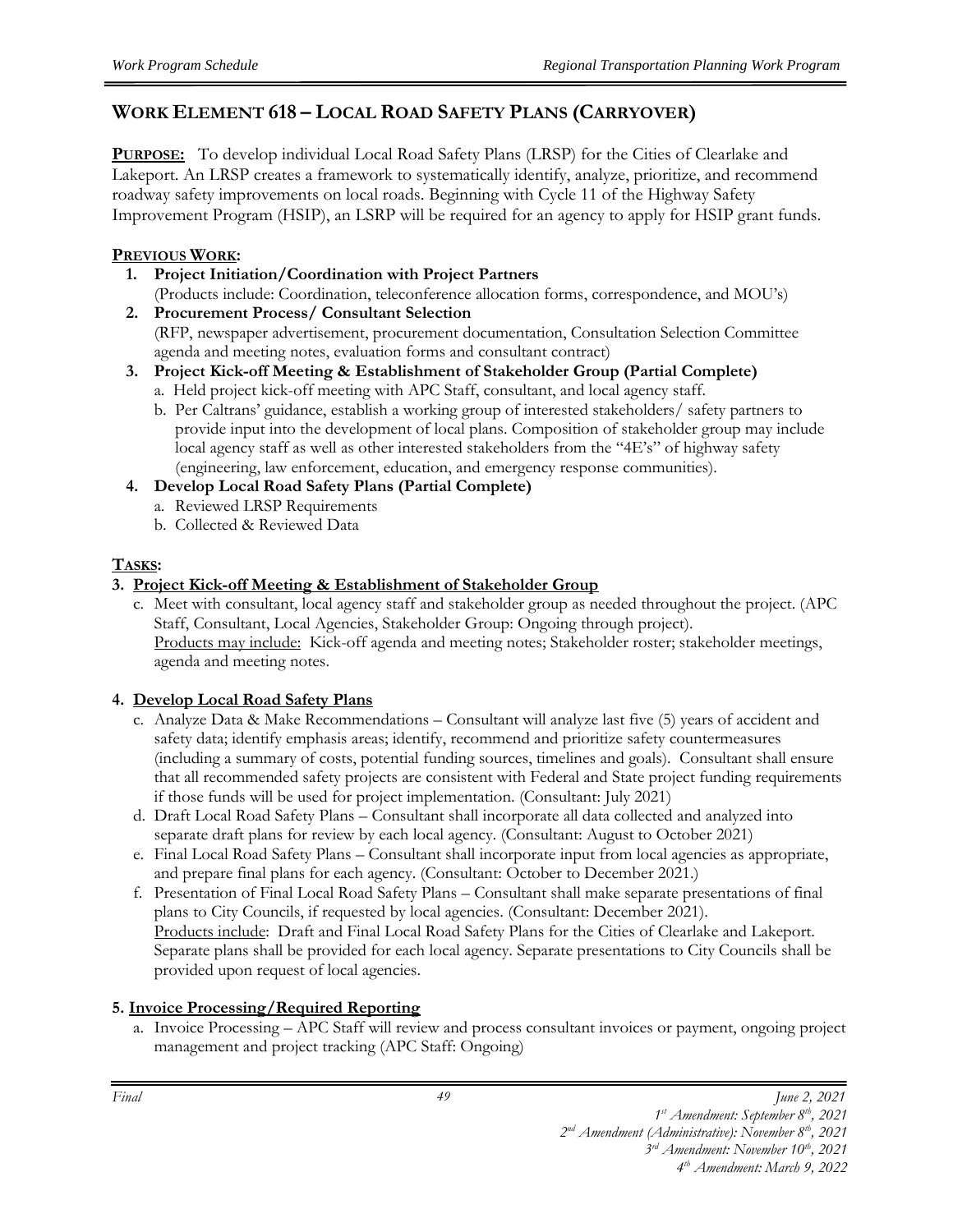b. Required Reporting – APC Staff will provide required reports associated with allocation and reporting on LRSP funds to Caltrans. (APC Staff: Ongoing) Products may include: Approved/processed consultant invoices; invoice reimbursement submittal packages; grant reporting and/or project close out forms, as required.

**PRODUCTS:** Identified under each individual task.

#### **FUNDING SOURCES AND AGENCY PARTICIPATION:**

| Responsible Agency | Approx.<br>Person Days | Budget   | Fiscal Year            | <b>Funding Source</b> |
|--------------------|------------------------|----------|------------------------|-----------------------|
|                    |                        |          |                        |                       |
| City of Clearlake  |                        | \$5,000  | 21/22                  | <b>RPA</b>            |
| County of Lake     |                        | \$5,000  | 21/22                  | <b>RPA</b>            |
| Consultant         |                        | \$84,317 | 20/21                  | Local Agency          |
|                    |                        |          |                        | Reimbursement - LRSP  |
| <b>TOTAL:</b>      | $\bf{0}$               | \$94,317 | $$10,000 - 21/22$ RPA  |                       |
|                    |                        |          | $$84,317 - 21/22$ LRSP |                       |

#### **ESTIMATED TASK SCHEDULE:**

| Tasks |             |          |              |   |         |   |  |  |  |  | Jul  Aug Sep Oct Nov Dec Jan Feb Mar Apr May Jun |  |
|-------|-------------|----------|--------------|---|---------|---|--|--|--|--|--------------------------------------------------|--|
|       |             | Complete |              |   |         |   |  |  |  |  |                                                  |  |
|       |             | Complete |              |   |         |   |  |  |  |  |                                                  |  |
|       | $\mathbf X$ | X        | $\mathbf{x}$ | X | x       | Х |  |  |  |  |                                                  |  |
|       | $\mathbf x$ | Х        | $\mathbf x$  | X | X       | x |  |  |  |  |                                                  |  |
|       | x           |          | х            |   | $\rm X$ | x |  |  |  |  |                                                  |  |

*<sup>1</sup> st Amendment: September 8th, 2021* 

*<sup>2</sup> nd Amendment (Administrative): November 8th, 2021* 

*<sup>3</sup> rd Amendment: November 10th, 2021*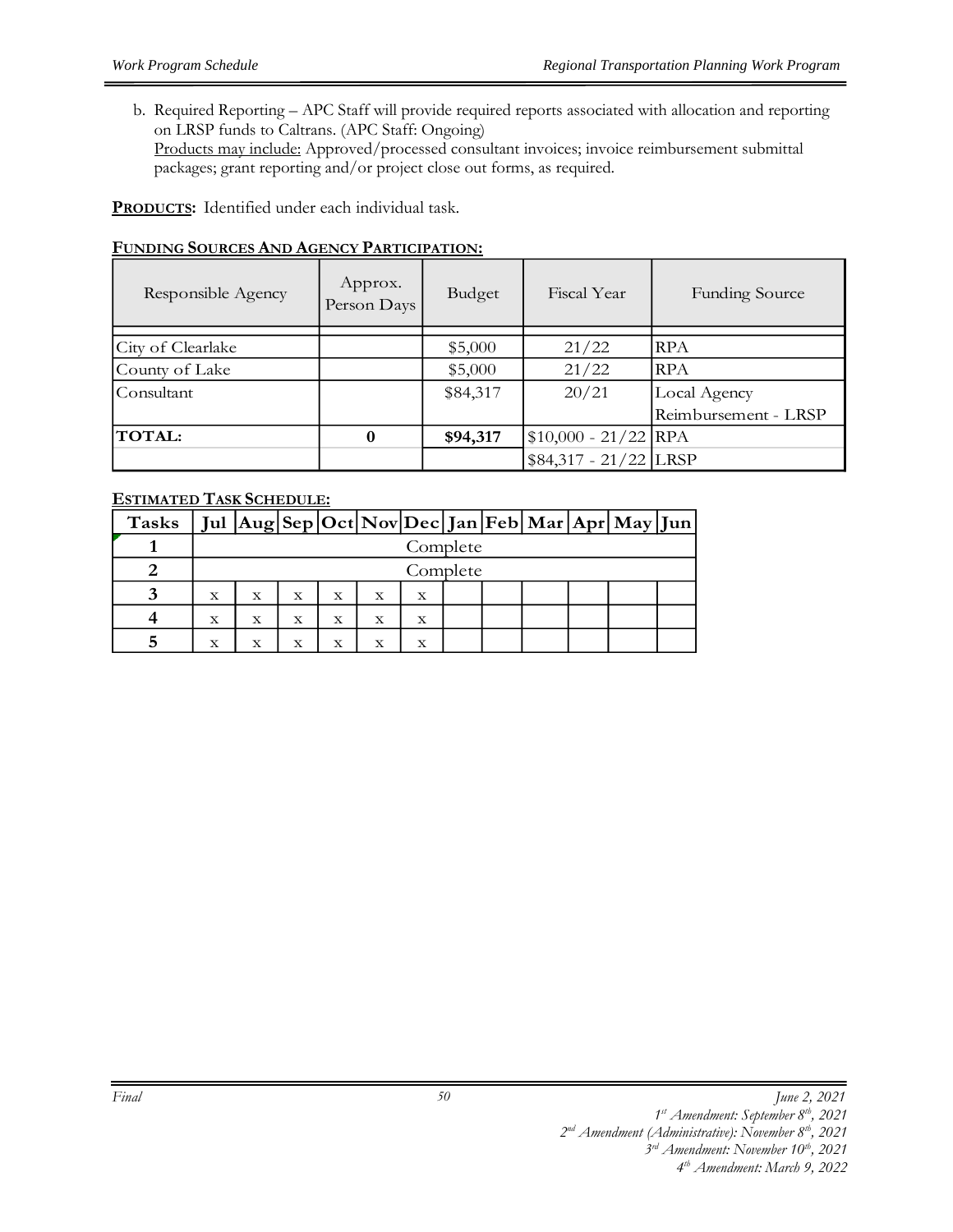| Work<br>Element | July | August | September | October | November | December | January | February | March | April | May | June |
|-----------------|------|--------|-----------|---------|----------|----------|---------|----------|-------|-------|-----|------|
| 600             | ⊷    |        |           |         |          |          |         |          |       |       |     |      |
| 601             |      |        |           |         |          |          |         |          |       |       |     |      |
| 602             |      |        |           |         |          |          |         |          |       |       |     |      |
| 603             |      |        |           |         |          |          |         |          |       |       |     |      |
| 604             |      |        |           |         |          |          |         |          |       |       |     |      |
|                 |      |        |           |         |          |          |         |          |       |       |     |      |
| 605             |      |        |           |         |          |          |         |          |       |       |     |      |
| 606             |      |        |           |         |          |          |         |          |       |       |     |      |
| 607             |      |        |           |         |          |          |         |          |       |       |     |      |
| $608\,$         |      |        |           |         |          |          |         |          |       |       |     |      |
|                 |      |        |           |         |          |          |         |          |       |       |     |      |
| 609             |      |        |           |         |          |          |         |          |       |       |     |      |
| $610\,$         |      |        |           |         |          |          |         |          |       |       |     |      |
| 611             |      |        |           |         |          |          |         |          |       |       |     |      |
| 612             |      |        |           |         |          |          |         |          |       |       |     |      |
| 613             |      |        |           |         |          |          |         |          |       |       |     |      |
|                 |      |        |           |         |          |          |         |          |       |       |     |      |
| 614             |      |        |           |         |          |          |         |          |       |       |     |      |
| 615             |      |        |           |         |          |          |         |          |       |       |     |      |
| 616             |      |        |           |         |          |          |         |          |       |       |     |      |
|                 |      |        |           |         |          |          |         |          |       |       |     |      |
| 617             |      |        |           |         |          |          |         |          |       |       |     |      |
| 618             |      |        |           |         |          |          |         |          |       |       |     |      |

# **2021/22 WORK PROGRAM SCHEDULE LAKE COUNTY/CITY AREA PLANNING COUNCIL**

*st Amendment: September 8th, 2021* 

*nd Amendment (Administrative): November 8th, 2021* 

*rd Amendment: November 10th, 2021*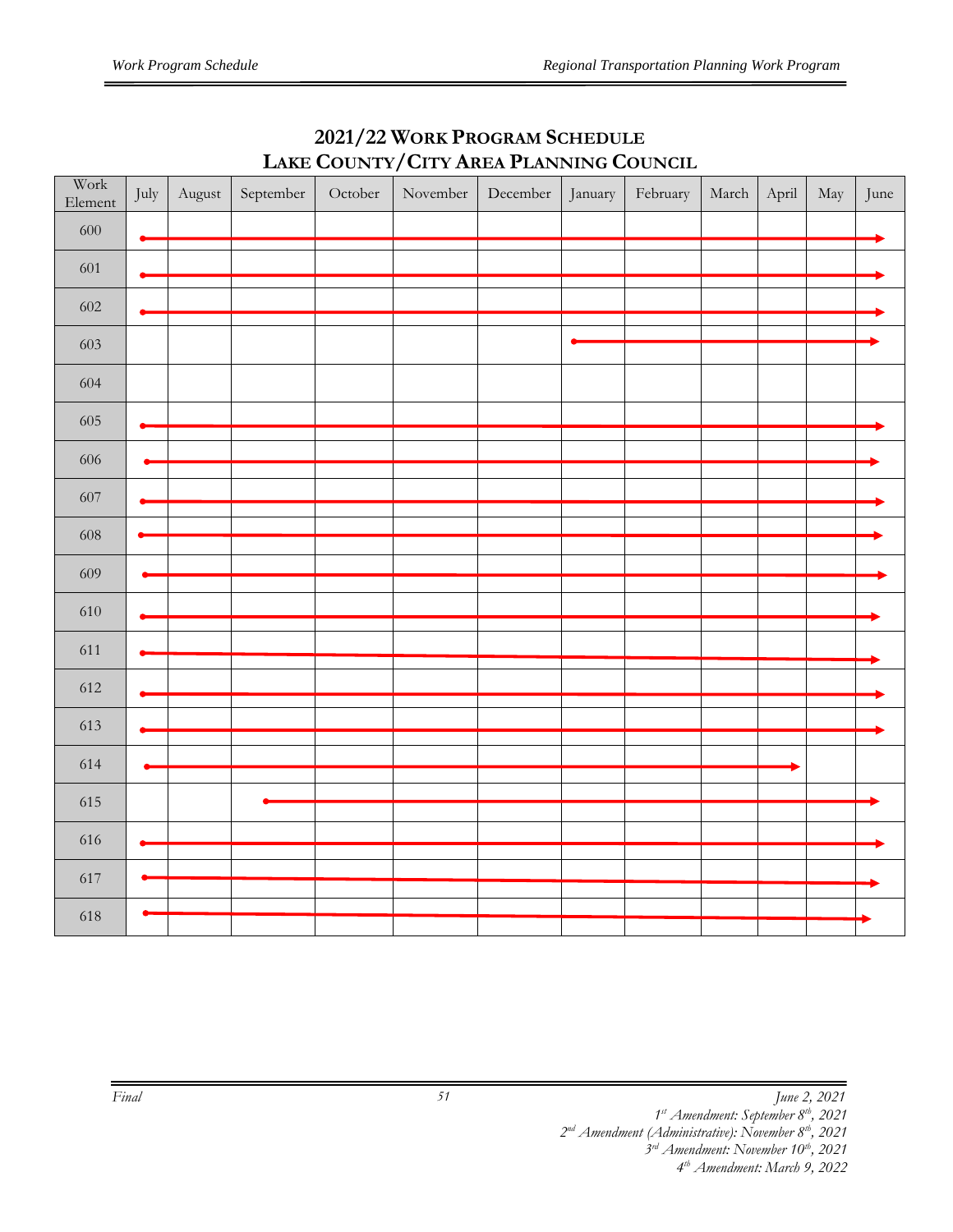# **INFORMATION ELEMENT**

This Final Work Program includes an Information Element to meet Overall Work Program Guidelines. The Information Element provides a list of transportation planning activities being undertaken by other agencies in the region.

| Title/Product(s)         | <b>Project Description</b>                                          | <b>Funding</b> | Due         |
|--------------------------|---------------------------------------------------------------------|----------------|-------------|
|                          |                                                                     | Source         | <u>Date</u> |
| Non-Motorized Traffic    | Regular count schedule in District 1 to collect non-motorized       | Caltrans       | Annually    |
| Census                   | data on a rotating, 3-year basis.                                   |                |             |
| Regional Transportation  | Proposal for establishing meaningful and consistent project-        | Caltrans       | Annually    |
| Planning Agency          | related communication with RTPA's and local agency                  |                |             |
| Outreach                 | stakeholders.                                                       |                |             |
| District 1 Non-Motorized | A plan establishing planning guidelines, policies and               | Caltrans       | 2021        |
| Census Plan              | procedures to implement short duration counts and                   |                |             |
|                          | permanent count stations for Caltrans District 1. Plan delays       |                |             |
|                          | are due to contracting issues.                                      |                |             |
| Mendocino-Lake County    | An update of the Wine-Country Travel Demand Model for               | Caltrans       | 2023        |
| Travel Demand Model      | Mendocino and Lake Counties. Work has begun with a TAC              |                |             |
| Update                   | and Consultants.                                                    |                |             |
| District Active          | Active Transportation Plan is for Caltrans District 1. The          | Caltrans       | 2021        |
| Transportation Plans     | Plan will inventory existing assets, facilities and analyze gaps in |                |             |
|                          | the existing active transportation network.                         |                |             |
| State Highway System     | Performance-driven and integrated management plan for the           | Caltrans       | 2021        |
| Management Plan          | State Highway System in California.                                 |                |             |
| District System          | The DSMP is a strategic policy and planning document                | Caltrans       | 2021        |
| Management Plan          | focused on system preservation, operating, managing, and            |                |             |
|                          | developing the transportation system.                               |                |             |
| Corridor Plan Updates    | Corridor Planning will replace Transportation Concept               | Caltrans       | $2021 -$    |
| (SR 20, 29 and 53)       | Reports (TCRs) and use a multimodal transportation planning         |                | 2022        |
|                          | approach that is unique to each route. Plans will be web-map        |                |             |
|                          | based.                                                              |                |             |